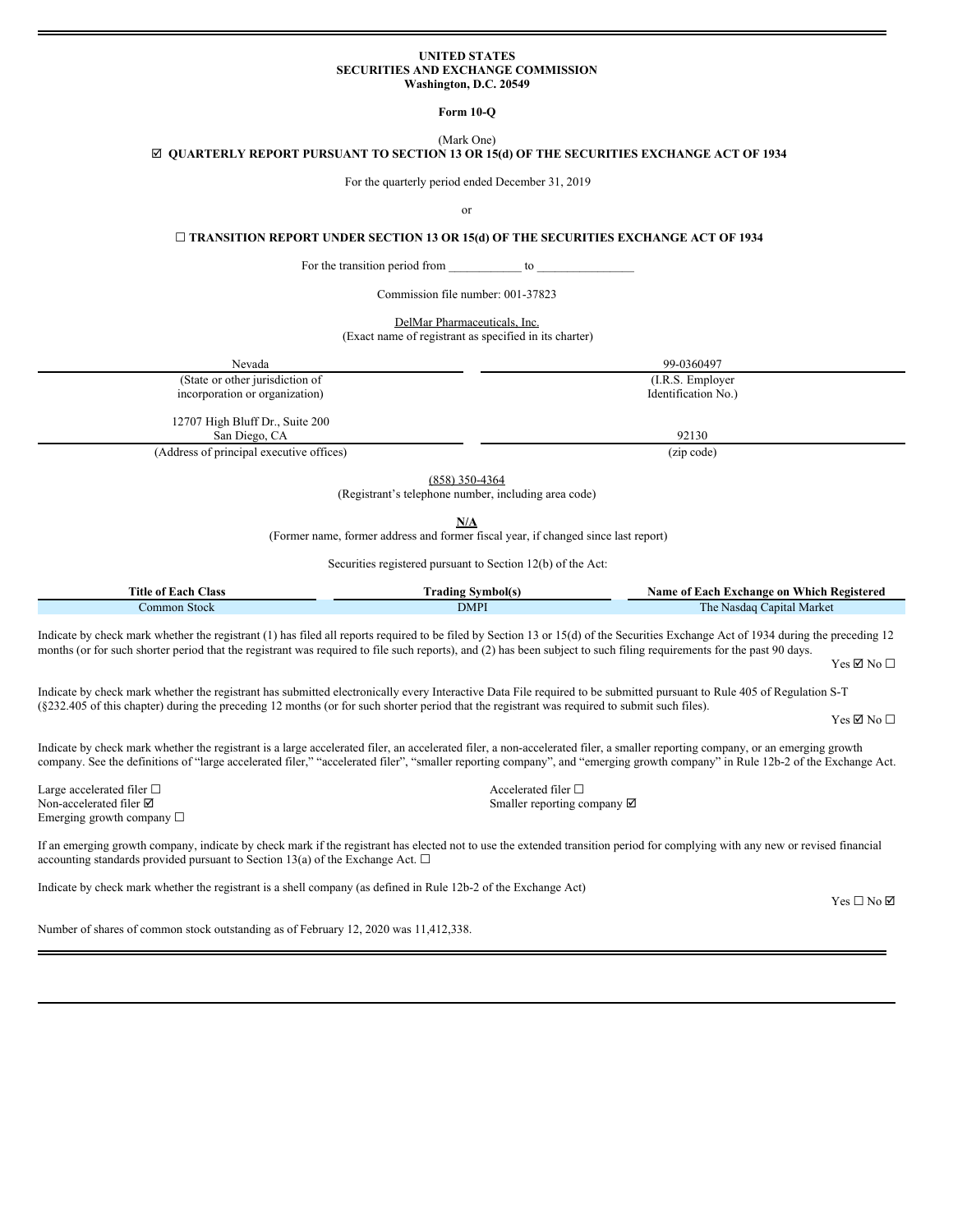# **TABLE OF CONTENTS**

|          |                                                                                        | Page No. |
|----------|----------------------------------------------------------------------------------------|----------|
|          | <b>PART I. - FINANCIAL INFORMATION</b>                                                 |          |
| Item 1.  | <b>Financial Statements.</b>                                                           |          |
| Item 2.  | Management's Discussion and Analysis of Financial Condition and Results of Operations. | 22       |
| Item 3.  | Quantitative and Qualitative Disclosures About Market Risk.                            | 39       |
| Item 4   | Controls and Procedures.                                                               | 39       |
|          | <b>PART II - OTHER INFORMATION</b>                                                     |          |
| Item 1.  | Legal Proceedings.                                                                     | 40       |
| Item 1A. | <b>Risk Factors.</b>                                                                   | 40       |
| Item 2.  | Unregistered Sales of Equity Securities and Use of Proceeds.                           | 40       |
| Item 3.  | Defaults Upon Senior Securities.                                                       | 41       |
| Item 4.  | Mine Safety Disclosures.                                                               | 41       |
| Item 5.  | Other Information.                                                                     | 41       |
| Item 6.  | Exhibits.                                                                              | 41       |
|          |                                                                                        |          |

i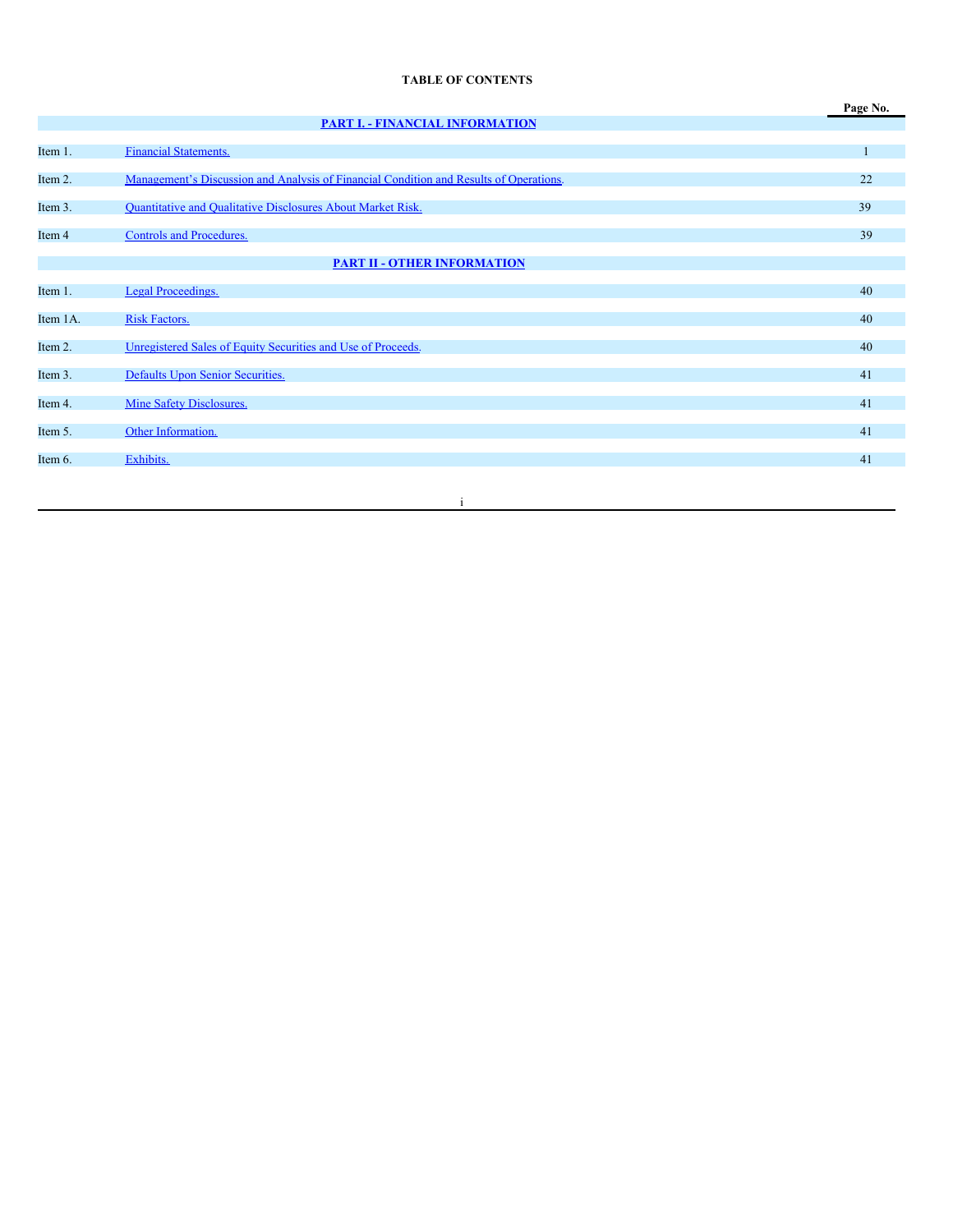# <span id="page-2-0"></span>**PART 1. - FINANCIAL INFORMATION**

## <span id="page-2-1"></span>**Item 1. Financial Statements.**

# **DelMar Pharmaceuticals, Inc.**

Condensed Consolidated Interim Financial Statements (Unaudited)

# **For the six months ended December 31, 2019**

(expressed in US dollars unless otherwise noted)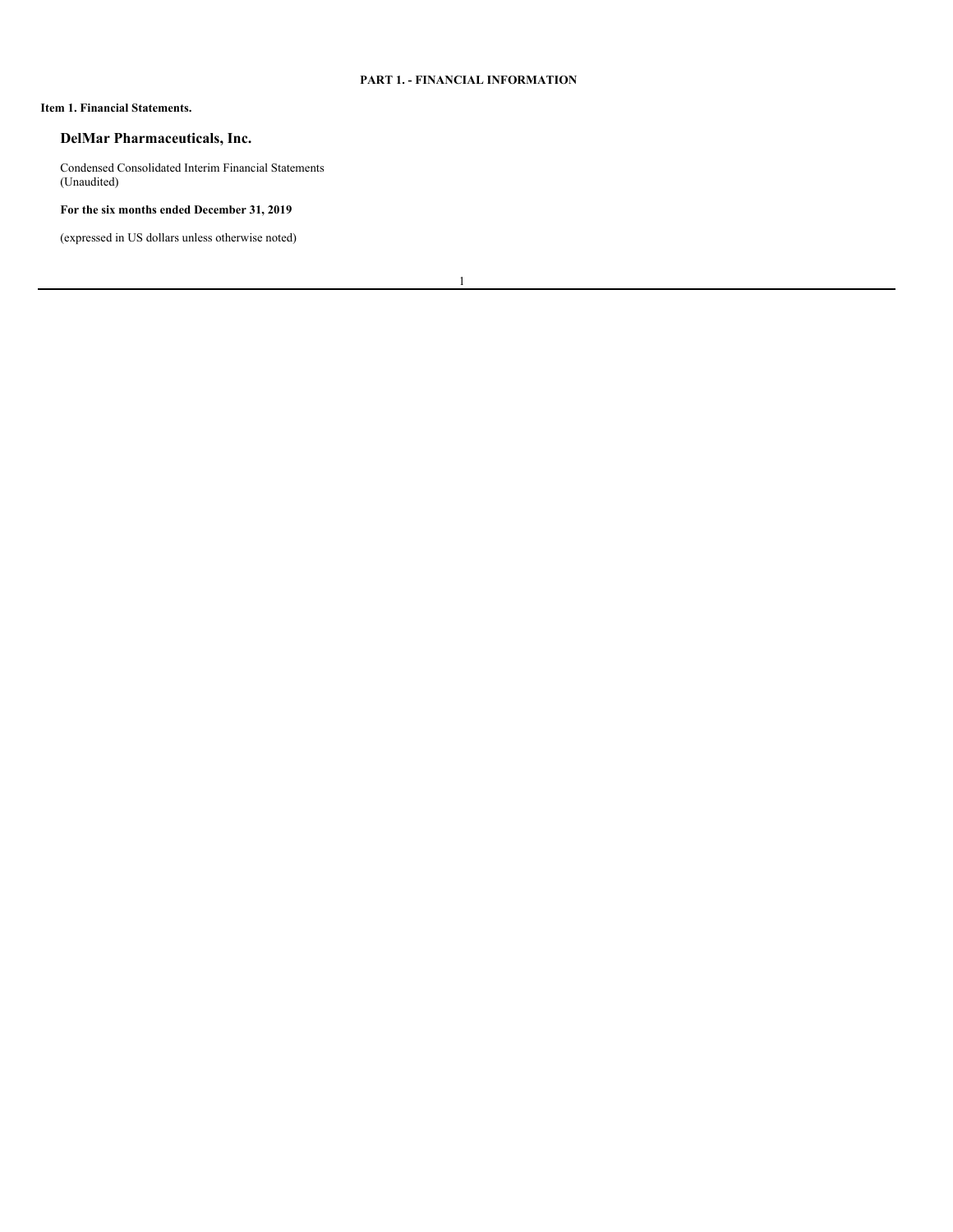|                                                                             | <b>Note</b> | December 31,<br>2019<br>S | <b>June 30,</b><br>2019<br>\$ |
|-----------------------------------------------------------------------------|-------------|---------------------------|-------------------------------|
| <b>Assets</b>                                                               |             | (unaudited)               |                               |
| <b>Current assets</b>                                                       |             |                           |                               |
| Cash and cash equivalents                                                   |             | 6,348,038                 | 3,718,758                     |
| Prepaid expenses and deposits                                               |             | 122,993                   | 280,248                       |
| Interest, taxes and other receivables                                       |             | 30,576                    | 26,187                        |
|                                                                             |             | 6,501,607                 | 4,025,193                     |
| Intangible assets - net                                                     |             | 6,460                     | 12,062                        |
|                                                                             |             | 6,508,067                 | 4,037,255                     |
|                                                                             |             |                           |                               |
| <b>Liabilities</b>                                                          |             |                           |                               |
|                                                                             |             |                           |                               |
| <b>Current liabilities</b>                                                  |             |                           |                               |
| Accounts payable and accrued liabilities                                    |             | 750,751                   | 1,744,517                     |
| Related party payables                                                      | 3           | 276,674                   | 325,208                       |
|                                                                             |             |                           |                               |
|                                                                             |             | 1,027,425                 | 2,069,725                     |
| <b>Stockholders' equity</b>                                                 |             |                           |                               |
|                                                                             |             |                           |                               |
| <b>Preferred stock</b>                                                      |             |                           |                               |
| Authorized                                                                  |             |                           |                               |
| 5,000,000 shares, \$0.001 par value                                         |             |                           |                               |
| Issued and outstanding                                                      |             |                           |                               |
| 278,530 Series A shares at December 31, 2019 (June 30, 2019 – 278,530)      | 3,5         | 278,530                   | 278,530                       |
| 648,613 Series B shares at December 31, 2019 (June 30, 2019 – 673,613)      | 5           | 4,524,897                 | 4,699,304                     |
| 1 special voting share at December 31, 2019 (June 30, $2019 - 1$ )          |             |                           |                               |
| <b>Common stock</b>                                                         |             |                           |                               |
| Authorized                                                                  |             |                           |                               |
| 95,000,000 shares at December 31, 2019 and June 30, 2019, \$0.001 par value |             |                           |                               |
| 11,414,680 issued at December 31, 2019 (June 30, 2019 – 3,839,358)          | 5           | 11,415                    | 3,839                         |
|                                                                             |             |                           |                               |
| Additional paid-in capital                                                  | 5           | 56,263,825                | 50,954,741                    |
|                                                                             |             |                           |                               |
| Warrants                                                                    | 5           | 8,313,840                 | 6,588,283                     |
|                                                                             |             |                           |                               |
| <b>Accumulated deficit</b>                                                  |             | (63, 933, 043)            | (60, 578, 345)                |
|                                                                             |             |                           |                               |
| Accumulated other comprehensive income                                      |             | 21,178                    | 21,178                        |
|                                                                             |             |                           |                               |
|                                                                             |             | 5,480,642                 | 1,967,530                     |
|                                                                             |             |                           |                               |
|                                                                             |             | 6,508,067                 | 4,037,255                     |

**Nature of operations, corporate history, and going concern**(note 1) **Subsequent events** (note 8)

The accompanying notes are an integral part of these condensed consolidated interim financial statements.

2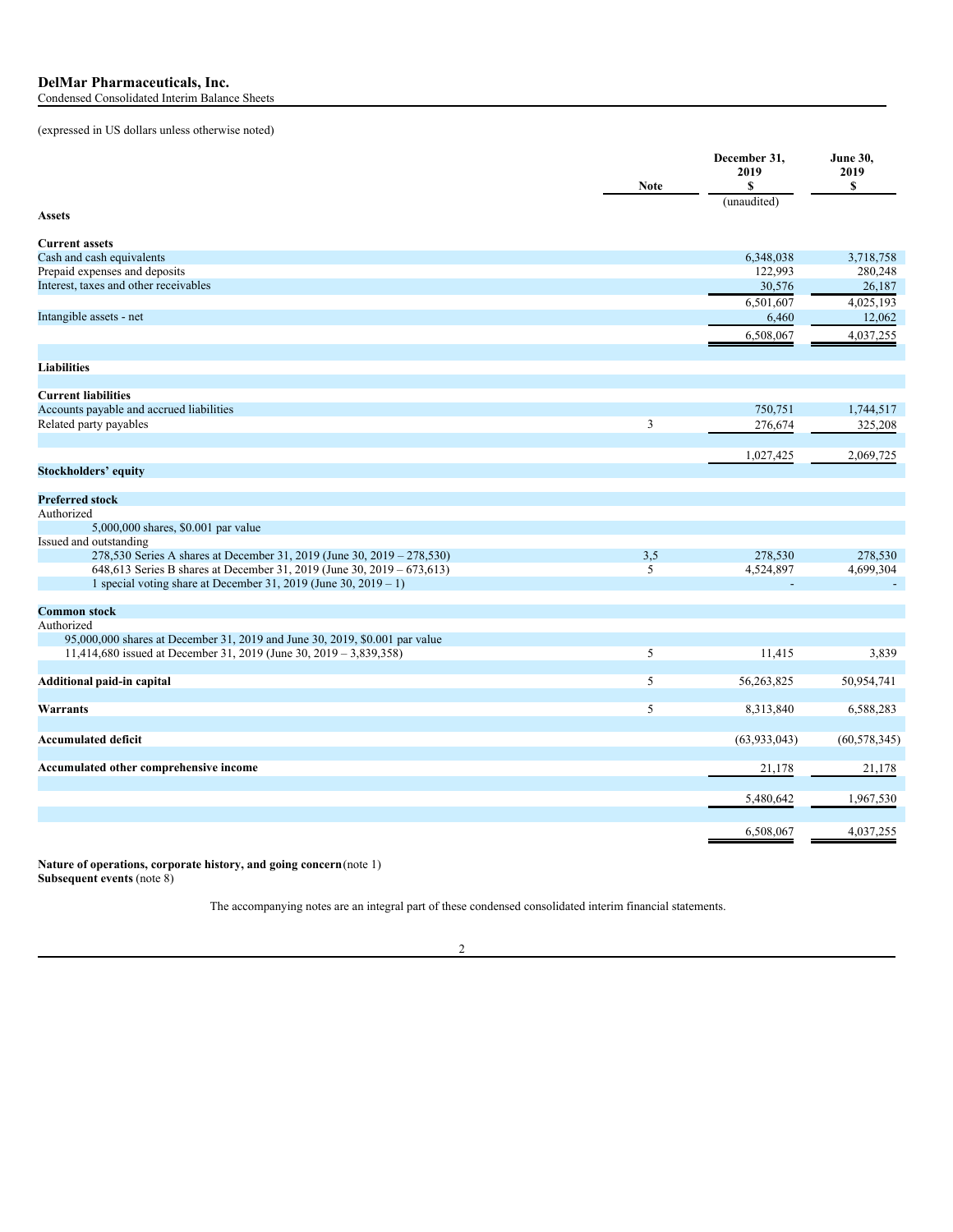Condensed Consolidated Interim Statements of Operations (Unaudited)

(expressed in US dollars unless otherwise noted)

|                                                             |                | <b>Three months</b><br>ended<br>December 31.<br>2019 | <b>Three months</b><br>ended<br>December 31.<br>2018 | <b>Six months</b><br>ended<br>December 31.<br>2019 | <b>Six months</b><br>ended<br>December 31,<br>2018 |
|-------------------------------------------------------------|----------------|------------------------------------------------------|------------------------------------------------------|----------------------------------------------------|----------------------------------------------------|
|                                                             | <b>Note</b>    | \$                                                   | S                                                    | \$                                                 | \$                                                 |
| <b>Expenses</b>                                             | 5              | 712,193                                              |                                                      |                                                    |                                                    |
| Research and development<br>General and administrative      | 5              |                                                      | 947,249<br>874,884                                   | 1,433,668                                          | 1,966,369                                          |
|                                                             |                | 1,053,747                                            |                                                      | 1,967,375                                          | 1,861,354                                          |
|                                                             |                | 1,765,940                                            | 1,822,133                                            | 3,401,043                                          | 3,827,723                                          |
| Other (income) loss                                         |                |                                                      |                                                      |                                                    |                                                    |
| Change in fair value of derivative liability                | $\overline{4}$ |                                                      | (1,261)                                              |                                                    | (1,041)                                            |
| Foreign exchange loss                                       |                | 2,254                                                | 5,097                                                | 1,880                                              | 10,935                                             |
| Interest income                                             |                | (28, 143)                                            | (16,272)                                             | (57,001)                                           | (36,116)                                           |
|                                                             |                | (25, 889)                                            | (12, 436)                                            | (55, 121)                                          | (26, 222)                                          |
| Net loss for the period                                     |                | 1,740,051                                            | 1,809,697                                            | 3,345,922                                          | 3,801,501                                          |
| <b>Computation of basic loss per share</b>                  |                |                                                      |                                                      |                                                    |                                                    |
| Net loss for the period                                     |                | 1,740,051                                            | 1,809,697                                            | 3,345,922                                          | 3,801,501                                          |
| Series B Preferred stock dividend                           | 5              | 2,552                                                | 16,190                                               | 4,598                                              | 52,275                                             |
| Net loss for the period attributable to common stockholders |                | 1,742,603                                            | 1,825,887                                            | 3,350,520                                          | 3,853,776                                          |
| Basic and fully diluted loss per share                      |                | 0.15                                                 | 0.75                                                 | 0.35                                               | 1.63                                               |
|                                                             |                |                                                      |                                                      |                                                    |                                                    |
| Basic weighted average number of shares                     |                | 11,407,744                                           | 2.424.222                                            | 9,473,153                                          | 2.360.566                                          |

The accompanying notes are an integral part of these condensed consolidated interim financial statements.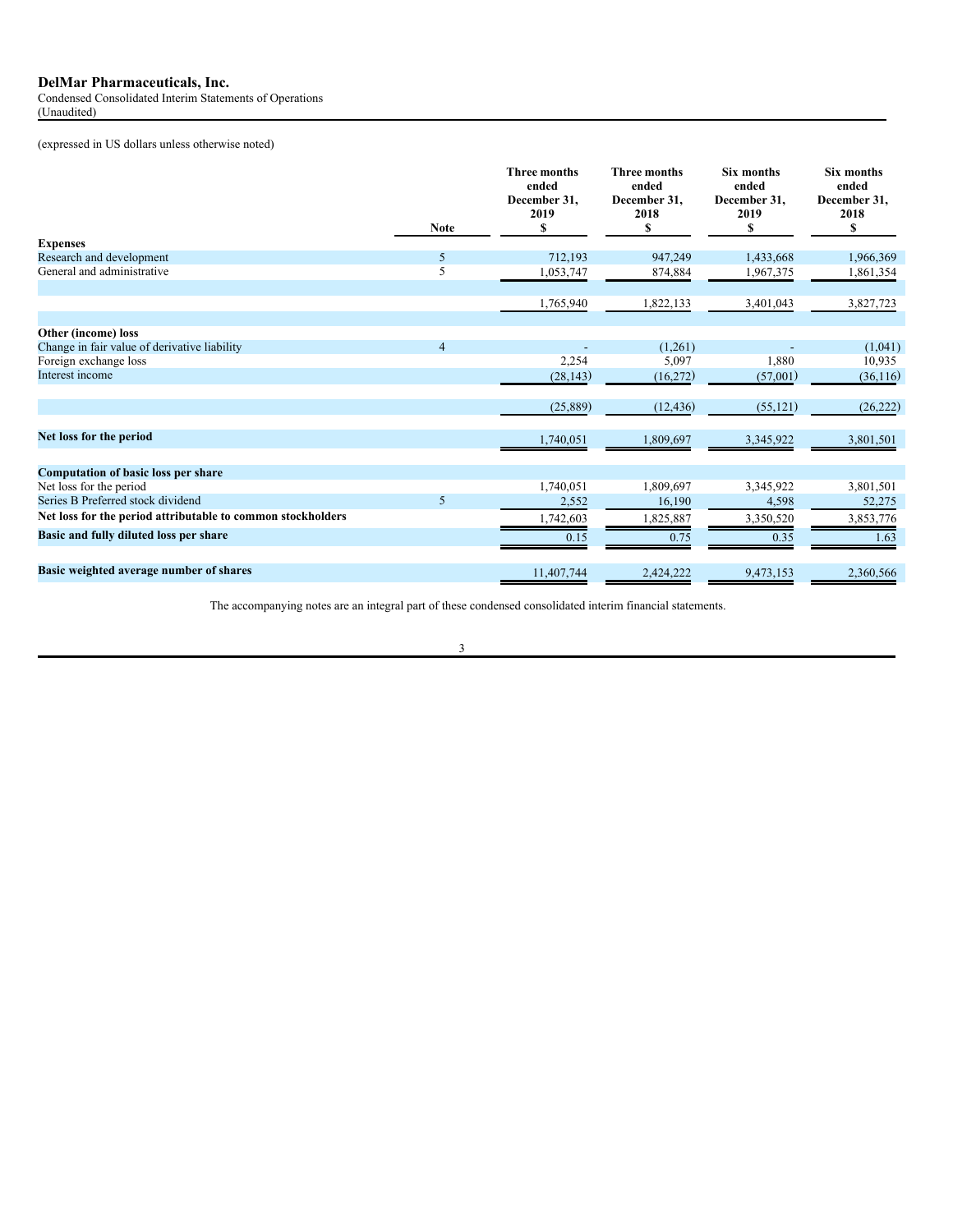Condensed Consolidated Interim Statements of Stockholders' Equity (Unaudited)

(expressed in US dollars unless otherwise noted)

For the three and six months ended December 31, 2019

|                                                                                          | <b>Number</b><br>of<br>shares | Common<br>stock<br>S                       | <b>Additional</b><br>paid-in<br>capital | Accumulated<br>other<br>comprehensive<br>income<br>\$ | Preferred<br>stock<br>\$ | Warrants<br>S            | Accumulated<br>deficit<br>\$ | Stockholders'<br>equity<br>S |
|------------------------------------------------------------------------------------------|-------------------------------|--------------------------------------------|-----------------------------------------|-------------------------------------------------------|--------------------------|--------------------------|------------------------------|------------------------------|
| <b>Balance - June 30, 2019</b>                                                           | 3,839,358                     | 3,839                                      | 50,954,741                              | 21,178                                                | 4,977,834                | 6,588,283                | (60, 578, 345)               | 1,967,530                    |
| Issuance of shares and warrants - net of<br>issue costs<br>Exercise of warrants for cash | 4,895,000<br>2,655,000        | 4,895<br>2,655                             | 2,489,251<br>2,421,830                  |                                                       | $\overline{\phantom{a}}$ | 4.088.820<br>(2,397,935) |                              | 6,582,966<br>26,550          |
| Conversion of Series B preferred stock<br>to common stock                                | 6,250                         | 6                                          | 174,401                                 |                                                       | (174, 407)               |                          |                              |                              |
| Shares issued for services<br>Stock option expense                                       | 6.925                         | $\overline{\phantom{a}}$                   | 4,836<br>50,985                         |                                                       |                          |                          |                              | 4,843<br>50,985              |
| Series A preferred cash dividend<br>Series B preferred stock dividend                    | 3,700                         | $\overline{\phantom{a}}$<br>$\overline{4}$ | $\overline{\phantom{a}}$<br>2,042       |                                                       |                          |                          | (2,089)<br>(2,046)           | (2,089)                      |
| Loss for the year                                                                        |                               |                                            |                                         |                                                       |                          |                          | (1,605,871)                  | (1,605,871)                  |
| Balance - September 30, 2019                                                             | 11,406,233                    | 11,406                                     | 56,098,086                              | 21,178                                                | 4,803,427                | 8,279,168                | (62, 188, 351)               | 7,024,914                    |
| Warrants issued for services                                                             |                               | $\blacksquare$                             |                                         |                                                       | $\overline{\phantom{a}}$ | 34,672                   |                              | 34,672                       |
| Shares issued for services<br>Stock option expense                                       | 4.747                         | 5<br>$\overline{\phantom{a}}$              | 3,339<br>159,852                        |                                                       |                          |                          |                              | 3,344<br>159,852             |
| Series A preferred cash dividend                                                         |                               |                                            | $\overline{\phantom{a}}$                |                                                       |                          |                          | (2,089)                      | (2,089)                      |
| Series B preferred stock dividend<br>Loss for the year                                   | 3,700                         | 4                                          | 2,548                                   |                                                       |                          |                          | (2,552)<br>(1,740,051)       | (1,740,051)                  |
| Balance - December 31, 2019                                                              | 11.414.680                    | 11,415                                     | 56,263,825                              | 21,178                                                | 4,803,427                | 8,313,840                | (63,933,043)                 | 5,480,642                    |

The accompanying notes are an integral part of these condensed consolidated interim financial statements.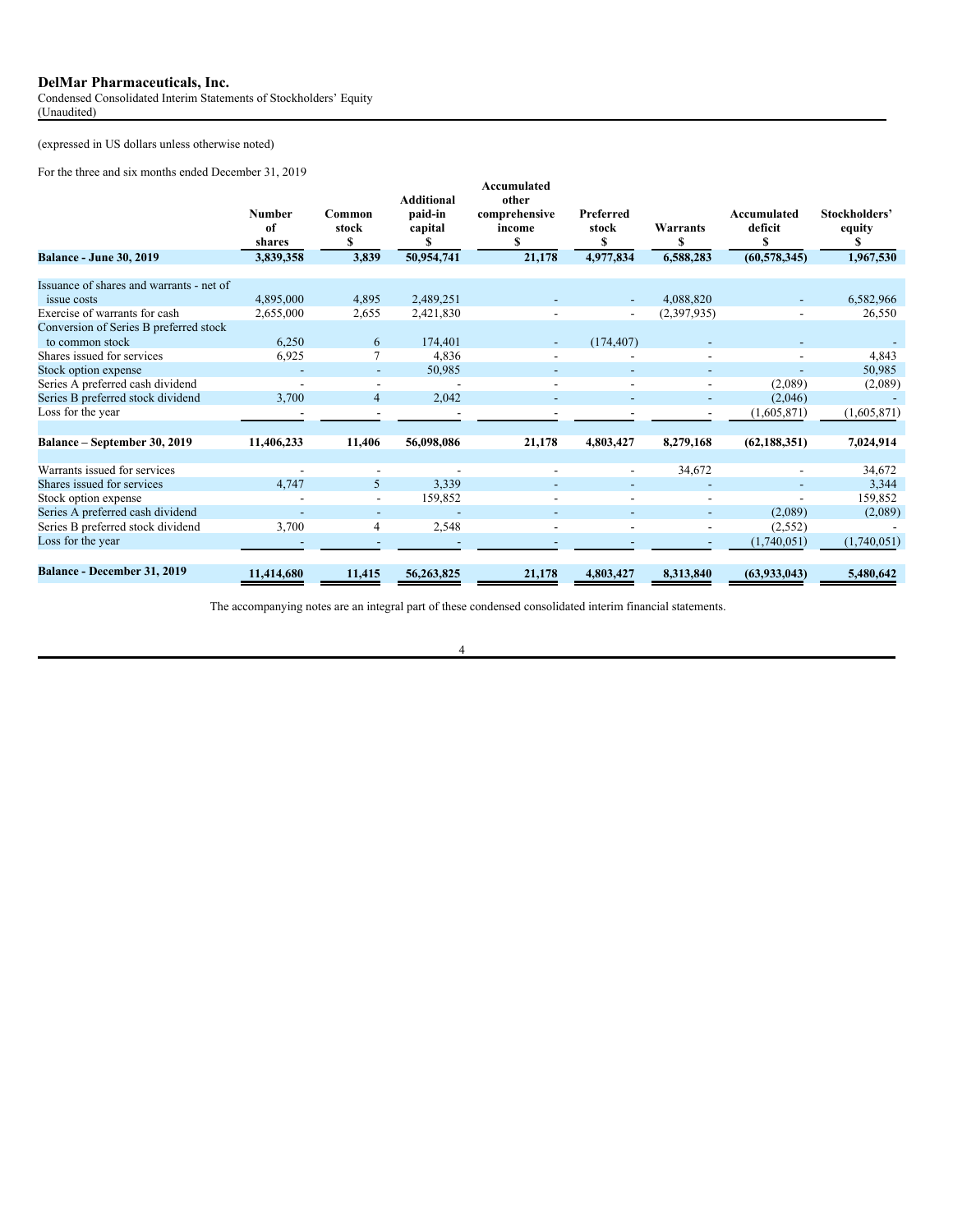Condensed Consolidated Interim Statements of Stockholders' Equity …*continued* **(**Unaudited**)**

(expressed in US dollars unless otherwise noted)

For the three and six months ended December 31, 2018

| and $\frac{31}{210}$ inviting ended December 21, 2010     |                                            |                                |                                                       |                                                                |                                      |                            |                                          |                                      |
|-----------------------------------------------------------|--------------------------------------------|--------------------------------|-------------------------------------------------------|----------------------------------------------------------------|--------------------------------------|----------------------------|------------------------------------------|--------------------------------------|
| <b>Balance - June 30, 2018</b>                            | <b>Number</b><br>of<br>shares<br>2.296.667 | Common<br>stock<br>\$<br>2,297 | <b>Additional</b><br>paid-in<br>capital<br>43.198.193 | Accumulated<br>other<br>comprehensive<br>income<br>S<br>21,178 | Preferred<br>stock<br>S<br>6.425.410 | Warrants<br>S<br>8,229,482 | Accumulated<br>deficit<br>(52, 441, 337) | Stockholders'<br>equity<br>5,435,223 |
|                                                           |                                            |                                |                                                       |                                                                |                                      |                            |                                          |                                      |
| Warrants issued for services                              |                                            |                                |                                                       |                                                                |                                      | 30,661                     |                                          | 30,661                               |
| Shares issued for services                                | 706                                        |                                | 4,138                                                 |                                                                |                                      |                            |                                          | 4,139                                |
| Performance stock unit expense                            |                                            | $\overline{\phantom{0}}$       | 61,514                                                |                                                                |                                      |                            |                                          | 61,514                               |
| Stock option expense                                      |                                            |                                | 132,902                                               |                                                                |                                      |                            |                                          | 132,902                              |
| Series A preferred cash dividend                          |                                            |                                |                                                       |                                                                |                                      |                            | (2,089)                                  | (2,089)                              |
| Series B preferred stock dividend                         | 4,960                                      | 4                              | 36,081                                                |                                                                |                                      |                            | (36,085)                                 |                                      |
| Loss for the year                                         |                                            |                                |                                                       |                                                                |                                      |                            | (1,991,804)                              | (1,991,804)                          |
| Balance – September 30, 2018                              | 2,302,333                                  | 2,302                          | 43,432,828                                            | 21,178                                                         | 6,425,410                            | 8,260,143                  | (54, 471, 315)                           | 3,670,546                            |
| Exercise and exchange of warrants                         | 296,667                                    | 297                            | 2,936,881                                             |                                                                | $\overline{\phantom{a}}$             | (2,210,697)                |                                          | 726,481                              |
| Conversion of Series B preferred stock<br>to common stock | 10,000                                     | 10                             | 279,041                                               |                                                                | (279, 051)                           |                            |                                          |                                      |
| Warrants issued for services                              |                                            |                                |                                                       |                                                                |                                      | (2,859)                    |                                          | (2,859)                              |
| Shares issued for services                                | 607                                        | $\overline{\phantom{a}}$       | 2,617                                                 |                                                                |                                      |                            |                                          | 2,617                                |
| Performance stock unit expense                            |                                            | $\overline{\phantom{a}}$       | 61,514                                                |                                                                |                                      |                            |                                          | 61,514                               |
| Stock option expense                                      |                                            | $\overline{\phantom{a}}$       | 122,751                                               |                                                                |                                      |                            |                                          | 122,751                              |
| Series A preferred cash dividend                          |                                            |                                |                                                       |                                                                |                                      |                            | (2,089)                                  | (2,089)                              |
| Series B preferred stock dividend                         | 4,735                                      | 5                              | 16,185                                                |                                                                |                                      |                            | (16, 190)                                |                                      |
| Loss for the year                                         |                                            |                                |                                                       |                                                                |                                      |                            | (1,809,697)                              | (1,809,697)                          |
| Balance - December 31, 2018                               | 2,614,342                                  | 2,614                          | 46,851,817                                            | 21,178                                                         | 6,146,359                            | 6,046,587                  | (56, 299, 291)                           | 2,769,264                            |

The accompanying notes are an integral part of these condensed consolidated interim financial statements.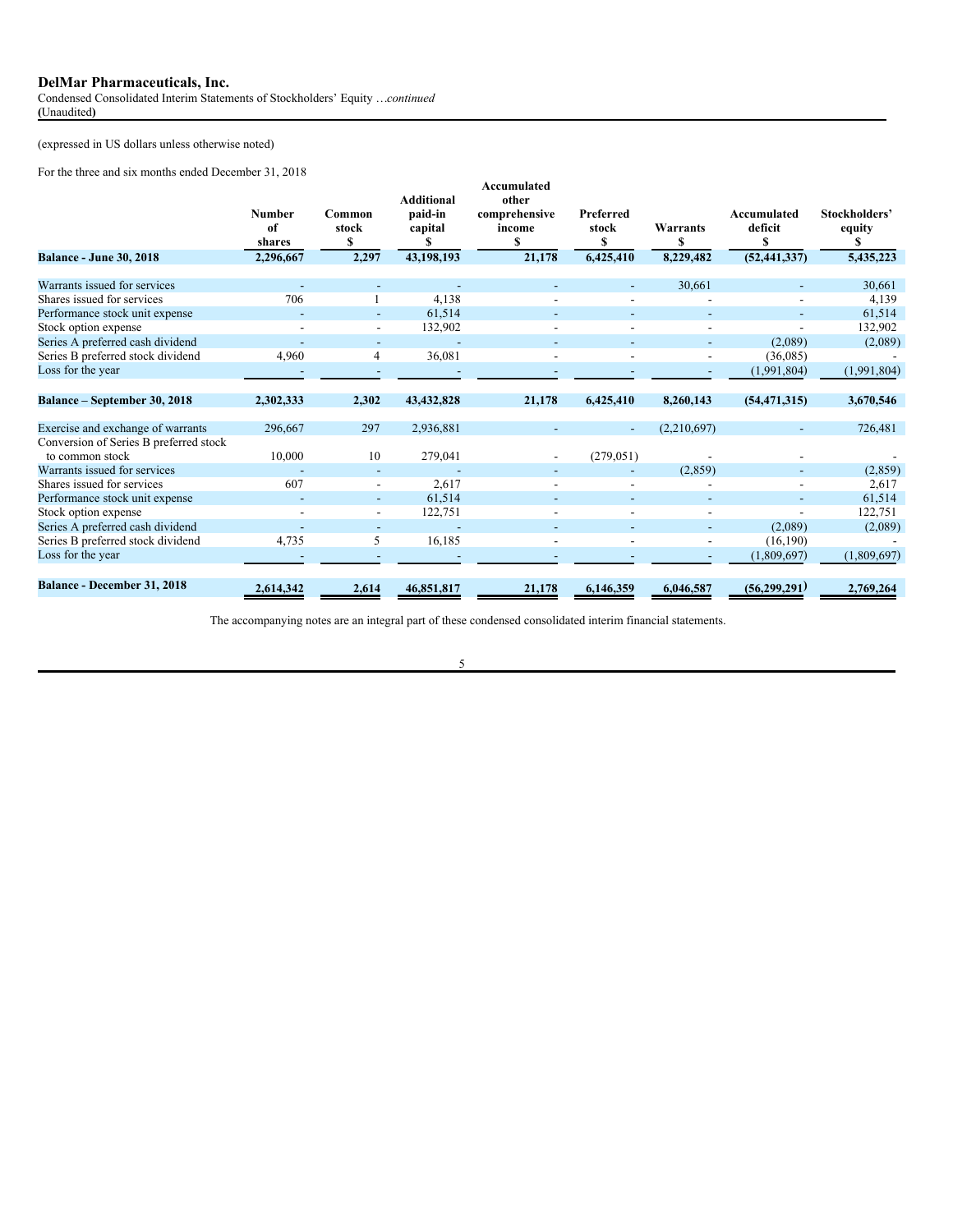Condensed Consolidated Interim Statements of Cash Flows (Unaudited)

(expressed in US dollars unless otherwise noted)

|                                                                            |                | <b>Six months ended</b><br>December 31. |             |
|----------------------------------------------------------------------------|----------------|-----------------------------------------|-------------|
|                                                                            |                | 2019                                    | 2018        |
|                                                                            | <b>Note</b>    | S                                       | \$          |
| Cash flows from operating activities                                       |                |                                         |             |
| Loss for the period                                                        |                | (3,345,922)                             | (3,801,501) |
| Adjustments to reconcile net loss to net cash used in operating activities |                |                                         |             |
| Amortization of intangible assets                                          |                | 5,602                                   | 10,746      |
| Change in fair value of derivative liability                               | $\overline{4}$ |                                         | (1,041)     |
| Shares issued for services                                                 |                | 8.187                                   | 6,756       |
| Warrants issued for services                                               |                | 34,672                                  | 27,802      |
| Stock option expense                                                       | 5              | 210,837                                 | 255,653     |
| Performance stock unit expense                                             |                |                                         | 123,028     |
| Changes in operating assets and liabilities                                |                |                                         |             |
| Prepaid expenses and deposits                                              |                | 157.255                                 | 728,276     |
| Interest, taxes and other receivables                                      |                | (4,389)                                 | 29,188      |
| Accounts payable and accrued liabilities                                   |                | (993,766)                               | (420,679)   |
| Related party payables                                                     |                | (48, 534)                               | (8,104)     |
| Net cash used in operating activities                                      |                | (3,976,058)                             | (3,049,876) |
| <b>Cash flows from financing activities</b>                                |                |                                         |             |
| Net proceeds from the issuance of shares and warrants                      | 5              | 6,582,966                               |             |
| Net proceeds from the exercise of warrants                                 | 5              | 26,550                                  | 784.961     |
| Series A preferred stock dividend                                          | 3              | (4,178)                                 | (4,178)     |
|                                                                            |                |                                         |             |
| Net cash provided by financing activities                                  |                | 6,605,338                               | 780,783     |
| Increase (decrease) in cash and cash equivalents                           |                | 2,629,280                               | (2,269,093) |
| Cash and cash equivalents - beginning of period                            |                | 3,718,758                               | 5,971,995   |
| Cash and cash equivalents - end of period                                  |                | 6,348,038                               | 3,702,902   |
|                                                                            |                |                                         |             |

**Supplementary information** (note 7)

The accompanying notes are an integral part of these condensed consolidated interim financial statements.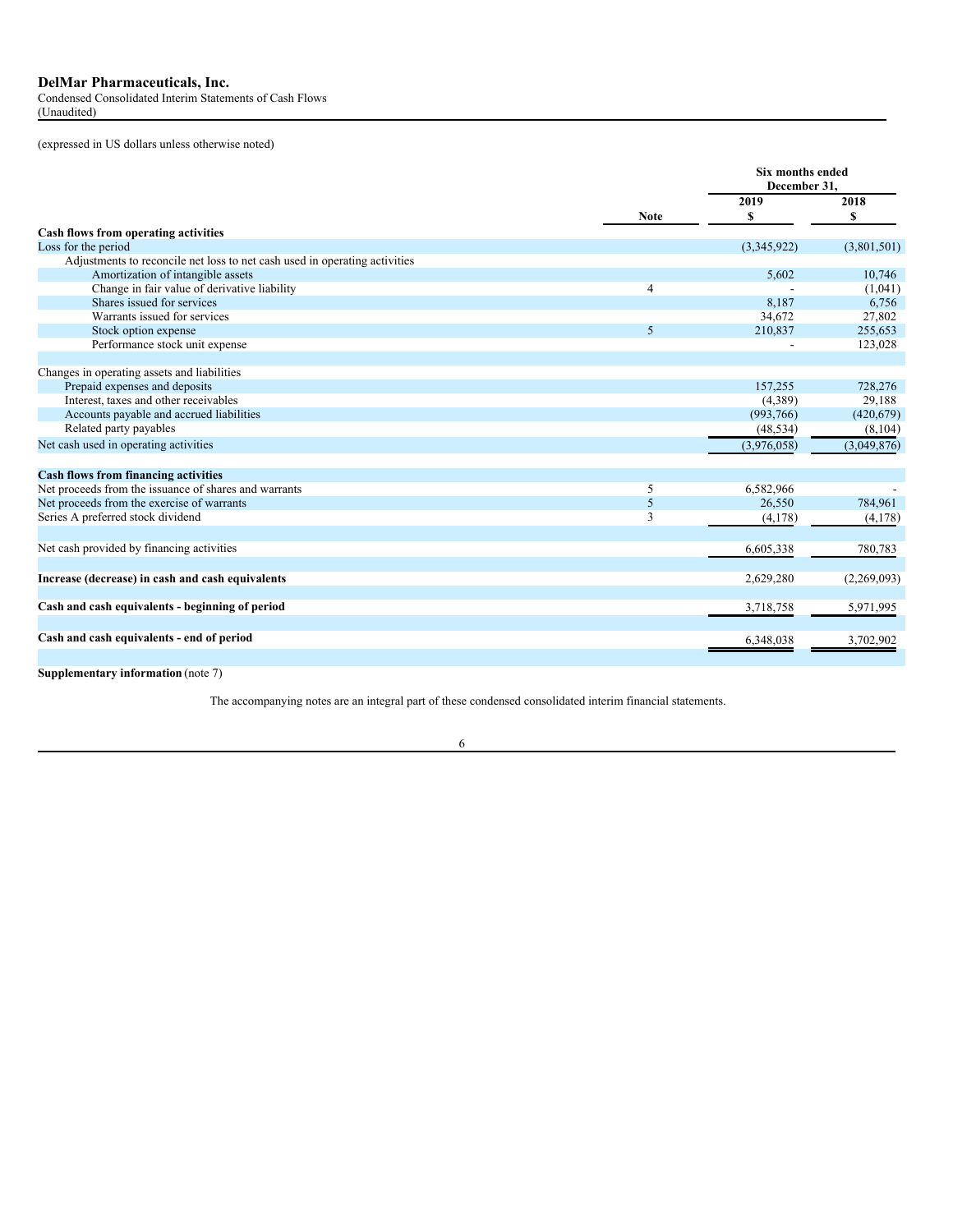#### **1 Nature of operations, corporate history, and going concern**

#### **Nature of operations**

DelMar Pharmaceuticals, Inc. (the "Company") is a clinical stage drug development company with a focus on the treatment of solid tumor cancers. The Company is currently conducting two phase 2 clinical trials in the United States and China with its product candidate, VAL-083, as a potential new treatment for glioblastoma multiforme, the most common and aggressive form of brain cancer. Historical research indicates that VAL-083 is also active in other solid tumor cancers such as ovarian, lung, pediatric brain cancer, as well as other solid tumors of the central nervous system. The Company may pursue opportunities in these cancers in the future. In order to accelerate the Company's development timelines, it leverages existing preclinical and clinical data from a wide range of sources. The Company may seek marketing partnerships in order to potentially offset clinical costs and to generate future royalty revenue from approved indications of its product candidate.

## **Corporate history**

The Company is a Nevada corporation formed on June 24, 2009 under the name Berry Only, Inc. On January 25, 2013, the Company entered into and closed an exchange agreement (the "Exchange Agreement"), with Del Mar Pharmaceuticals (BC) Ltd. ("Del Mar (BC)"), 0959454 B.C. Ltd. ("Callco"), and 0959456 B.C. Ltd. ("Exchangeco") and the security holders of Del Mar (BC). Upon completion of the Exchange Agreement, Del Mar (BC) became a wholly-owned subsidiary of the Company (the "Reverse Acquisition").

DelMar Pharmaceuticals, Inc. is the parent company of Del Mar (BC), a British Columbia, Canada corporation incorporated on April 6, 2010, which is a clinical stage company with a focus on the development of drugs for the treatment of cancer. The Company is also the parent company to Callco and Exchangeco which are British Columbia, Canada corporations. Callco and Exchangeco were formed to facilitate the Reverse Acquisition.

References to the Company refer to the Company and its wholly-owned subsidiaries, Del Mar (BC), Callco and Exchangeco.

#### **Going concern**

These condensed consolidated interim financial statements have been prepared on a going concern basis which assumes that the Company will continue its operations for the foreseeable future and contemplates the realization of assets and the settlement of liabilities in the normal course of business.

For the six months ended December 31, 2019, the Company reported a loss of \$3,345,922, and a negative cash flow from operations of \$3,976,058. The Company had an accumulated deficit of \$63,933,043 and had cash and cash equivalents of \$6,348,038 as of December 31, 2019. The Company is in the development stage and has not generated any revenues to date. The Company does not have the prospect of achieving revenues until such time that its product candidate is commercialized, or partnered, which may not ever occur. In the near future, the Company will require additional funding to maintain its clinical trials, research and development projects, and for general operations. These circumstances indicate substantial doubt exists about the Company's ability to continue as a going concern within one year from the date of filing of these condensed consolidated financial statements.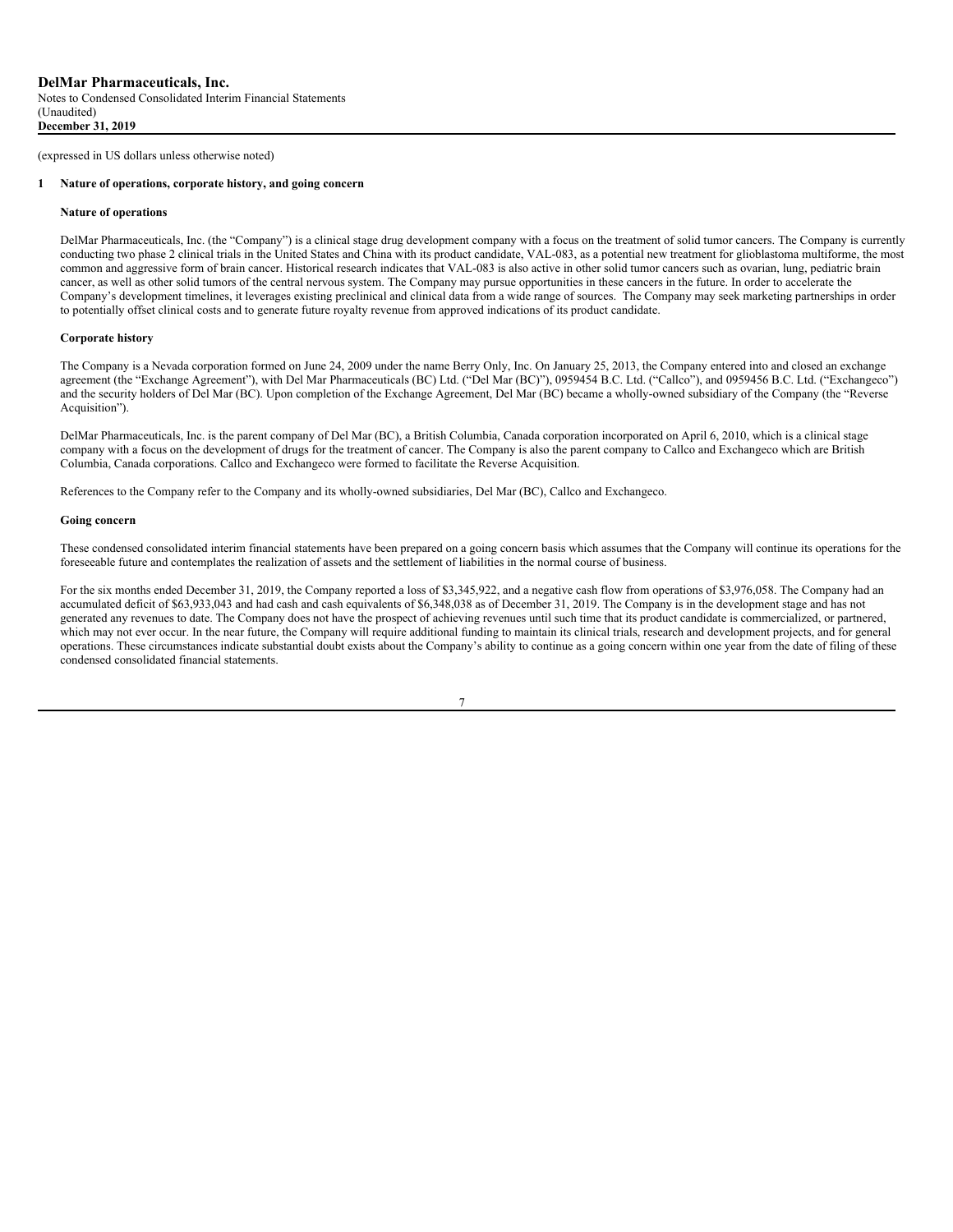(Unaudited)

## (expressed in US dollars unless otherwise noted)

Consequently, management is pursuing various financing alternatives to fund the Company's operations so it can continue as a going concern. Management plans to secure the necessary financing through the issue of new equity and/or the entering into of strategic partnership arrangements. The Company may tailor its drug candidate development program based on the amount of funding the Company is able to raise in the future. Nevertheless, there is no assurance that these initiatives will be successful.

These financial statements do not give effect to any adjustments to the amounts and classification of assets and liabilities that may be necessary should the Company be unable to continue as a going concern. Such adjustments could be material.

#### **2 Significant accounting policies**

#### **Reverse stock split**

On May 7, 2019, the Company filed a Certificate of Change with the Secretary of State of Nevada that effected a 1-for-10 (1:10) reverse stock split of its common stock, par value \$0.001 per share, which became effective on May 8, 2019. Pursuant to the Certificate of Change, the Company's authorized common stock was decreased in the same proportion as the split resulting in a decrease from 70,000,000 authorized shares of common stock to 7,000,000 shares authorized. The par value of its common stock was unchanged at \$0.001 per share, post-split. All common shares, warrants, stock options, conversion ratios, and per share information in these condensed consolidated interim financial statements give retroactive effect to the 1-for-10 reverse stock split. The Company's authorized and issued preferred stock was not affected by the split.

#### **Amended articles of incorporation**

On June 26, 2019, the Company amended its articles of incorporation to increase the number of authorized shares of common stock from 7,000,000 to 95,000,000 shares.

#### **Basis of presentation**

The condensed consolidated interim financial statements of the Company have been prepared in accordance with United States Generally Accepted Accounting Principles ("U.S. GAAP") and are presented in United States dollars. The functional currency of the Company and each of its subsidiaries is the United States dollar.

The accompanying condensed consolidated interim financial statements include the accounts of the Company and its wholly-owned subsidiaries, Del Mar BC, Callco, and Exchangeco. All intercompany balances and transactions have been eliminated in consolidation.

The principal accounting policies applied in the preparation of these condensed consolidated interim financial statements are set out below and have been consistently applied to all periods presented.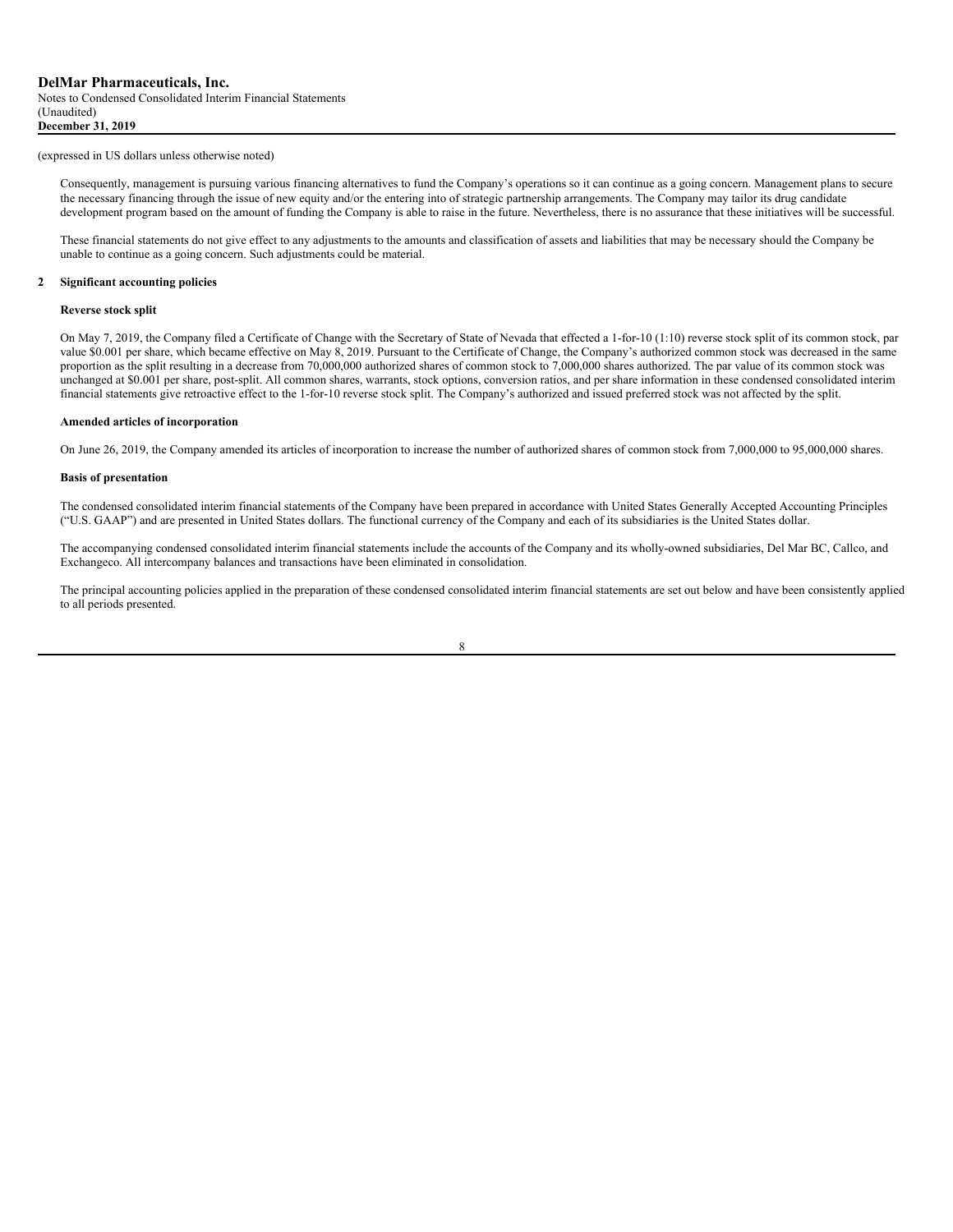#### **Unaudited interim financial data**

The accompanying unaudited condensed consolidated interim financial statements have been prepared in accordance with the rules and regulations of the Securities and Exchange Commission ("SEC") for interim financial information. Accordingly, they do not include all of the information and the notes required by U.S. GAAP for complete financial statements. These unaudited condensed consolidated interim financial statements should be read in conjunction with the audited financial statements of the Company as of, and for the fiscal year ended, June 30, 2019 included in the Form 10-K filed with the SEC on September 9, 2019. In the opinion of management, the unaudited condensed consolidated interim financial statements reflect all adjustments, consisting of normal and recurring adjustments, necessary for a fair presentation. The results for three and six months ended December 31, 2019 are not necessarily indicative of the results to be expected for the fiscal year ending June 30, 2020, or for any other future annual or interim period.

#### **Use of estimates**

The preparation of financial statements in conformity with U.S. GAAP requires management to make estimates and assumptions about future events that affect the reported amounts of assets, liabilities, expenses, contingent assets and contingent liabilities as at the end of, or during, the reporting period. Actual results could significantly differ from those estimates. Significant areas requiring management to make estimates include the derivative liability, the valuation of equity instruments issued for services, and clinical trial accruals. Further details of the nature of these assumptions and conditions may be found in the relevant notes to these condensed consolidated interim financial statements.

#### **Accruals for research and development expenses and clinical trials**

As part of the process of preparing its financial statements, the Company is required to estimate its expenses resulting from its obligations under contracts with vendors, clinical research organizations and consultants, and under clinical site agreements in connection with conducting clinical trials. The financial terms of these contracts are subject to negotiations, which vary from contract to contract and may result in payment terms that do not match the periods over which materials or services are provided under such contracts. The Company's objective is to reflect the appropriate expenses in its financial statements by matching those expenses with the period in which services are performed and efforts are expended. The Company accounts for these expenses according to the timing of various aspects of the expenses. The Company determines accrual estimates by taking into account discussion with applicable personnel and outside service providers as to the progress of clinical trials, or the services completed. During the course of a clinical trial, the Company adjusts its clinical expense recognition if actual results differ from its estimates. The Company makes estimates of its accrued expenses as of each balance sheet date based on the facts and circumstances known to it at that time. The Company's clinical trial accruals are dependent upon the timely and accurate reporting of contract research organizations and other third-party vendors. Although the Company does not expect its estimates to be materially different from amounts actually incurred, its understanding of the status and timing of services performed relative to the actual status and timing of services performed may vary and may result in it reporting amounts that are too high or too low for any particular period. For the three and six months ended December 31, 2019 and 2018, there were no material adjustments to the Company's prior period estimates of accrued expenses for clinical trials.

#### **Loss per share**

Income or loss per share is calculated based on the weighted average number of common shares outstanding. For the three and six month periods ended December 31, 2019 and 2018 diluted loss per share does not differ from basic loss per share since the effect of the Company's warrants, stock options, performance stock units, and convertible preferred shares is anti-dilutive. As of December 31, 2019, potential common shares of 9,963,596 (2018 – 940,353) related to outstanding warrants, 778,750 (2018 - $292,683$ ) relating to stock options, nil (2018 – 120,000) relating to performance stock units, and 162,177 (2018 – 210,279) relating to outstanding Series B convertible preferred shares were excluded from the calculation of net loss per common share.

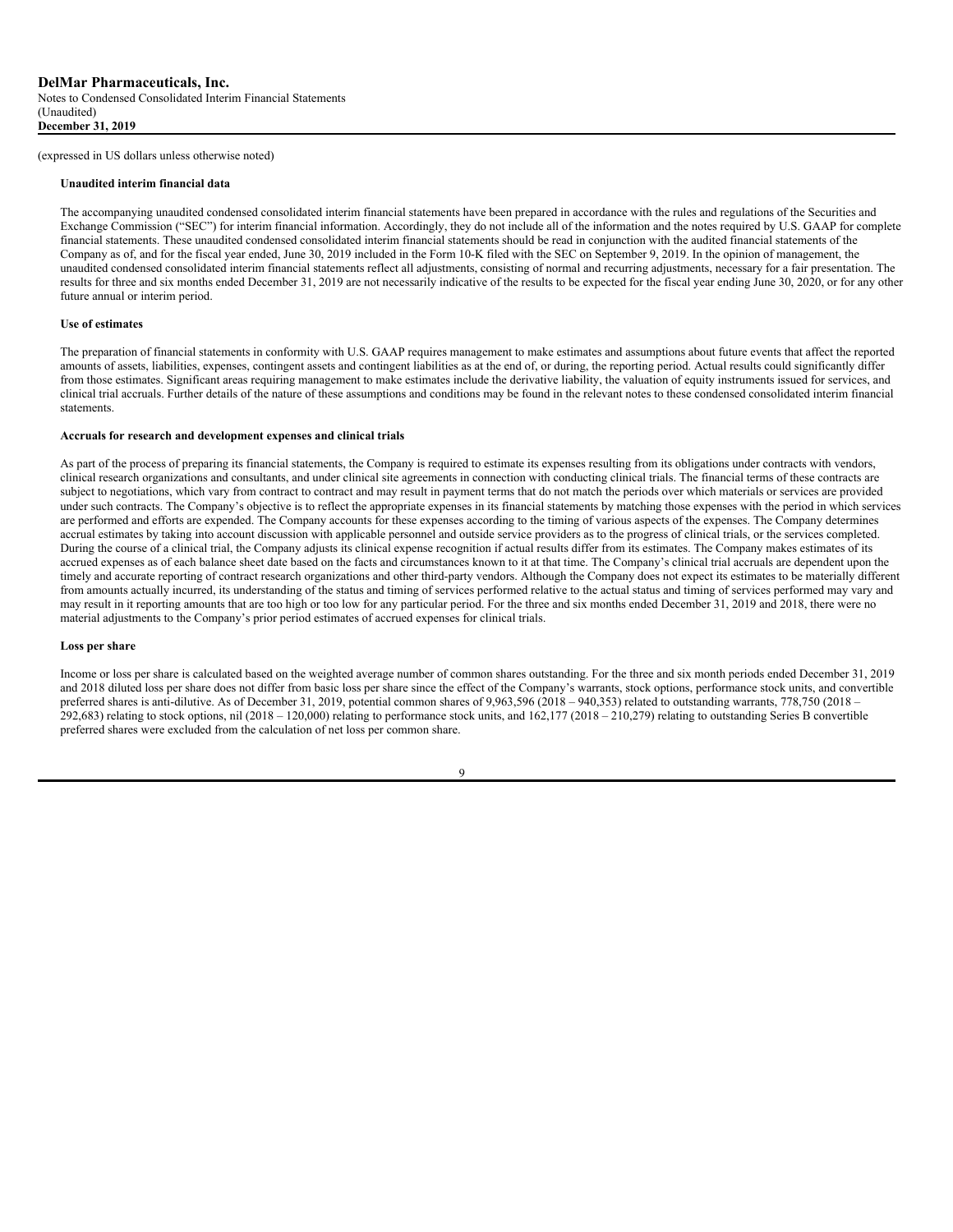#### **Recent accounting pronouncements**

From time to time, new accounting pronouncements are issued by the Financial Accounting Standards Board ("FASB") or other standard setting bodies that are adopted by the Company as of the specified effective date.

## Recently adopted

*ASU 2016-02 — Leases (Topic 842)*

The new standard establishes a right-of-use ("ROU") model that requires a lessee to record a ROU asset and a lease liability on the consolidated balance sheet for all leases with terms longer than 12 months. Leases will be classified as either finance or operating, with classification affecting the pattern of expense recognition in the consolidated income statement. ASU 2016-02 is effective for annual periods beginning after December 15, 2018, including interim periods within those annual periods, with early adoption permitted. A modified retrospective transition approach is required for lessees for capital and operating leases existing at, or entered into after, the beginning of the earliest comparative period presented in the financial statements, with certain practical expedients available. The adoption of ASU 2016-02 did not have a material impact on the Company's results of operations or financial results.

## *ASU 2018-07 — Stock Compensation (Topic 718) Improvements to Nonemployee Shares-based Payment Accounting*

The amendments in this update are intended to the reduce cost and complexity and to improve financial reporting for share-based payments issued to nonemployees. The ASU expands the scope of Topic 718, Compensation —Stock Compensation, which currently only includes share-based payments issued to employees, to also include sharebased payments issued to nonemployees for goods and services. The existing guidance on nonemployee share-based payments is significantly different from current guidance for employee share-based payments. This ASU expands the scope of the employee share-based payments guidance to include share-based payments issued to nonemployees. By doing so, the FASB improves the accounting of nonemployee share-based payments issued to acquire goods and services used in its own operations. The amendments in this ASU are effective for public companies for fiscal years beginning after December 15, 2018, including interim periods within that fiscal year. The adoption of ASU 2018- 07 did not have a material impact on the Company's results of operations or financial results.

## Not yet adopted

ASU 2017-11 - I. Accounting for Certain Financial Instruments with Down Round Features, II. Replacement of the Indefinite Deferral for Mandatorily Redeemable Financial Instruments of Certain Non-public Entities and Certain Mandatorily Redeemable Noncontrolling Interests with a Scope Exception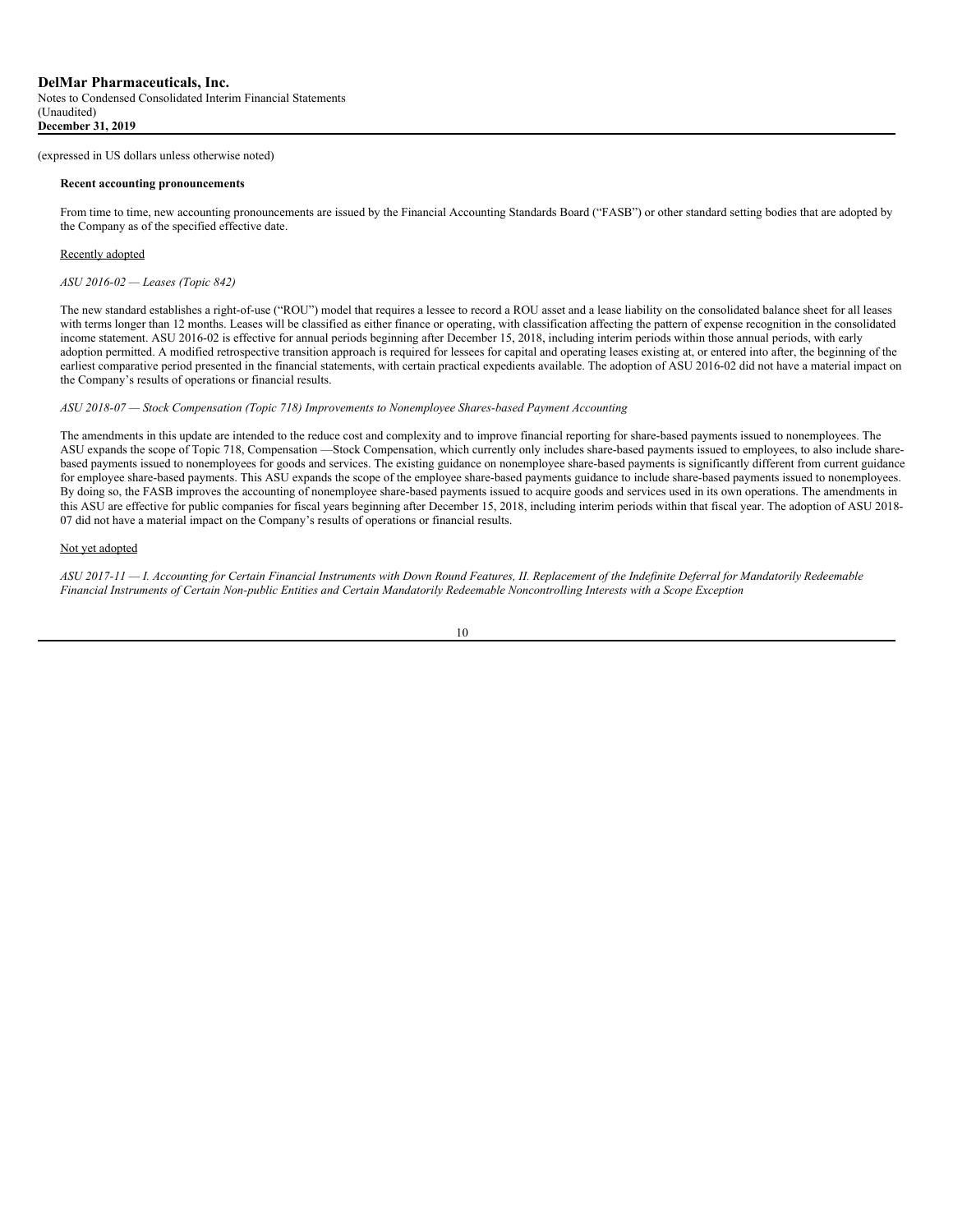The amendments in this update are intended to reduce the complexity associated with the accounting for certain financial instruments with characteristics of liabilities and equity. Specifically, a down round feature would no longer cause a freestanding equity-linked financial instrument (or an embedded conversion option) to be accounted for as a derivative liability at fair value with changes in fair value recognized in current earnings. In addition, the indefinite deferral of certain provisions of Topic 480 have been recharacterized to a scope exception. The re-characterization has no accounting effect. ASU 2017-11 is effective for public business entities for fiscal years, and interim periods within those fiscal years, beginning after December 15, 2019. Early adoption is permitted. The Company has not yet evaluated the impact of adoption of this ASU on its condensed consolidated interim financial statements and related disclosures.

During the six months ended December 31, 2019, other than ASU 2017-11, there have been no new, or existing recently issued, accounting pronouncements that are of significance, or potential significance, that impact the Company's condensed consolidated interim financial statements.

## **3 Related party transactions**

The Series A Preferred Stock is held by Valent Technologies, LLC ("Valent"), an entity owned by Dr. Dennis Brown, the Company's Chief Scientific Officer. Therefore, Valent is a related party to the Company. For the three months ended December 31, 2019 and 2018 respectively, the Company recorded \$2,089 related to the dividend payable to Valent on the Series A Preferred Stock and for the six months ended December 31, 2019 and 2018 respectively, the Company recorded \$4,178 related to the dividend (note 5). The dividends have been recorded as a direct increase in accumulated deficit.

#### **4 Derivative liability**

The Company has issued common stock purchase warrants. Based on the terms of certain of these warrants the Company determined that the warrants were a derivative liability which is recognized at fair value at the date of the transaction and re-measured at fair value each reporting period with the changes in fair value recorded in the condensed consolidated interim statement of operations.

The derivative liabilities balance was zero at December 31, 2019 and June 30, 2019. The derivative liabilities balance consisted of the 2,180 agent warrants at December 31, 2019 and June 30, 2019.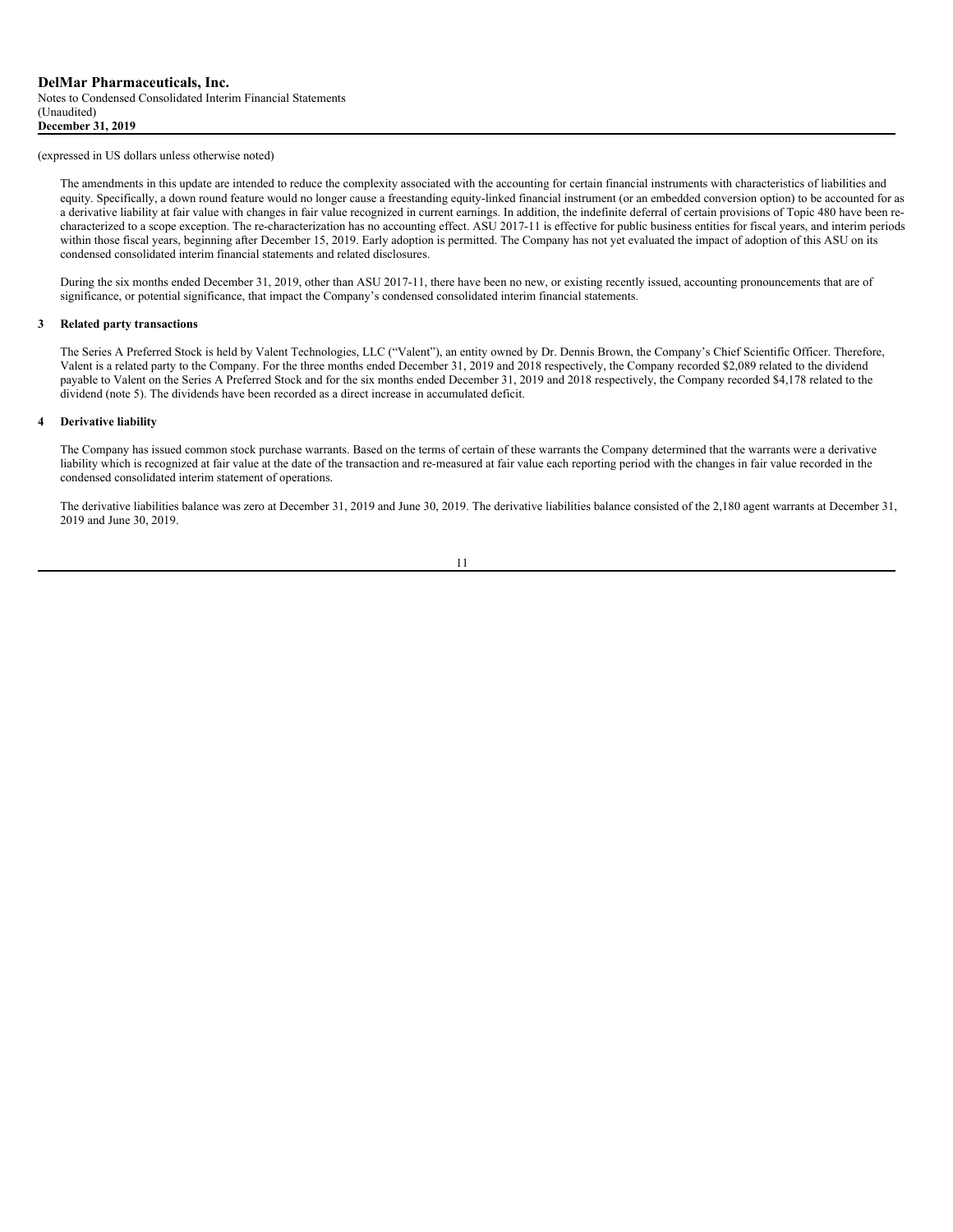Notes to Condensed Consolidated Interim Financial Statements (Unaudited) **December 31, 2019**

(expressed in US dollars unless otherwise noted)

Changes in the Company's derivative liability are summarized as follows:

|                                  | Three months ended<br>December 31, |         |
|----------------------------------|------------------------------------|---------|
|                                  | 2019                               | 2018    |
|                                  |                                    | \$      |
| <b>Opening balance</b>           | -                                  | 1,337   |
| Change in fair value of warrants |                                    | (1,261) |
|                                  |                                    |         |
| <b>Closing balance</b>           |                                    | 76      |
| Less current portion             |                                    |         |
|                                  |                                    |         |
| Long term portion                |                                    | 76      |
|                                  |                                    |         |
|                                  | Six months ended<br>December 31,   |         |
|                                  | 2019                               | 2018    |
|                                  |                                    |         |
| <b>Opening balance</b>           |                                    | 1,117   |
| Change in fair value of warrants |                                    | (1,041) |
|                                  |                                    |         |
| <b>Closing balance</b>           | $\overline{\phantom{0}}$           | 76      |
| Less current portion             |                                    |         |
| Long term portion                |                                    | 76      |

# **5 Stockholders' equity**

Series B Preferred Stock

|                                                        | <b>Series B Preferred Stock</b><br>2019 |            |
|--------------------------------------------------------|-----------------------------------------|------------|
|                                                        | <b>Number</b><br>of shares              |            |
| <b>Balance – June 30, 2019</b>                         | 673,613                                 | 4,699,304  |
| Conversion of Series B Preferred stock to common stock | (25,000)                                | (174, 407) |
| Balance – December 31, 2019                            | 648,613                                 | 4,524,897  |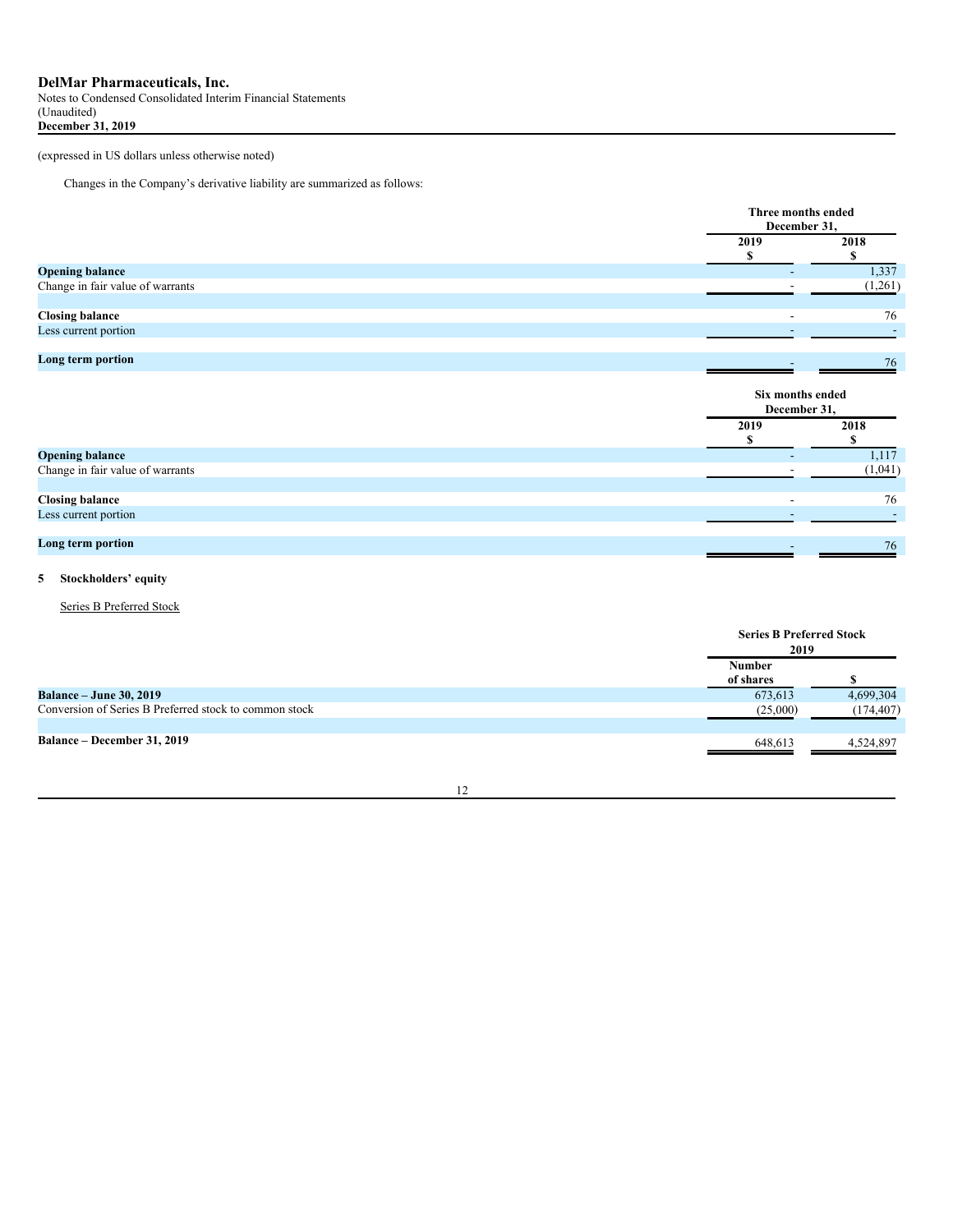During the year ended June 30, 2016, the Company issued an aggregate of 902,238 shares of Series B Preferred Stock at a purchase price of \$8.00 per share. Each share of Series B Preferred Stock is convertible into 0.25 shares of common stock equating to a conversion price of \$32.00 (the "Conversion Price") and will automatically convert to common stock at the earlier of 24 hours following regulatory approval of VAL-083 with a minimum closing bid price of \$80.00 or five years from the respective final closing dates. The holders of the Series B Preferred Stock are entitled to an annual cumulative, in arrears, dividend at the rate of 9% payable quarterly. The 9% dividend accrues quarterly commencing on the date of issue and is payable quarterly on June 30, September 30, December 31, and March 31 of each year commencing on June 30, 2016. Dividends are payable solely by delivery of shares of common stock, in an amount for each holder equal to the aggregate dividend payable to such holder with respect to the shares of Series B Preferred Stock held by such holder divided by the Conversion Price. The Series B Preferred Stock does not contain any repricing features. Each share of Series B Preferred Stock entitles its holder to vote with the common stock on an as-converted basis.

The Series B Preferred Stock shall with respect to distributions of assets and rights upon the occurrence of a liquidation, rank (i) senior to the Company's common stock and (ii) senior to the Special Voting Preferred Stock and (iii) senior to any other class or series of capital stock of the Company hereafter created which does not expressly rank pari passu with, or senior to, the Series B Preferred Stock. The Series B Preferred Stock shall be pari passu in liquidation to the Company's Series A Preferred Stock. The liquidation value of the Series B Preferred Stock at December 31, 2019 is the stated value of \$5,188,904 (June 30, 2019 - \$5,388,904).

In addition, the Company and the holders entered into a royalty agreement, pursuant to which the Company will pay the holders of the Series B Preferred Stock, in aggregate, a low, single-digit royalty based on their pro rata ownership of the Series B Preferred Stock on products sold directly by the Company or sold pursuant to a licensing or partnering arrangement (the "Royalty Agreement").

Upon conversion of a holder's Series B Preferred Stock to common stock, such holder shall no longer receive ongoing royalty payments under the Royalty Agreement but will be entitled to receive any residual royalty payments that have vested. Rights to the royalties shall vest during the first three years following the applicable closing date, in equal thirds to holders of the Series B Preferred Stock on each of the three vesting dates, upon which vesting dates such royalty amounts shall become vested royalties.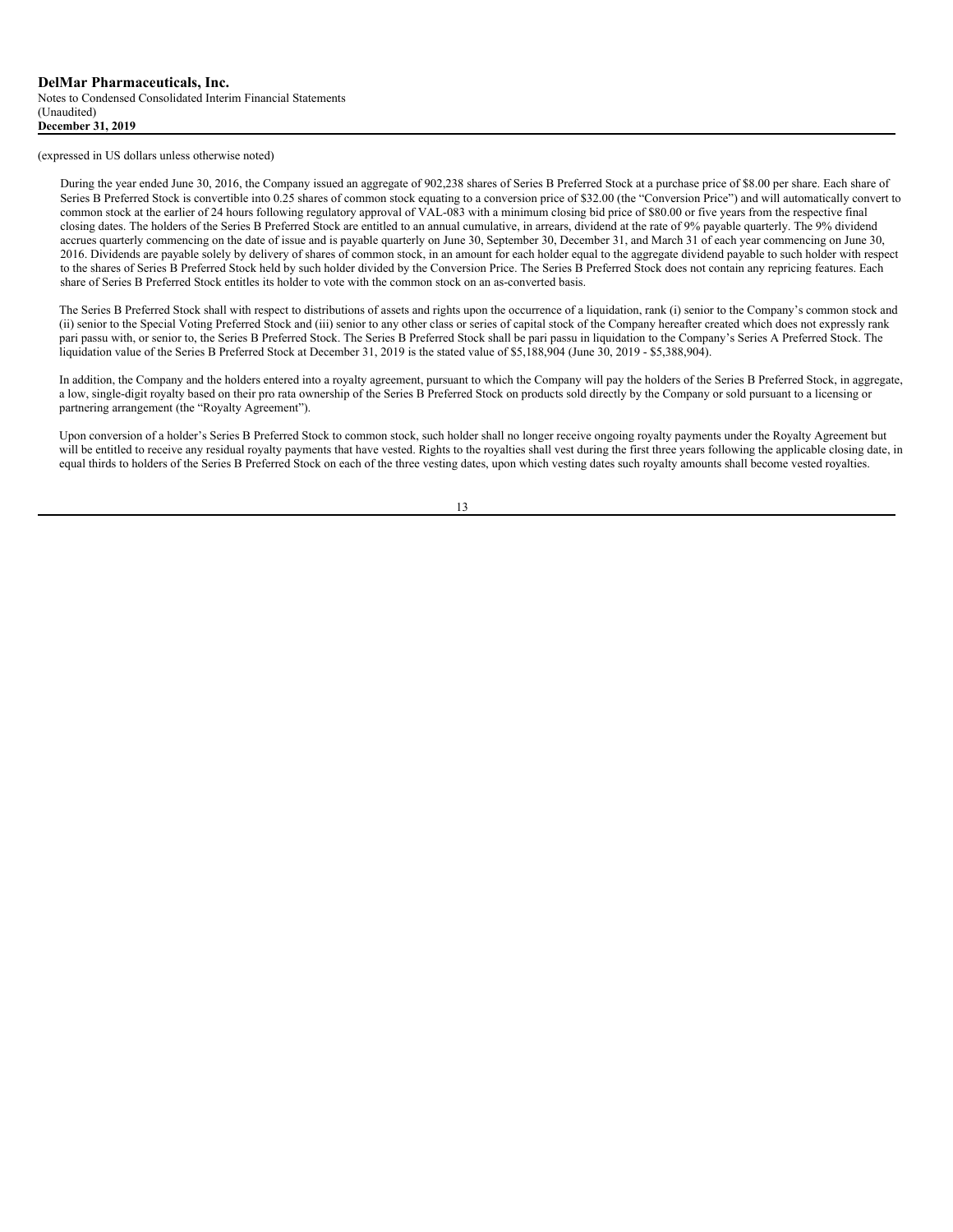Pursuant to the Series B Preferred Stock dividend, during the three months ended December 31, 2019, the Company issued 3,700 (2018 – 4,735) shares of common stock for an amount of \$2,552 (2018 – \$16,190) and during the six months ended December 31, 2019, the Company issued  $7,400$  (2018 – 9,695) shares of common stock for an amount of \$4,598 (2018 – \$52,275). These dividends have been recognized as a direct increase in accumulated deficit.

A total of 648,613 (2018 – 841,113) shares of Series B Preferred Stock are outstanding as of December 31, 2019, such that a total of 162,177 (2018 – 210,279) shares of common stock are issuable upon conversion of the Series B Preferred Stock as at December 31, 2019. Converted shares are rounded up to the nearest whole share.

#### Series A Preferred Stock

Effective September 30, 2014, the Company filed a Certificate of Designation of Series A Preferred Stock (the "Series A Certificate of Designation") with the Secretary of State of Nevada. Pursuant to the Series A Certificate of Designation, the Company designated 278,530 shares of preferred stock as Series A Preferred Stock. The shares of Series A Preferred Stock have a stated value of \$1.00 per share (the "Series A Stated Value") and are not convertible into common stock. The holder of the Series A Preferred Stock is entitled to dividends at the rate of 3% of the Series A Stated Value per year, payable quarterly in arrears. Upon any liquidation of the Company, the holder of the Series A Preferred Stock will be entitled to be paid, out of any assets of the Company available for distribution to stockholders, the Series A Stated Value of the shares of Series A Preferred Stock held by such holder, plus any accrued but unpaid dividends thereon, prior to any payments being made with respect to the common stock. The Series A Preferred Stock is held by Valent (note 3).

The Series A Preferred Stock shall with respect to distributions of assets and rights upon the occurrence of a liquidation, rank (i) senior to the Company's common stock, and (ii) senior to the Company's Special Voting Preferred Stock and (iii) senior to any other class or series of capital stock of the Company hereafter created which does not expressly rank pari passu with, or senior to, the Series A Preferred Stock. The Series A Preferred Stock shall be pari passu in liquidation to the Company's Series B Preferred Stock. The liquidation value of the Series A Preferred stock at December 31, 2019 and June 30, 2019 is the stated value of \$278,530.

There was no change to the Series A Preferred stock for the three or six month periods ended December 31, 2019 or 2018.

#### **Common stock**

**Stock Issuances**

Six months ended December 31, 2019

#### *Underwritten public of ering*

On August 16, 2019, the Company closed on the sale of (i) 4,895,000 shares of its common stock, par value \$0.001 per share (the "Common Stock"), (ii) pre-funded warrants ("PFW") to purchase an aggregate of 2,655,000 shares of Common Stock and (iii) common warrants to purchase an aggregate of 7,762,500 shares of Common Stock ("2020 Investor Warrants"), including 800,000 shares of Common Stock and 2020 Investor Warrants to purchase an aggregate of 1,012,500 shares of Common Stock sold pursuant to a partial exercise by the underwriters of the underwriters' option to purchase additional securities, in the Company's underwritten public offering (the "Offering"). Each share of Common Stock or PFW, as applicable, was sold together with a 2020 Investor Warrant to purchase one share of Common Stock at a combined effective price to the public of \$1.00 per share of Common Stock and accompanying 2020 Investor Warrant.

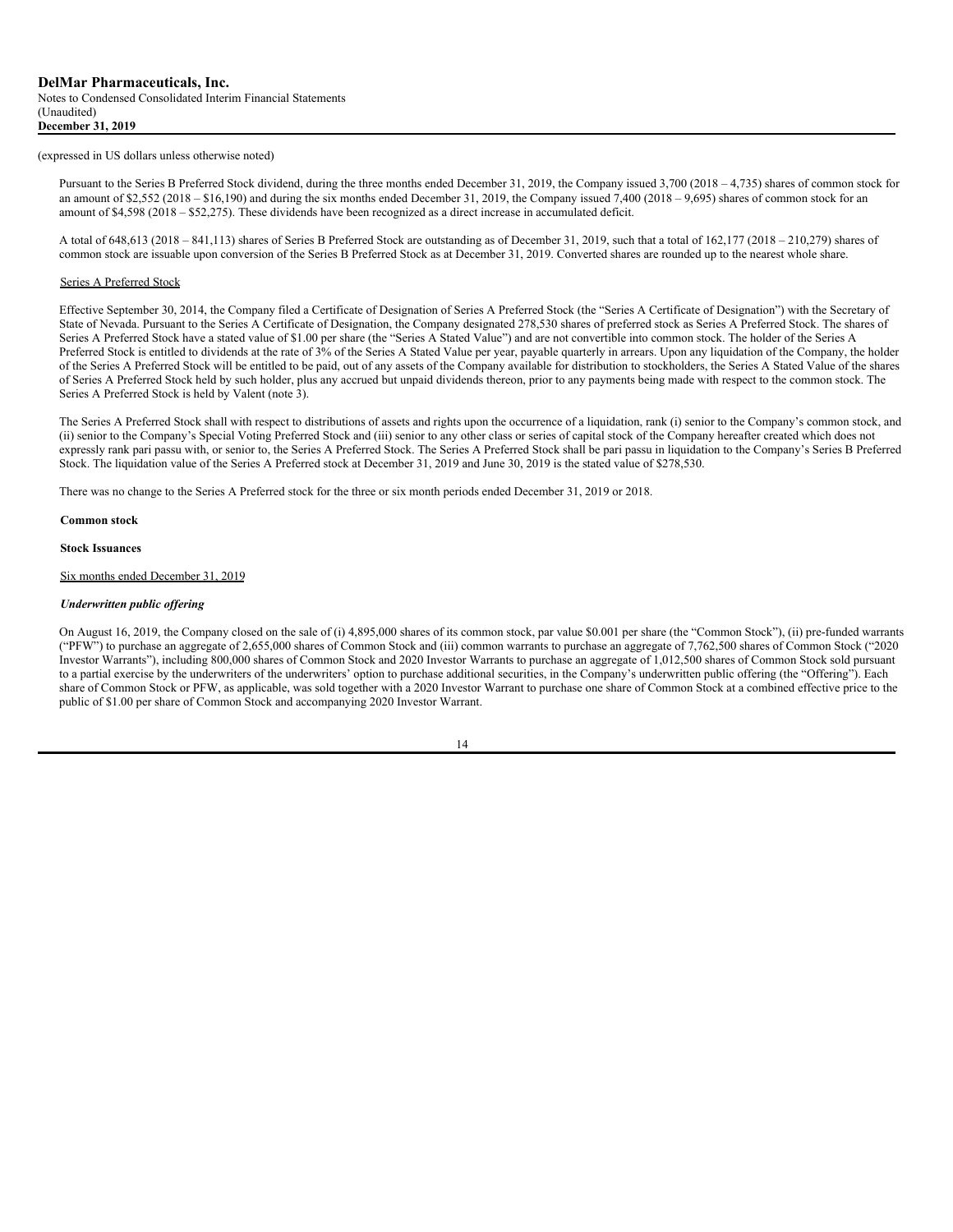The net proceeds from the Offering, including from the partial exercise of the underwriters' option to purchase additional securities, were \$6,582,966, after deducting underwriting discounts and commissions, and other offering expenses.

The 2020 Investor Warrants are exercisable at \$1.00 per share until their expiry on August 16, 2024 and the PFW are exercisable at \$0.01 per share at any time after August 16, 2019. The Company also issued 377,500 warrants to the underwriters of the Offering. The underwriter warrants are exercisable at \$1.15 per share commencing February 10, 2020 until their expiry on August 14, 2022.

During the six months ended December 31, 2019, all of the 2,655,000 PFW were exercised at \$0.01 per PFW for proceeds of \$26,550.

#### **2017 Omnibus Incentive Plan**

As approved by the Company's stockholders at the annual meeting of stockholders held on April 11, 2018, on July 7, 2017, as amended on February 1, 2018, the Company's board of directors approved adoption of the Company's 2017 Omnibus Equity Incentive Plan (the "2017 Plan"). The board of directors also approved a form of Performance Stock Unit Award Agreement to be used in connection with grants of performance stock units ("PSUs") under the 2017 Plan. Under the 2017 Plan, 780,000 shares of Company common stock are reserved for issuance, less the number of shares of common stock issued under the Del Mar (BC) 2013 Amended and Restated Stock Option Plan (the "Legacy Plan") or that are subject to grants of stock options made, or that may be made, under the Legacy Plan. A total of 164,235 shares of common stock have been issued under the Legacy Plan and/or are subject to outstanding stock options granted under the Legacy Plan, and a total of 614,515 shares of common stock have been issued under the 2017 Plan and/or are subject to outstanding stock options granted under the 2017 Plan leaving 1,250 shares of common stock available at December 31, 2019 for issuance under the 2017 Plan if all such options under the Legacy Plan were exercised.

The maximum number of shares of Company common stock with respect to which any one participant may be granted awards during any calendar year is 8% of the Company's fully diluted shares of common stock on the date of grant (excluding the number of shares of common stock issued under the 2017 Plan and/or the Legacy Plan or subject to outstanding awards granted under the 2017 Plan and/or the Legacy Plan). No award will be granted under the 2017 Plan on or after July 7, 2027, but awards granted prior to that date may extend beyond that date.

During the six months ended December 31, 2019, and subject to approval by the Company's stockholders, the Company's board of directors approved an increase in the number of shares of common stock available to be issued under the 2017 Plan by 1,500,000. The increase brings the total number of shares available under the 2017 Plan to 2,280,000.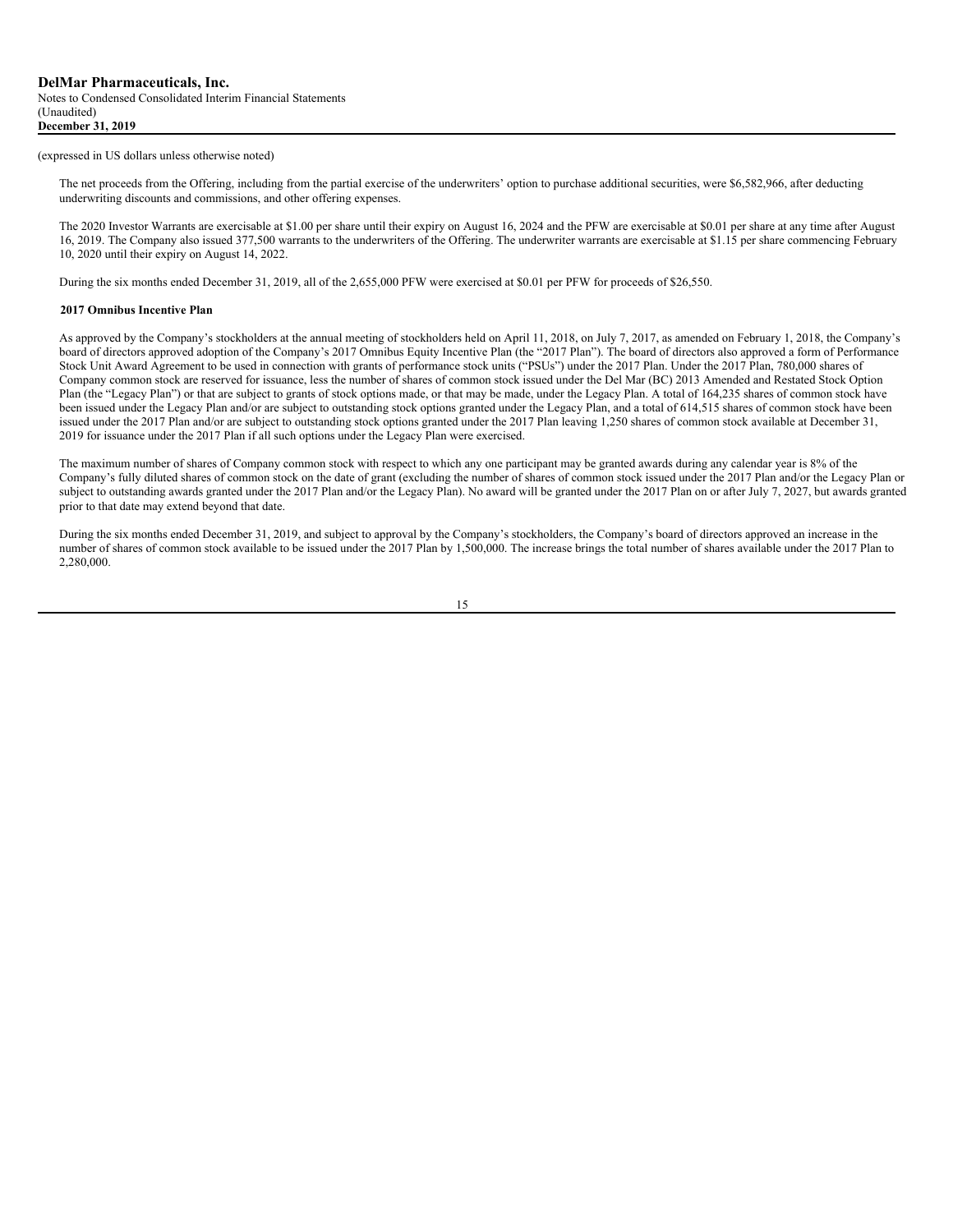During the six months ended December 31, 2019, the Company granted 1,041,016 stock options to officers and directors of the Company. The total grant date aggregate fair value of the stock options was \$505,385. Of the total stock options granted during the six months ended December 31, 2019, 491,817 were granted under the existing 2017 Plan limit and 549,199 will be exercisable subject to approval by the Company's stockholders of the 2017 Plan share increase. All of these stock options granted to officers and directors have an exercise price of \$0.61 and expire on September 5, 2029. Of the 1,041,016 stock options granted, 375,000 vest pro rata monthly over one year from the date of grant and 666,016 vest as to one-sixth on the six month anniversary of the grant date with the remaining five-sixths vesting pro rate monthly over 30 months commencing on the seven-month anniversary of the grant date.

In addition, during the six months ended December 31, 2019, the Company granted 250,000 stock options to an officer of the Company, subject to stockholder approval of the share increase to the 2017 Plan. The options have an exercise price of \$0.735 and expire November 12, 2029. The options vest upon the achievement of certain clinical development milestones.

## **Stock Options**

The following table sets forth the aggregate stock options outstanding under all plans as of December 31, 2019:

|                                | Number of<br>stock<br>options<br>outstanding | Weighted<br>average<br>exercise<br>price |
|--------------------------------|----------------------------------------------|------------------------------------------|
| <b>Balance – June 30, 2019</b> | 288,183                                      | 22.31                                    |
| Granted                        | 491,817                                      | 0.61                                     |
| Expired                        | (1,250)                                      | (40.00)                                  |
| Balance – December 31, 2019    | 778,750                                      | 8.58                                     |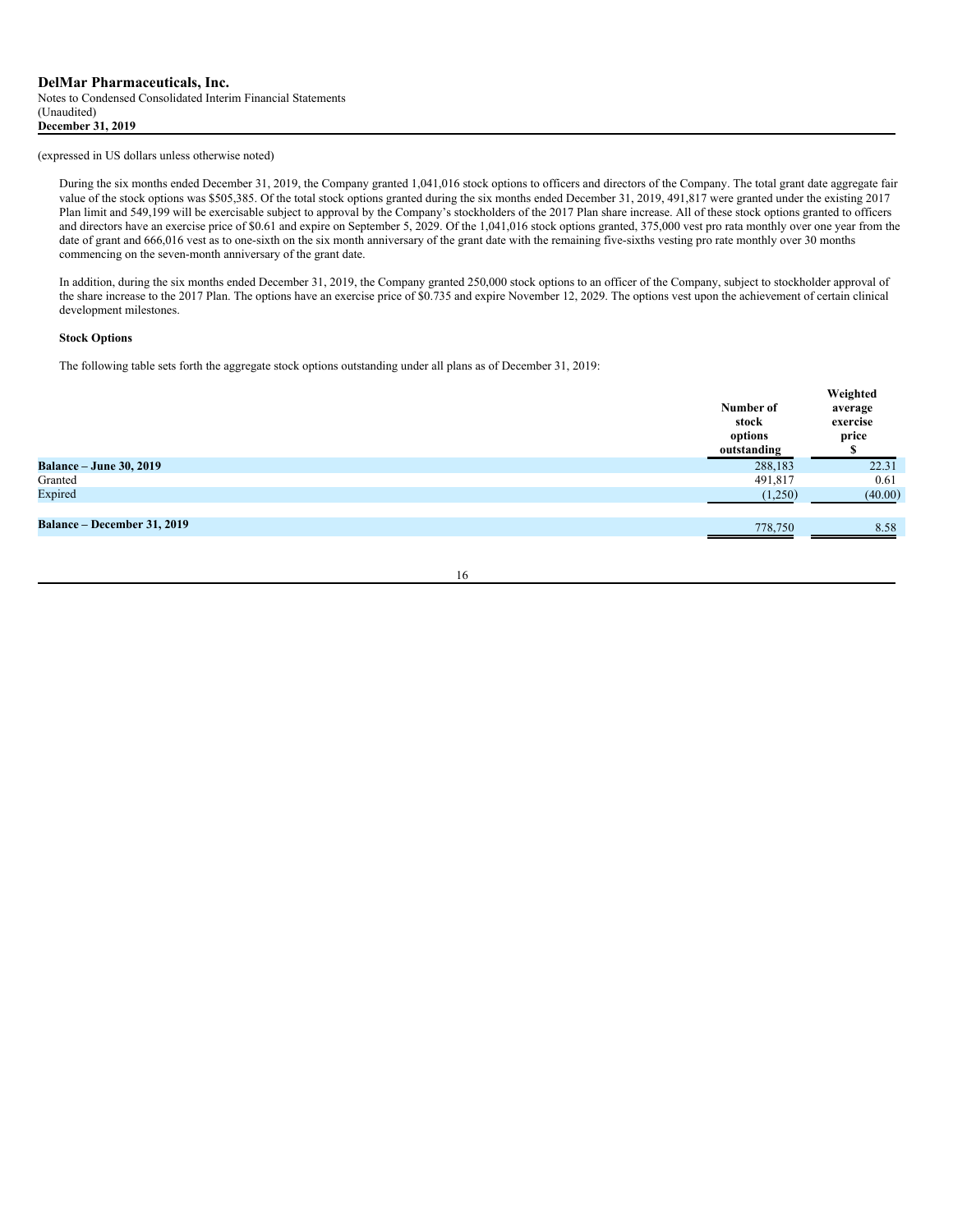Notes to Condensed Consolidated Interim Financial Statements (Unaudited) **December 31, 2019**

(expressed in US dollars unless otherwise noted)

The following table summarizes stock options outstanding and exercisable under all plans at December 31, 2019:

| <b>Exercise price</b><br>\$ | <b>Number</b><br><b>Outstanding at</b><br>December 31,<br>2019 | Weighted<br>average<br>remaining<br>contractual<br>life<br>(years) | <b>Number</b><br>exercisable<br>at<br>December 31,<br>2019 |
|-----------------------------|----------------------------------------------------------------|--------------------------------------------------------------------|------------------------------------------------------------|
| 0.61                        | 491,817                                                        | 9.68                                                               | 93,750                                                     |
| 6.10                        | 30,000                                                         | 8.85                                                               | 23,611                                                     |
| 7.00                        | 5,451                                                          | 8.48                                                               | 2,726                                                      |
| 8.70                        | 12,000                                                         | 7.84                                                               | 12,000                                                     |
| 9.83                        | 83,647                                                         | 8.39                                                               | 44,147                                                     |
| 10.60                       | 3,600                                                          | 8.28                                                               | 2,100                                                      |
| 11.70                       | 30,000                                                         | 3.16                                                               | 30,000                                                     |
| 15.36                       | 2,500                                                          | 2.42                                                               | 2,500                                                      |
| 20.00                       | 13,125                                                         | 1.77                                                               | 13,125                                                     |
| 21.10                       | 14,400                                                         | 7.52                                                               | 10,800                                                     |
| 29.60                       | 4,500                                                          | 5.09                                                               | 4,500                                                      |
| 37.60                       | 4,500                                                          | 6.11                                                               | 4,500                                                      |
| 41.00                       | 4,000                                                          | 6.86                                                               | 4,000                                                      |
| 42.00                       | 41,250                                                         | 3.06                                                               | 41,250                                                     |
| 44.80                       | 3,000                                                          | 6.11                                                               | 3,000                                                      |
| 49.50                       | 22,460                                                         | 4.56                                                               | 21,733                                                     |
| 53.20                       | 8,000                                                          | 6.35                                                               | 8,000                                                      |
| 61.60                       | 1,500                                                          | 3.25                                                               | 1,500                                                      |
| 92.00                       | 3,000                                                          | 3.42                                                               | 3,000                                                      |
|                             |                                                                |                                                                    |                                                            |
|                             | 778,750                                                        |                                                                    | 326,242                                                    |

The above table excludes 799,199 granted stock options that are exercisable subject to approval by the Company's stockholders of the share reserve increase under the 2017 Plan. Of these options, 549,199 are exercisable at \$0.61 per share until September 5, 2029 and 250,000 are exercisable at \$0.735 until November 12, 2029.

Included in the number of stock options outstanding are 2,500 stock options granted at an exercise price of CA \$20.00. The exercise price of these options shown in the above table have been converted to US \$15.36 using the period ending closing exchange rate. Stock options issued during the six months ended December 31, 2019 have been valued using a Black-Scholes pricing model with the following assumptions:

|                | December 31,<br>2019 |
|----------------|----------------------|
| Dividend rate  | $0\%$                |
| Volatility     | 99% to 102%          |
| Risk-free rate | 1.50%                |
| $Term - years$ | 5.5 to 6.5           |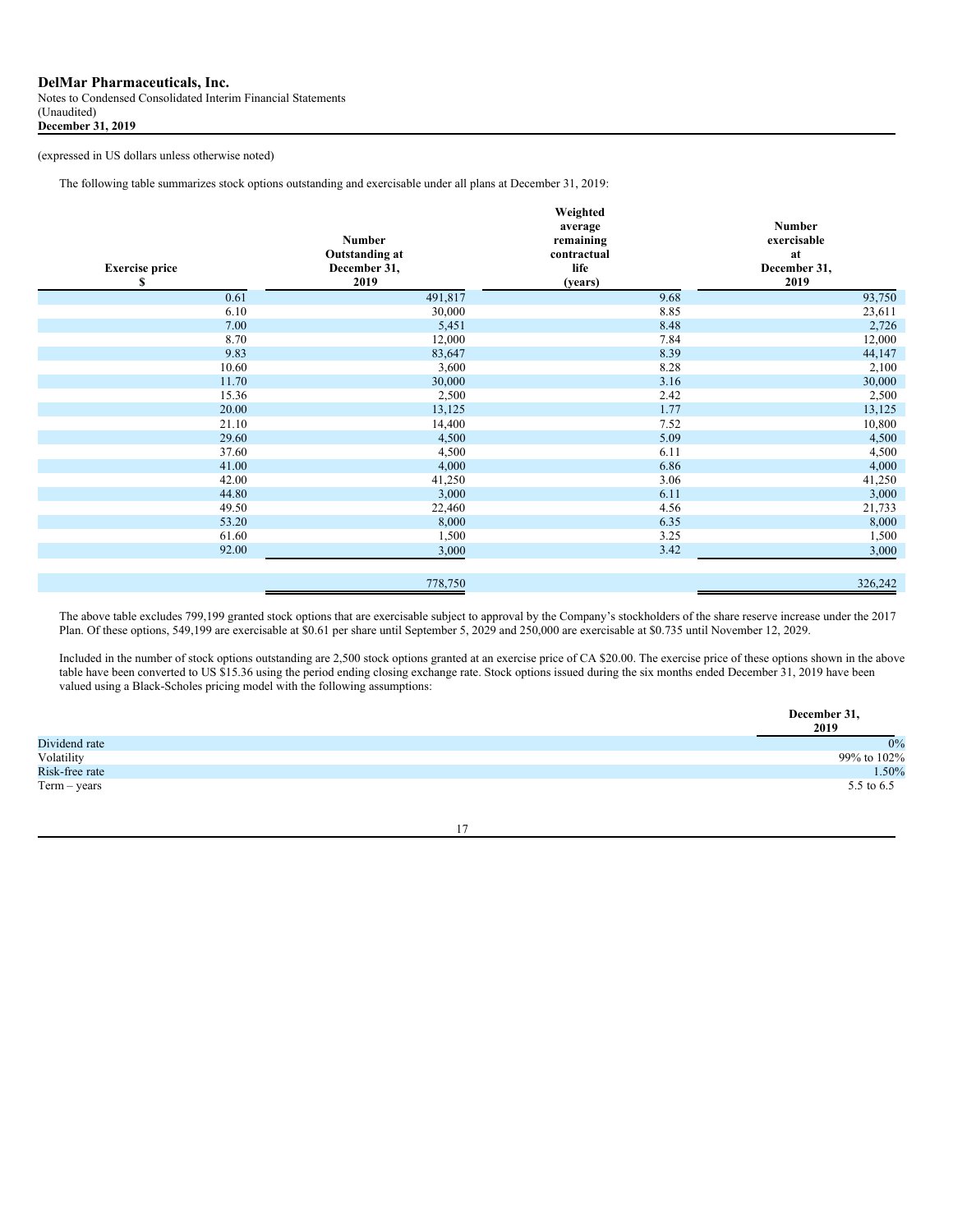Notes to Condensed Consolidated Interim Financial Statements (Unaudited) **December 31, 2019**

## (expressed in US dollars unless otherwise noted)

The estimated volatility of the Company's common stock at the date of issuance of the stock options is based on the historical volatility of the Company. The risk-free interest rate is based on rates published by the government for bonds with a maturity similar to the expected remaining life of the stock options at the valuation date. The expected life of the stock options has been estimated using the plain vanilla method.

The Company has recognized the following amounts as stock option expense for the periods noted:

|                            |         | Three months ended<br>December 31. |         | Six months ended<br>December 31, |  |
|----------------------------|---------|------------------------------------|---------|----------------------------------|--|
|                            | 2019    | 2018                               | 2019    | 2018                             |  |
| Research and development   | 24,151  | 23,127                             | 32,304  | 51,577                           |  |
| General and administrative | 135,701 | 99,624                             | 178,533 | 204,076                          |  |
|                            | 159,852 | 122.751                            | 210,837 | 255,653                          |  |

All of the stock option expense for the periods ended December 31, 2019 and 2018 has been recognized as additional paid in capital. The aggregate intrinsic value of stock options outstanding at December 31, 2019 was \$39,198 (2018 - \$0) and the aggregate intrinsic value of stock options exercisable at December 31, 2019 was \$7,472 (2018 - \$0). As of December 31, 2019, there was \$192,252 in unrecognized compensation expense that will be recognized over the next 2.43 years. No stock options granted under the Company's equity plans have been exercised during the six months ended December 31, 2019. Upon the exercise of stock options new shares will be issued.

The following table sets forth unvested stock options under all plans at December 31, 2019:

|                               | Number of<br><b>Options</b> | Weighted<br>average<br>exercise<br>price | Weighted<br>average<br>grant date<br>fair value |
|-------------------------------|-----------------------------|------------------------------------------|-------------------------------------------------|
| Unvested at June 30, 2019     | 84,990                      | 11.35                                    | 5.82                                            |
| Granted<br>Vested             | 491,817<br>(124, 299)       | 0.61<br>3.60                             | 0.41<br>1.90                                    |
| Unvested at December 31, 2019 | 452,508                     | 1.81                                     | 1.01                                            |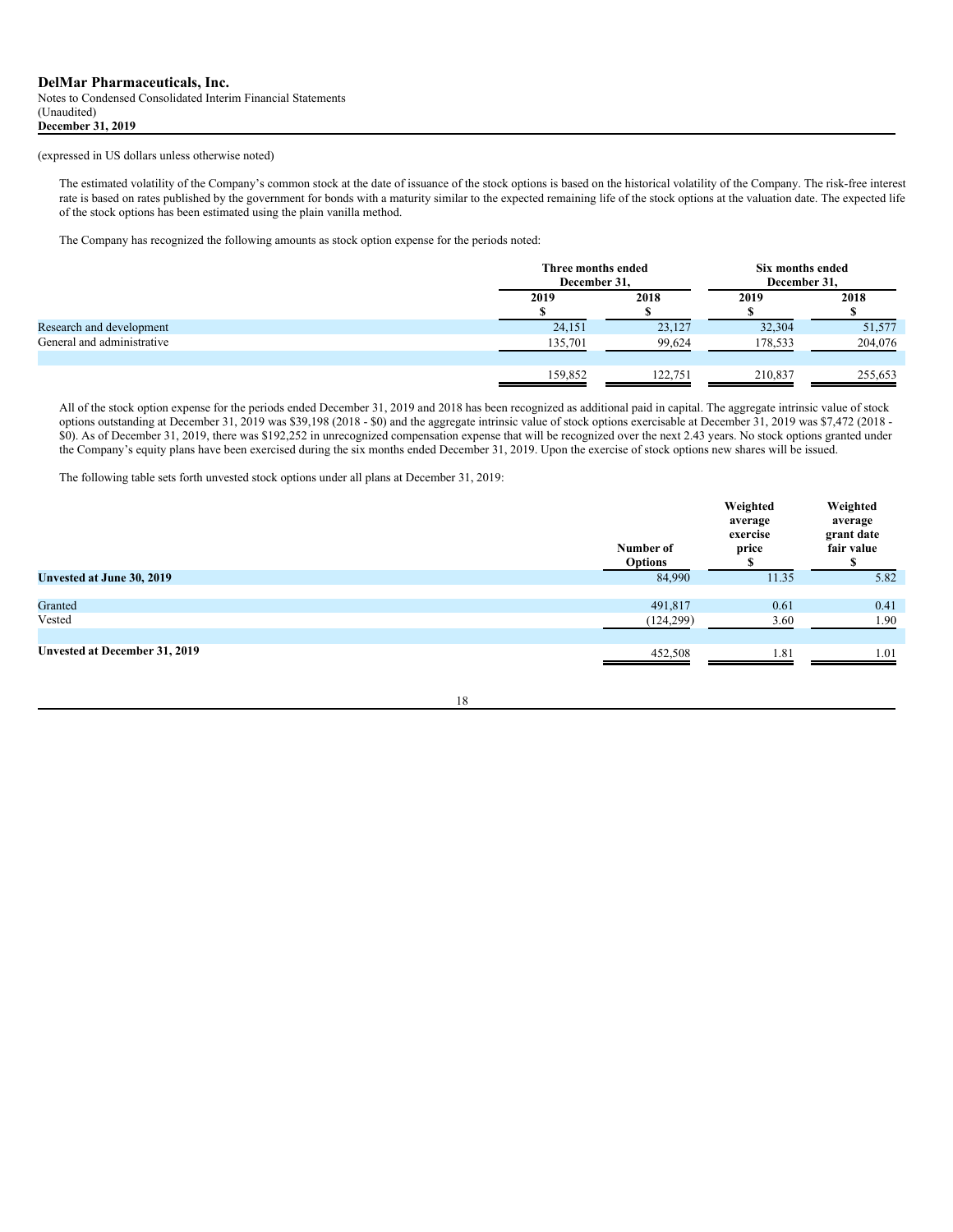#### **Warrants**

Certain of the Company's warrants have been recognized as a derivative liability (note 4). The following table summarizes changes in the Company's outstanding warrants as of December 31, 2019:

| <b>Description</b>                                     | Number      |
|--------------------------------------------------------|-------------|
| <b>Balance – June 30, 2019</b>                         | 1,543,596   |
|                                                        |             |
| 2020 Investor Warrants issued in underwritten offering | 7,762,500   |
| PFW issued in underwritten offering                    | 2,655,000   |
| 2020 Underwriter Warrants                              | 377,500     |
| Exercise of PFW                                        | (2,655,000) |
| Warrants issued for services (i)                       | 280,000     |
|                                                        |             |
| <b>Balance - December 31, 2019</b>                     | 9.963.596   |

(i) The Company issued 280,000 warrants for services during the six months ended December 31, 2019. The warrants are exercisable at \$0.75 per share until November 18, 2023 and they vest pro rata monthly commencing December 18, 2019. The total fair value of the warrants issued was \$132,519 with \$34,672 being recognized during the six months ended December 31, 2019.

The following table summarizes the Company's outstanding warrants as of December 31, 2019:

|                              |               | <b>Exercise</b> |                                  |
|------------------------------|---------------|-----------------|----------------------------------|
| <b>Description</b>           | <b>Number</b> | price \$        | <b>Expiry date</b>               |
| 2020 Investor Warrants       | 7,762,500     | 1.00            | August 16, 2024                  |
| 2019 Investor Warrants       | 760,500       | 3.10            | June 5, 2024                     |
| 2018 Investor Warrants       | 280,000       | 12.50           | September 22, 2022               |
| 2017 Investor Warrants       | 207,721       | 35.00           | April 19, 2022                   |
| 2015 Investor Warrants       | 97,905        | 30.00           | July 31, 2020                    |
| Warrants issued for services | 280,000       | 0.75            | November 18, 2023                |
| Warrants issued for services | 26,500        | 30.00           | July 1, 2020 to February 1, 2021 |
| Warrants issued for services | 6,000         | 17.80           | January 25, 2023                 |
| Warrants issued for services | 33,600        | 11.70           | February 27, 2023                |
| Warrants issued for services | 12,000        | 9.00            | September 15, 2023               |
| Warrants issued for services | 4,140         | 59.30           | February 27, 2020                |
| Warrants issued for services | 2,000         | 9.00            | October 11, 2021                 |
| 2020 Underwriter Warrants    | 377,500       | 1.15            | August 14, 2022                  |
| 2019 Agent Warrants          | 46,800        | 3.875           | June 3, 2024                     |
| 2018 Agent Warrants          | 40,000        | 12.50           | September 20, 2022               |
| 2017 Agent Warrants          | 13,848        | 40.60           | April 12, 2022                   |
| 2016 Agent Warrants          | 10,402        | 40.00           | May 12, 2021                     |
| 2015 Agent Warrants          | 2,180         | 30.00           | July 15, 2020                    |
|                              | 9,963,596     |                 |                                  |
|                              |               |                 |                                  |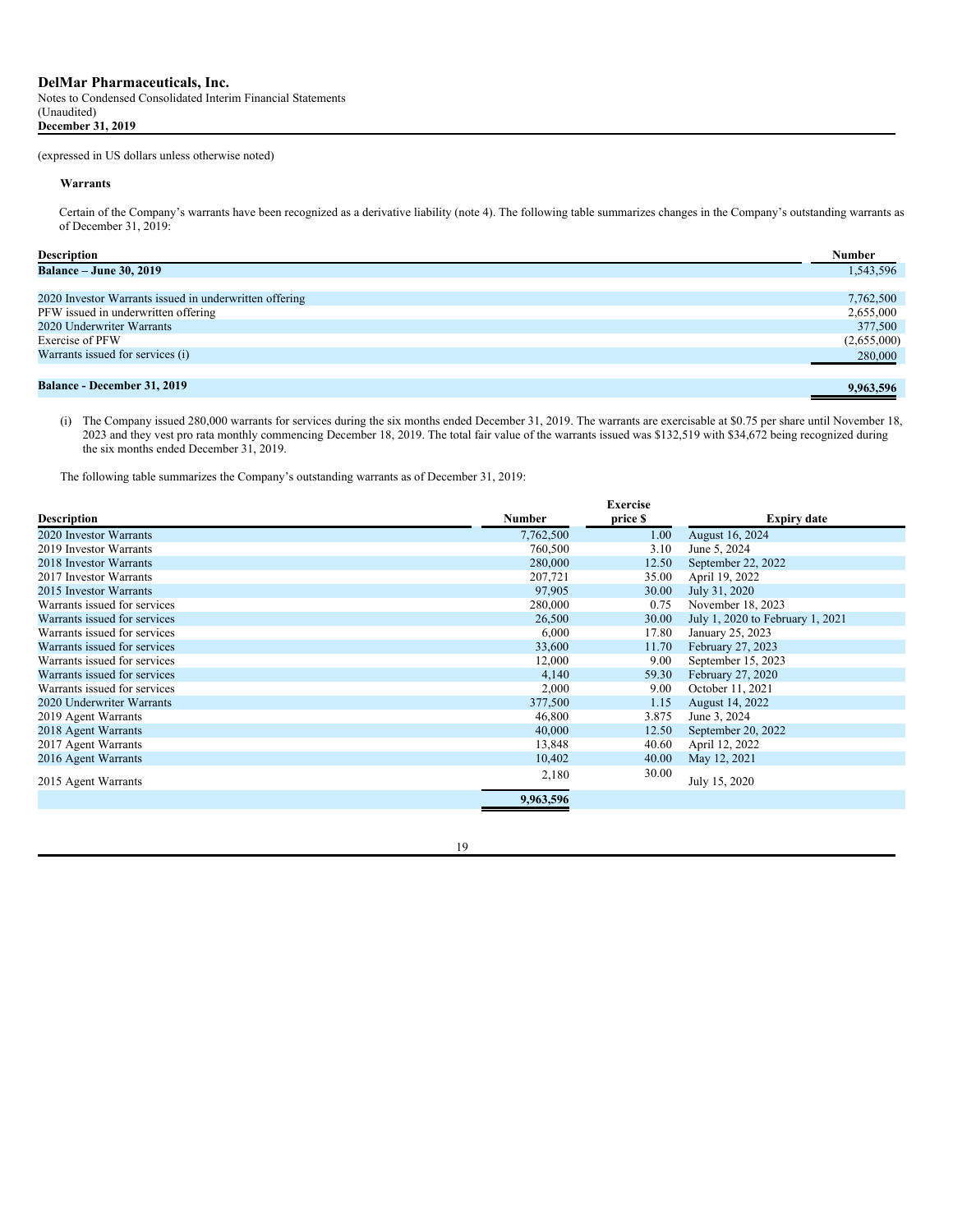#### **6 Financial instruments**

The Company has financial instruments that are measured at fair value. To determine the fair value, the Company uses the fair value hierarchy for inputs used in measuring fair value that maximizes the use of observable inputs and minimizes the use of unobservable inputs by requiring that the most observable inputs be used when available. Observable inputs are inputs market participants would use to value an asset or liability and are developed based on market data obtained from independent sources. Unobservable inputs are inputs based on assumptions about the factors market participants would use to value an asset or liability. The three levels of inputs that may be used to measure fair value are as follows:

- Level one inputs utilize quoted prices (unadjusted) in active markets for identical assets or liabilities;
- Level two inputs are inputs other than quoted prices included in Level 1 that are observable for the asset or liability, either directly or indirectly such as interest rates, foreign exchange rates, and yield curves that are observable at commonly quoted intervals; and
- Level three unobservable inputs developed using estimates and assumptions, which are developed by the reporting entity and reflect those assumptions that a market participant would use.

Assets and liabilities are classified based on the lowest level of input that is significant to the fair value measurements. Changes in the observability of valuation inputs may result in a reclassification of levels for certain securities within the fair value hierarchy.

The Company's financial instruments consist of cash and cash equivalents, other receivables, accounts payable, related party payables and derivative liability. The carrying values of cash and cash equivalents, other receivables, accounts payable and related party payables approximate their fair values due to the immediate or short-term maturity of these financial instruments.

## Derivative liability

The Company accounts for certain warrants under the authoritative guidance on accounting for derivative financial instruments indexed to, and potentially settled in, a company's own stock, on the understanding that in compliance with applicable securities laws, the warrants require the issuance of securities upon exercise and do not sufficiently preclude an implied right to net cash settlement. The Company classifies these warrants on its balance sheet as a derivative liability which is fair valued at each reporting period subsequent to the initial issuance. The Company has used a Black-Scholes Option Pricing Model (based on a closed-form model that uses a fixed equation) to estimate the fair value of the warrants which is equivalent to the fair value of the warrants calculated using the Binomial-Lattice Pricing Model. Determining the appropriate fair-value model and calculating the fair value of warrants requires considerable judgment. Any change in the estimates (specifically probabilities and volatility) used may cause the value to be higher or lower than that reported. The estimated volatility of the Company's common stock at the date of issuance, and at each subsequent reporting period, is based on the historical volatility of the Company. The risk-free interest rate is based on rates published by the government for bonds with a maturity similar to the expected remaining life of the warrants at the valuation date. The expected life of the warrants is assumed to be equivalent to their remaining contractual term.

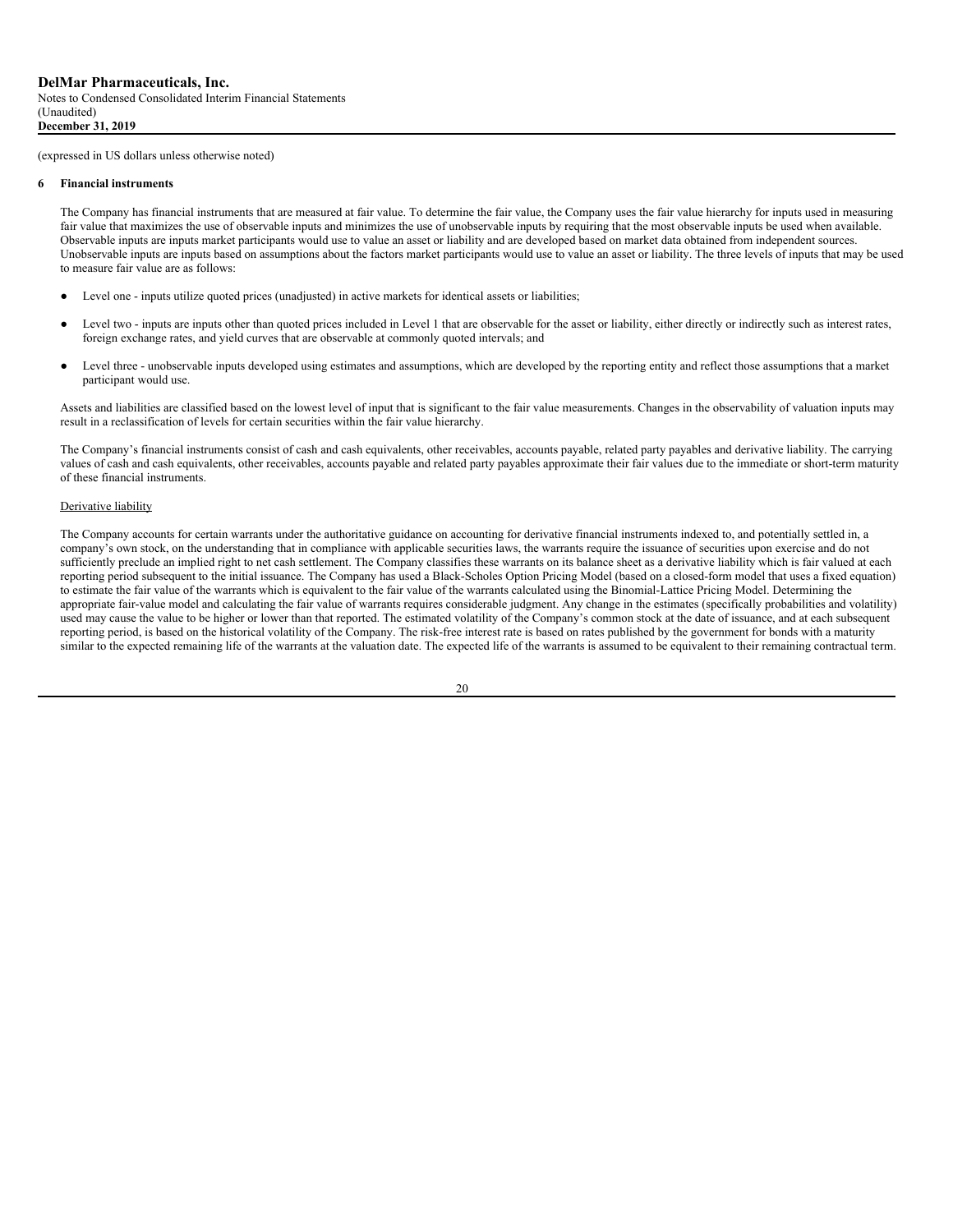a) Fair value of derivative liability

The derivative is not traded in an active market and the fair value is determined using valuation techniques. The Company uses judgment to select a variety of methods to make assumptions that are based on specific management plans and market conditions at the end of each reporting period. The Company uses a fair value estimate to determine the fair value of the derivative liability. The carrying value of the derivative liability would be higher, or lower, as management estimates around specific probabilities change. The estimates may be significantly different from those amounts ultimately recorded in the consolidated financial statements because of the use of judgment and the inherent uncertainty in estimating the fair value of these instruments that are not quoted in an active market. All changes in the fair value are recorded in the consolidated statement of operations and comprehensive loss each reporting period. This is considered to be a Level 3 financial instrument as volatility is considered a Level 3 input.

The fair value of derivative liabilities at December 31, 2019 and June 30, 2019 was \$0.

#### **7 Supplementary statement of cash flows information**

|                                                         | Six months ended<br>December 31. |        |
|---------------------------------------------------------|----------------------------------|--------|
|                                                         | 2019                             | 2018   |
|                                                         |                                  |        |
| Series B Preferred share common stock dividend (note 5) | 4,598                            | 52,275 |
| Income taxes paid                                       |                                  | -      |
| Interest paid                                           |                                  |        |

## **8 Subsequent events**

The Company has evaluated its subsequent events from December 31, 2019 through the date these condensed consolidated financial statements were issued and has determined that there are no subsequent events requiring disclosure in these condensed consolidated financial statements other than the items noted below.

Subsequent to December 31, 2019, the Company issued 2,658 shares of common stock and 250,000 stock purchase warrants for services. The warrants are exercisable at \$0.64 per share until January 20, 2024.

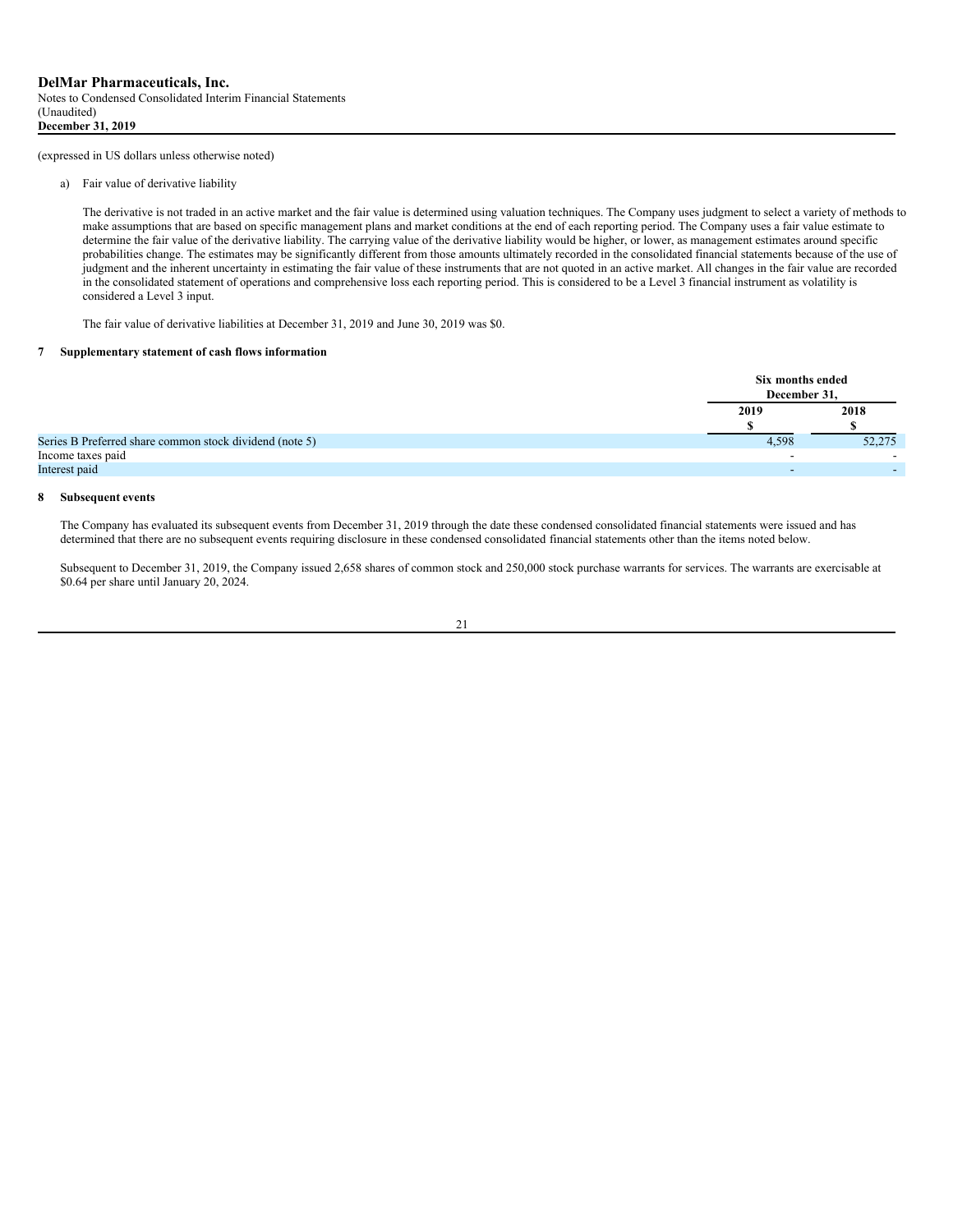#### <span id="page-23-0"></span>**Item 2. Management's Discussion and Analysis of Financial Condition and Results of Operations.**

This Management's Discussion and Analysis ("MD&A") contains "forward-looking statements", within the meaning of the Private Securities Litigation Reform Act of 1995, which represent our projections, estimates, expectations, or beliefs concerning, among other things, financial items that relate to management's future plans or objectives or to our future economic and financial performance. In some cases, you can identify these statements by terminology such as "may", "should", "plans", "believe", "will", "anticipate", "estimate", "expect" "project", or "intend", including their opposites or similar phrases or expressions. You should be aware that these statements are projections or estimates as to future events and are subject to a number of factors that may tend to influence the accuracy of the statements. These forward-looking statements should not be regarded as a representation by us or any other person that our events or plans will be achieved. You should not unduly rely on these forward-looking statements, which speak only as of the date of this report. Except as may be required under applicable securities laws, we undertake no obligation to publicly revise any forward-looking statement to reflect circumstances or events after the date of this report or to reflect the occurrence of unanticipated events.

You should review the factors and risks we describe under "Risk Factors" in this report on Form 10-K for the year ended June 30, 2019 and in our other filings with the Securities and Exchange Commission, available at www.sec.gov. Actual results may differ materially from any forward-looking statement.

References to "we", "us", and "our", refer to DelMar Pharmaceuticals, Inc. and our wholly-owned subsidiaries, Del Mar (BC), Callco and Exchangeco.

#### **Recent Highlights**

- On January 29, 2020 we announced the publication of previously released interim clinical data in the February 2020 issue of peer-reviewed journal, Glioma. The article highlights results from the first 22 patients of our ongoing Phase 2 clinical study investigating the first-line treatment of VAL-083 with radiation therapy in newlydiagnosed, MGMT-unmethylated glioblastoma multiforme ("GBM") being conducted at Sun Yat-sen University Cancer Center ("SYSUCC").
- On November 22, 2019 at the Society for Neuro-Oncology ("SNO") Annual Meeting we presented positive interim clinical data in two posters updating results from our two ongoing Phase 2 clinical studies of VAL-083 in the treatment of GBM. In addition, we hosted a key opinion leader ("KOL") event which included our Scientific Advisory Board ("SAB") as well members of our senior management team. The KOL event featured our SAB and management in a panel discussion of our GBM clinical studies. A recording and transcript of the KOL event are available in the "Publications and Abstracts" tab of the "News & Media" section of our website, located at www.delmarpharma.com.

The updated clinical data we presented at SNO included the following:

- The first poster outlined the open-label, Phase 2 study of VAL-083 as a first-line treatment in newly-diagnosed, unmethylated GBM.
- The second poster outlined interim data from two groups of patients receiving VAL-083 in the open-label, Phase 2 study in recurrent and adjuvant unmethylated GBM settings.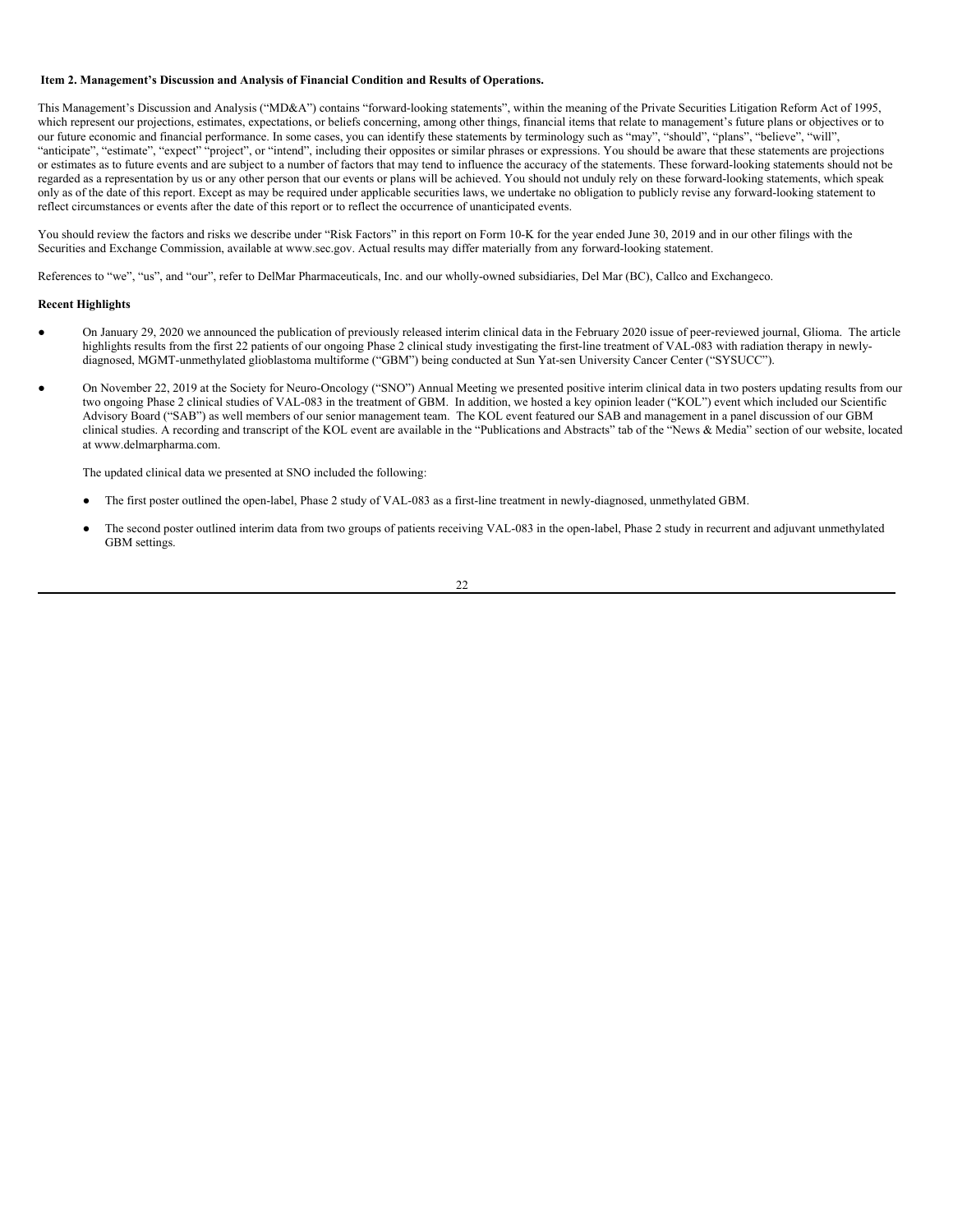On August 16, 2019, we completed a financing raising approximately \$6.6 million in net proceeds. We believe the net proceeds from this offering will be sufficient to complete full enrollment in all three patient groups of our two ongoing Phase 2 clinical studies which is expected to occur by the fourth quarter of calendar year 2020.

## **VAL-083 Clinical Studies**

We are currently developing VAL-083, a novel DNA-targeting agent for the treatment of GBM and potentially other solid tumors, including ovarian cancer. Our recent research has highlighted the opportunities afforded by VAL-083's unique mechanism of action and its potential to address unmet medical needs by focusing our development efforts on patients whose tumors exhibit biological features that make them resistant to, or unlikely to respond to, currently available therapies. For example, our research demonstrating VAL-083's activity in GBM is independent of the MGMT methylation status allows us to focus patient selection based on this important biomarker.

The evaluation of MGMT promoter methylation status has increasingly become common practice in the diagnostic assessment of GBM. In September 2017, the National Comprehensive Cancer Network ("NCCN") updated its guidelines for the standard treatment of GBM based on MGMT methylation status. We believe these guidelines provide for enhanced opportunities for us to capitalize on VAL-083's unique mechanism of action by utilizing MGMT methylation as a biomarker to optimize patient selection for our novel DNA-targeting agent to focus on the majority of GBM patients who are diagnosed with MGMT-unmethylated tumors.

Our current priority is to leverage this research, and VAL-083's unique mechanism of action, to efficiently advance VAL-083 for the most promising indications, including:

- MGMT-unmethylated GBM, currently comprising two ongoing separate Phase 2 clinical studies for:
	- o GBM patients in two study arms at MDACC:
		- as adjuvant therapy immediately following chemoradiation; and
		- in Avastin<sup>®</sup>-naïve recurrent GBM patients;
	- o Newly diagnosed GBM patients (ongoing study at SYSUCC); and
- Potential future indications including ovarian cancer, non-small cell lung cancer ("NSCLC"), and other solid tumor indications.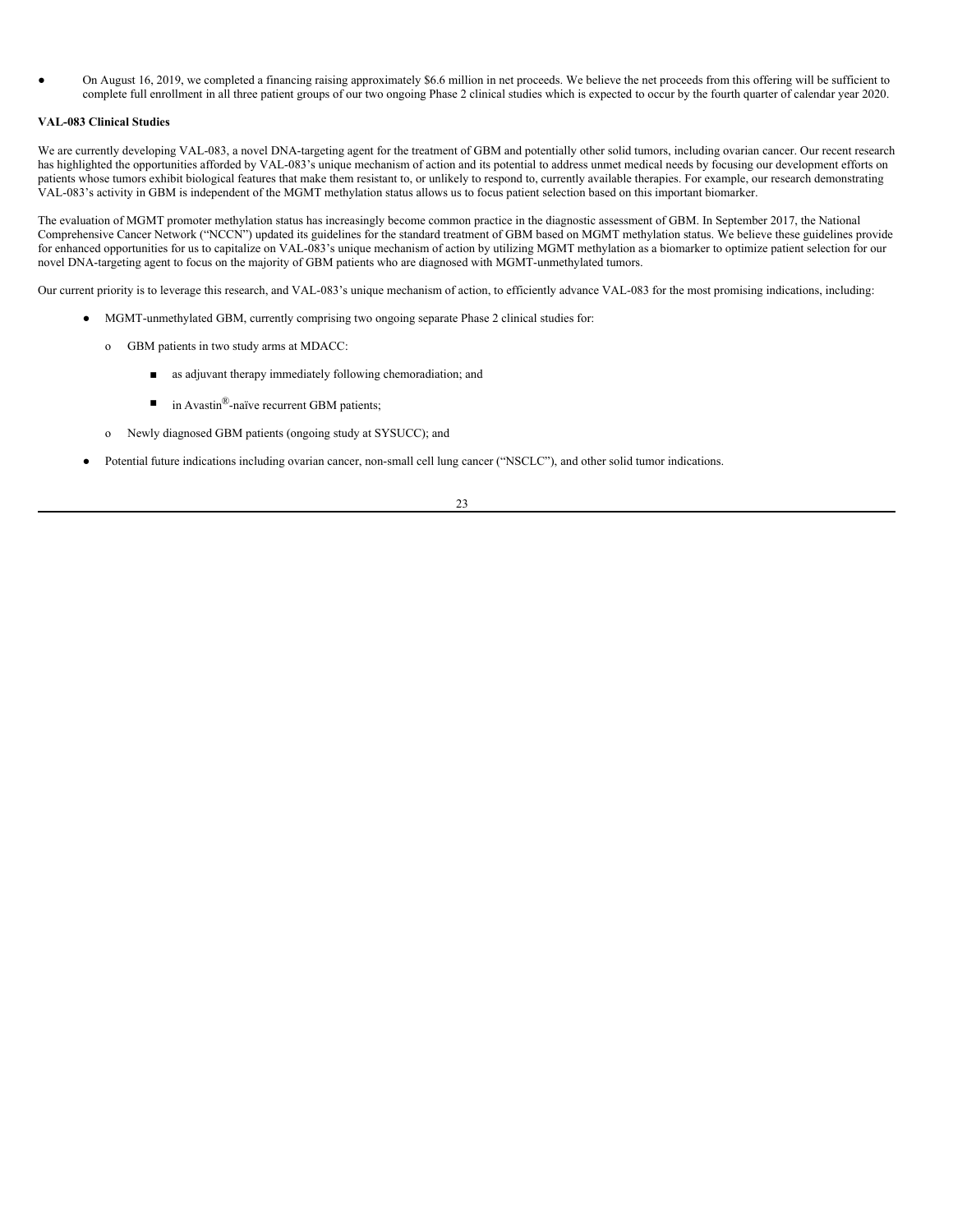## *Phase 2 Study in Newly-Diagnosed MGMT-unmethylated GBM*

In September 2017, we initiated a single arm, biomarker driven, open-label Phase 2 study in newly-diagnosed MGMT-unmethylated GBM patients at SYSUCC in Guangzhou, China. The study is being conducted under our collaboration agreement with Guangxi Wuzhou Pharmaceutical Company.

In this Phase 2 study, VAL-083 is being combined with radiotherapy as a potential replacement for standard-of-care chemoradiation with temozolomide in patients with MGMT-unmethylated GBM. The goals of the study are to confirm the safety of the three-day VAL-083 dosing regimen in combination with radiotherapy and to investigate efficacy outcomes of the combination of VAL-083 and radiotherapy in MGMT-unmethylated GBM patients.

We plan to enroll up to 30 newly-diagnosed, MGMT-unmethylated GBM patients in this study. The efficacy endpoints of the study include tumor response, as assessed by the Response Assessment in NeuroOncology ("RANO"), and progression-free survival ("PFS"), progression-free survival at six months ("PFS6"), and overall survival ("OS"), compared to historical results in the target population. The study is being conducted in two parts: (1) Dose-confirmation: VAL-083 in cohorts (20, 30 and 40 mg/m<sup>2</sup>/day IV daily x 3 every 21 days) to assess safety and activity when administered concurrently with x-ray therapy ("XRT") to confirm the maximum tolerated dose ("MTD"), and (2) Expansion: VAL-083 will be studied in up to 20 additional patients at the target dose, as determined by the dose-confirmation part of the study, administered concurrently with XRT. Assessments of safety and tolerability will be used to support further clinical development of VAL-083 in combination with radiotherapy. Pharmacokinetic assessments of VAL-083 in plasma and cerebral spinal fluid ("CSF") will be used to correlate drug exposure in the central nervous system with patient outcomes.

Dose-confirming cohorts studying 20, 30, and 40 mg/m<sup>2</sup>/day x three every 21 days have been completed. Based on the dose confirmation phase of the study, we have selected 30 mg/m<sup>2</sup>/day for combination with irradiation for the treatment of newly-diagnosed MGMT-unmethylated GBM patients.

This study has enrolled 23 out of a planned 30 patients as of the data cut-off date of November 2, 2019. For the 22 patients who had completed at least one cycle of treatment as of that date, median PFS with VAL-083 was 9.9 months (CI 7.3-12.0 months). For the 18 patients initially receiving the intended treatment dose (30 mg/m<sup>2</sup>/day on days 1, 2 and 3 of a 21-day cycle) median PFS was 10.4 months (CI 6.0-12.0 months). While this is not a head-to-head study, historically, temozolomide ("TMZ") has been demonstrated to have 6.9 months PFS in unmethylated GBM patients. Other doses were also examined as part of the dose escalation aspect of the study, and all but the 20 mg/m<sup>2</sup>/day dose also demonstrated superior PFS to the historical comparator. A median of eight cycles of treatment has been received by all patients who had either completed treatment, or remain in active treatment. Nine patients have received ten or more cycles.

Through our research, and that of the NCI, we have previously demonstrated that VAL-083 crosses the blood brain barrier. Preliminary data from the SYSUCC study indicate that the concentration of VAL-083 is generally as high in CSF as in plasma at two hours post-infusion.

## **Concentration of VAL-083 — Two Hours Post Dose**

|                 | <b>Mean Concentrations (ng/mL)</b> |                         | Conc. Ratio @ 2 hours |
|-----------------|------------------------------------|-------------------------|-----------------------|
| Dose $(mg/m^2)$ | Plasma (2 hours post dose)         | CSF (2 hours post dose) | CSF/Plasma            |
| 20              | 110                                | 34                      | .40 <sub>1</sub>      |
| 30              |                                    | 34ء                     | 1.41                  |
| 40              | 170                                | 190                     |                       |

By comparison, temozolomide is typically 80% lower in the CSF than the plasma (Schreck et al. 2018, Oncology (Williston Park)). The accumulation of VAL-083 in the CSF further validates that VAL-083 crosses the blood-brain-barrier and demonstrates that therapeutic drug concentrations in the CSF are achievable for extended periods of time.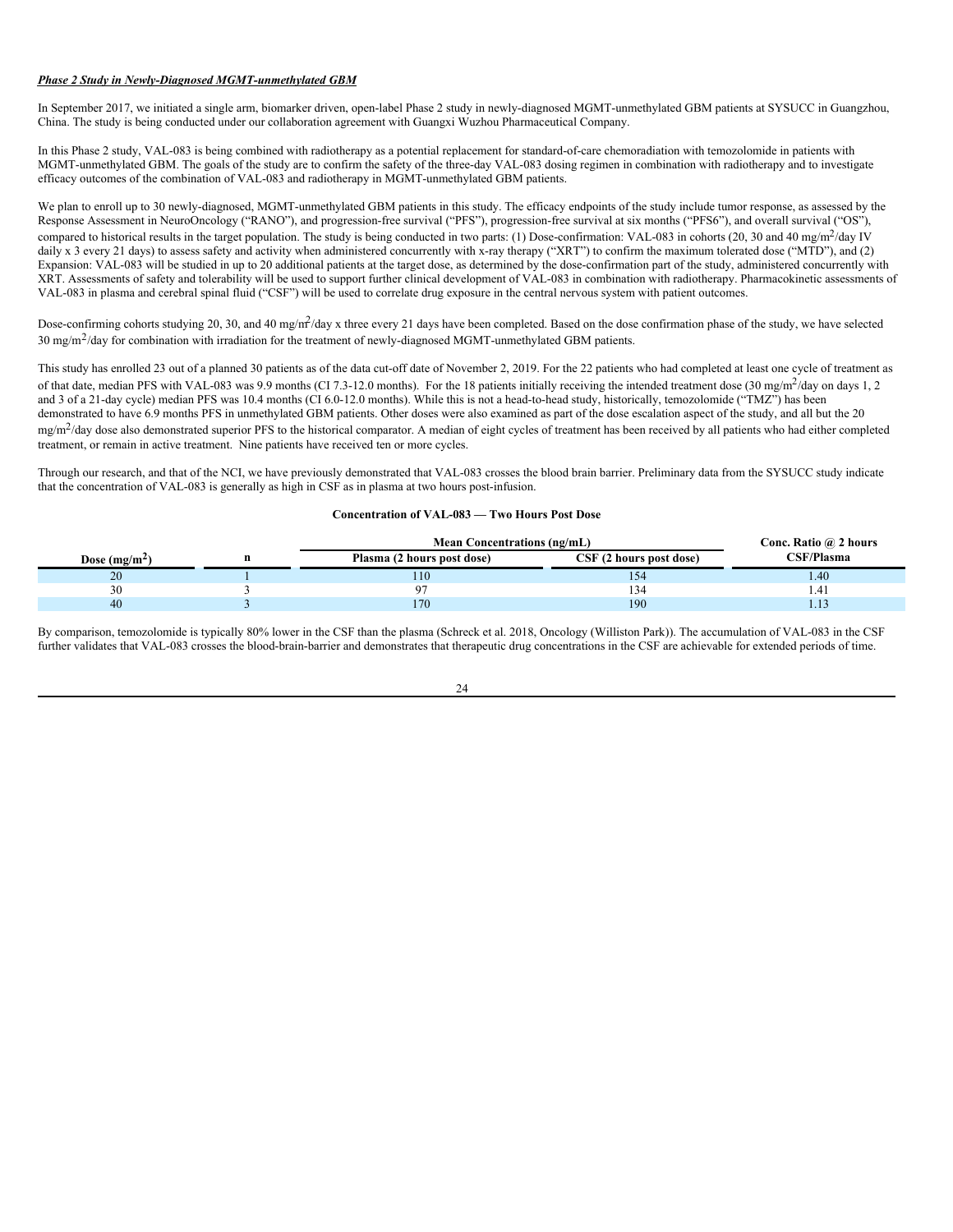## *Phase 2 Study in MGMT-unmethylated GBM in Collaboration with University of Texas MD Anderson Cancer Center*

In February 2017, we initiated a biomarker driven, open-label, single-arm Phase 2 study in collaboration with MDACC. This biomarker-driven study (testing for MGMT methylation status) has been amended to enroll up to 83 patients (35 with a starting dose of 40 mg/m<sup>2</sup>/day and 48 with a starting dose of 30 mg/m<sup>2</sup>/day) to determine the potential of VAL-083 treatment to improve overall survival in GBM patients whose tumors have recurred following treatment with temozolomide. These patients will not have been treated previously with Avastin®. In addition, this study has been amended to add a new adjuvant patient arm. This arm will include 24 patients previously treated with TMZ in combination with radiation who, rather than being treated with additional cycles of TMZ, will begin treatment with VAL-083.

## *Recurrent Study Arm*

The patients in the recurrent study arm are receiving second-line therapy with VAL-083 following TMZ failure. Sixty-two patients (out of a planned 83) have been enrolled as of November 15, 2019, with 35 patients (with no additional patients planned) having received an initial dose of 40 mg/m<sup>2</sup>/day and 27 (out of a planned 48) having received an initial dose of 30 mg/m<sup>2</sup>/day (on days 1, 2 and 3 of a 21-day cycle). mOS for the 60 patients who have completed at least one cycle of treatment was 7.5 months (CI 6.0-11.5) months). For the 25 of those patients who initially received the intended treatment dose of 30 mg/m<sup>2</sup>/day, mOS was 10.6 months (CI 5.8-10.6 months). While this is not a headto-head study, historically lomustine, which is the most commonly used chemotherapy for these recurrent patients, has demonstrated a mOS of 7.2 months (EORTC 26101, MGMT-unmethylated lomustine arm).

The safety profile has been well within the existing safety monitoring guidelines described in the present study protocol. However, in consultation with the principal investigator at MDACC, we have amended the protocol for this clinical study to modify the starting dose of VAL-083 to 30 mg/m<sup>2</sup>/day on days 1, 2 and 3, of a 21-day cycle. This modification may improve tolerance in this patient population and thereby potentially increase overall exposure to VAL-083 by increasing the number of cycles of drug patients may be able to receive. We have modified the patient screening platelet count, from 100,000/µL to 125,000/µL, for the same reasons. Safety data from this study will become part of the overall safety dossier to support future filings with the FDA and other regulatory agencies.

It is important for this GBM patient population, which has been heavily pre-treated with temozolomide, to be able to be treated with multiple cycles of VAL-083 without significant hematological toxicities. We believe the modified dose of VAL-083, in addition to the change in patient eligibility platelet counts, should help provide for enhanced patient safety. We believe a positive outcome from this study can establish a position for VAL-083 in the treatment of MGMT-unmethylated recurrent GBM.

A detailed description of this study can be found at clinicatrials.gov, Identifier Number: NCT02717962.

#### *Adjuvant Study Arm*

On July 24, 2019, we announced the enrollment of the first patient in the adjuvant arm of the Phase 2 study being conducted at MDACC. The adjuvant arm will include up to 24 patients. These patients will have had initial cycles of temozolomide concomitant with radiation but will not have yet started subsequent cycles of TMZ (i.e. maintenance stage TMZ patients). Published data from Tanguturi et al (2017 Nero-Oncology) indicates that MGMT-unmethylated patients receiving current standard of care have a median progression-free survival of 6.9 months. As of November 15, 2019, five patients (out of a planned 24) have been enrolled and all patients remain alive on continued therapy.

As noted above, patients in the recurrent arm of the MDACC clinical study have been heavily pre-treated with temozolomide. Based on published data from our MDACC and SYSUCC clinical studies, we believe there is a significant opportunity to treat GBM patients in the pre-temozolomide maintenance stage (i.e., adjuvant). At the AACR's annual meeting in April 2019, we reported that myelosuppression (thrombocytopenia and neutropenia) is the most common adverse event associated with VAL-083. The higher potential for myelosuppression with the 40 mg/m<sup>2</sup>/day of VAL-083 in this study appears to be correlated with the number of cycles of prior TMZ maintenance therapy (> 5 cycles).

## *Safety Across Studies*

Four subjects have experienced a serious adverse event ("SAE") possibly related to VAL-083 in the newly-diagnosed group, eleven subjects have experienced a possibly drugrelated SAE in the recurrent group, and no patients have experienced a possibly drug-related SAE in the adjuvant group as of the relevant data cut-off dates.

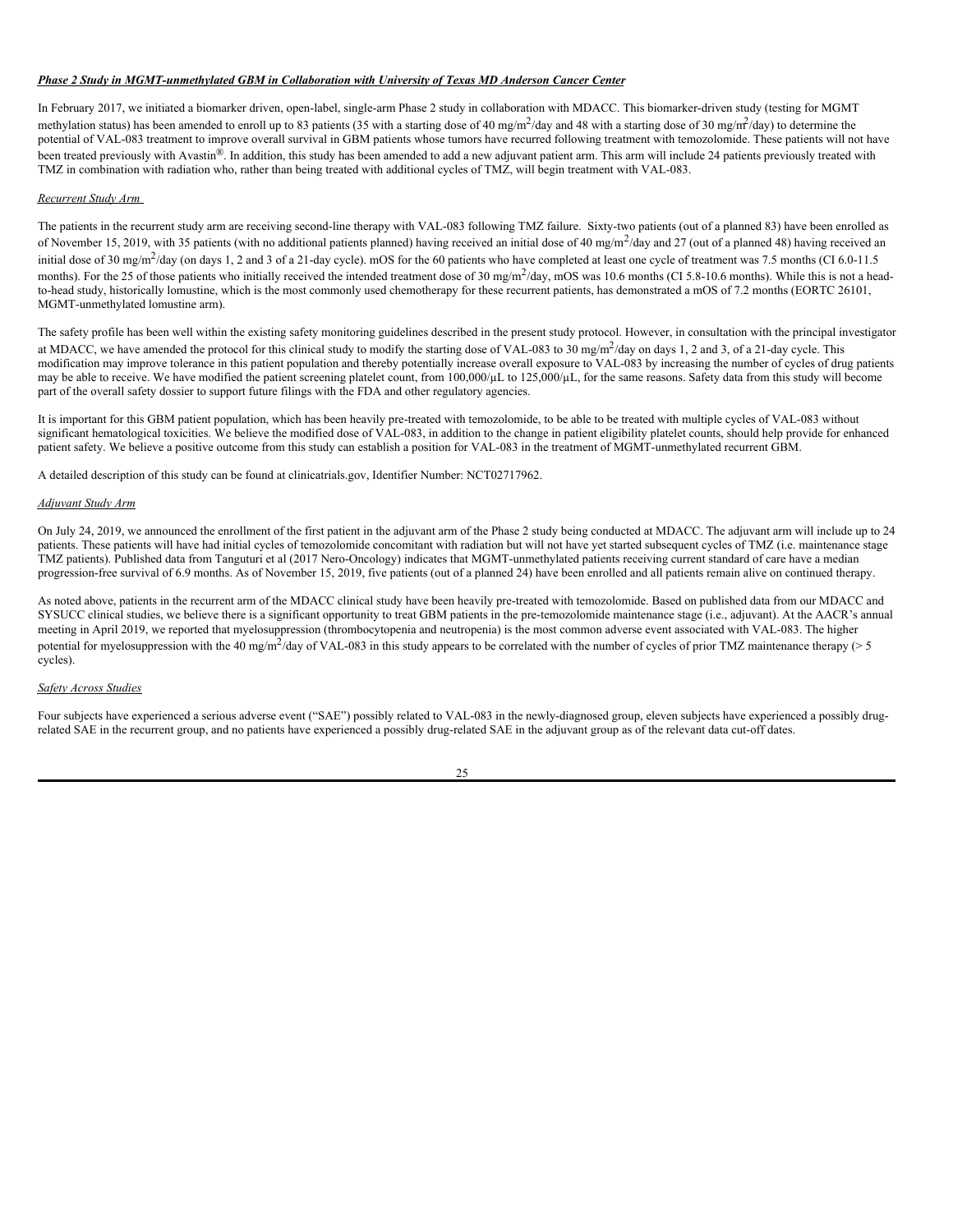### **Fast Track Designation**

The FDA has granted us Fast Track designation for VAL-083 in recurrent GBM.

Fast Track designation is designed to expedite the review of drugs that show promise in treating life-threatening diseases and address unmet medical needs, with the goal of getting new treatments to patients earlier. Fast Track designation provides sponsors with an opportunity for increased frequency for communication with the FDA to ensure an optimal development plan and to collect appropriate data needed to support drug approval. Additional benefits of the Fast Track designation may include an Accelerated Approval, a Priority Review, and a Rolling Review. Accelerated Approval is granted to drugs that demonstrate an effect on a surrogate, or intermediate endpoints, reasonably likely to predict clinical benefit. Priority Review shortens the FDA review process for a new drug from ten months to six months and is appropriate for drugs that demonstrate significant improvements in both safety and efficacy of an existing therapy. Rolling Review provides a drug company the opportunity to submit completed sections of its New Drug Application ("NDA") for review by the FDA. Typically, NDA reviews do not commence until the drug company has submitted the entire application to the FDA. Through the Fast Track designation, the FDA attempts to ensure that questions raised during the drug development process are resolved quickly, often leading to earlier approval and increased access for patients.

## **MGMT-unmethylated GBM**

GBM is the most common and the most lethal form of glioma. According to the Central Brain Tumor Registry of the United States, GBM occurs with an incidence of 3.20 per 100,000 person-years. Approximately 13,000 new cases of GBM were diagnosed in the United States and 16,000 in Europe during 2017. Within the GBM patient population, approximately two-thirds of patients are unmethylated with respect to their MGMT status.

Measurement of MGMT (O6-methyl guanine methyltransferase) methylation status has become routine in clinical practice as a biomarker that correlates with resistance to the standard-of-care chemotherapy with TMZ (Temodar®), and patient outcomes in GBM. Approximately two-thirds of GBM patients' tumors are characterized as "MGMTunmethylated" and exhibit a high expression of MGMT, a naturally occurring DNA-repair enzyme, the activity of which nullifies the chemotherapeutic activity of TMZ. The lack of specific therapies for MGMT-unmethylated GBM is a significant unmet medical need. Importantly, the 2017 update to the NCCN guidelines states that the treatment benefit of TMZ is likely to be lower in GBM patients with an unmethylated MGMT promoter.

We have demonstrated that VAL-083's anti-tumor mechanism is active independent from the MGMT status*in vitro*. We believe this suggests the potential of VAL-083 as a replacement for the current standard-of-care chemotherapy, temozolomide, in MGMT-unmethylated GBM. We are therefore utilizing MGMT-methylation status to identify GBM patients who are unlikely to respond to temozolomide and including only MGMT-unmethylated patients in our current clinical studies of VAL-083.

We believe that our research, in the context of the 2017 update to the NCCN guidelines, highlights this unmet need and the opportunity for VAL-083 as a potential new standard-of-care in the treatment of MGMT-unmethylated GBM.

## **Current Treatments for Gliomas and Glioblastoma Multiforme**

Gliomas are a type of Central Nervous System ("CNS") tumor that arises from glial cells in the brain or spine. Glial cells are the cells surrounding nerves. Their primary function is to provide support and protection for neurons in the CNS.

GBM is the most common and the most lethal form of glioma. According to the Central Brain Tumor Registry of The United States, GBM occurs with an incidence of 3.20 per 100,000 person-years. Approximately 13,000 new cases of GBM were diagnosed in the United States and 16,000 in Europe during 2017.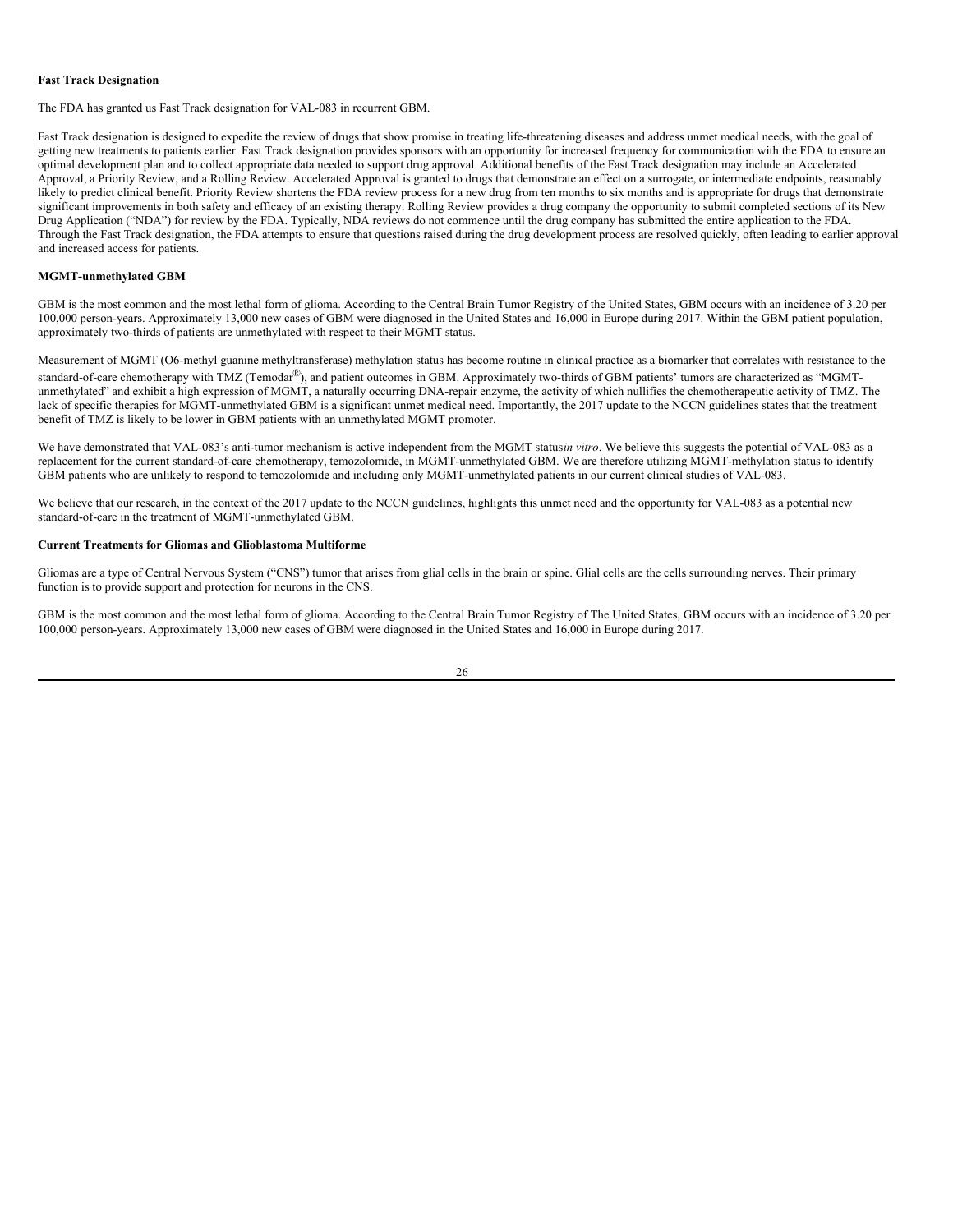Common symptoms of GBM include headaches, seizures, nausea, weakness, paralysis and personality or cognitive changes such as loss of speech or difficulty in thinking clearly. GBM progresses quickly and patients' conditions deteriorate rapidly progressing to death. The outlook for GBM patients is generally poor. The overall median survival in newly diagnosed GBM patients with best available treatments is less than 15 months, and two-year and five-year survival rates are approximately 30% and 10%, respectively. Median overall survival in newly-diagnosed, unmethylated GBM patients is 12.2 months.

In September 2017, the NCCN updated treatment guidelines for GBM. The recommended treatment regimen for GBM includes surgical resection to remove as much of the tumor as possible ("debulking") followed by radiotherapy with concomitant and adjuvant chemotherapy with temozolomide with or without tumor treating fields ("TTF"). GBM patients whose tumors exhibit an unmethylated promoter for the gene encoding the DNA repair enzyme MGMT, a biomarker correlated with resistance to temozolomide, may be treated with radiation alone following surgery.

Patients with an unmethylated MGMT promoter have high levels of MGMT, a naturally-occurring DNA repair enzyme that repairs tumor-fighting lesions induced by TMZ thus allowing a patient's tumor to continue to grow despite treatment, which leads to poor outcomes. Measurement of MGMT methylation status has become routine in clinical practice as biomarker that correlates with response to TMZ and patient outcomes in GBM.

### **Probability of GBM Patient Survival Correlated to Expression of MGMT Enzyme (Unmethylated promoter = High MGMT Expression and Significantly Shorter Survival)**



TTF (Optune<sup>®</sup>) is a non-invasive technique for adults with GBM. TTF uses alternating electrical fields to disrupt tumor cell division, or cause cell death, thereby preventing the tumor from growing or spreading as quickly. A clinical study reported that GBM patients treated with TTF combined with TMZ experienced longer survival than those treated with TMZ alone.

The majority of GBM patients' tumors recur within 6 – 12 months of initial treatment. Experimental therapy through clinical studies is recommended under NCCN guidelines for eligible patients. NCCN guidelines also recommend treatment with systemic chemotherapy, such as lomustine ("CCNU"). For patients who are eligible for additional surgical debulking, local chemotherapy with carmustine ("BCNU") wafers may be employed. CCNU and BCNU target the same DNA-site as TMZ and are also subject to MGMT-related resistance.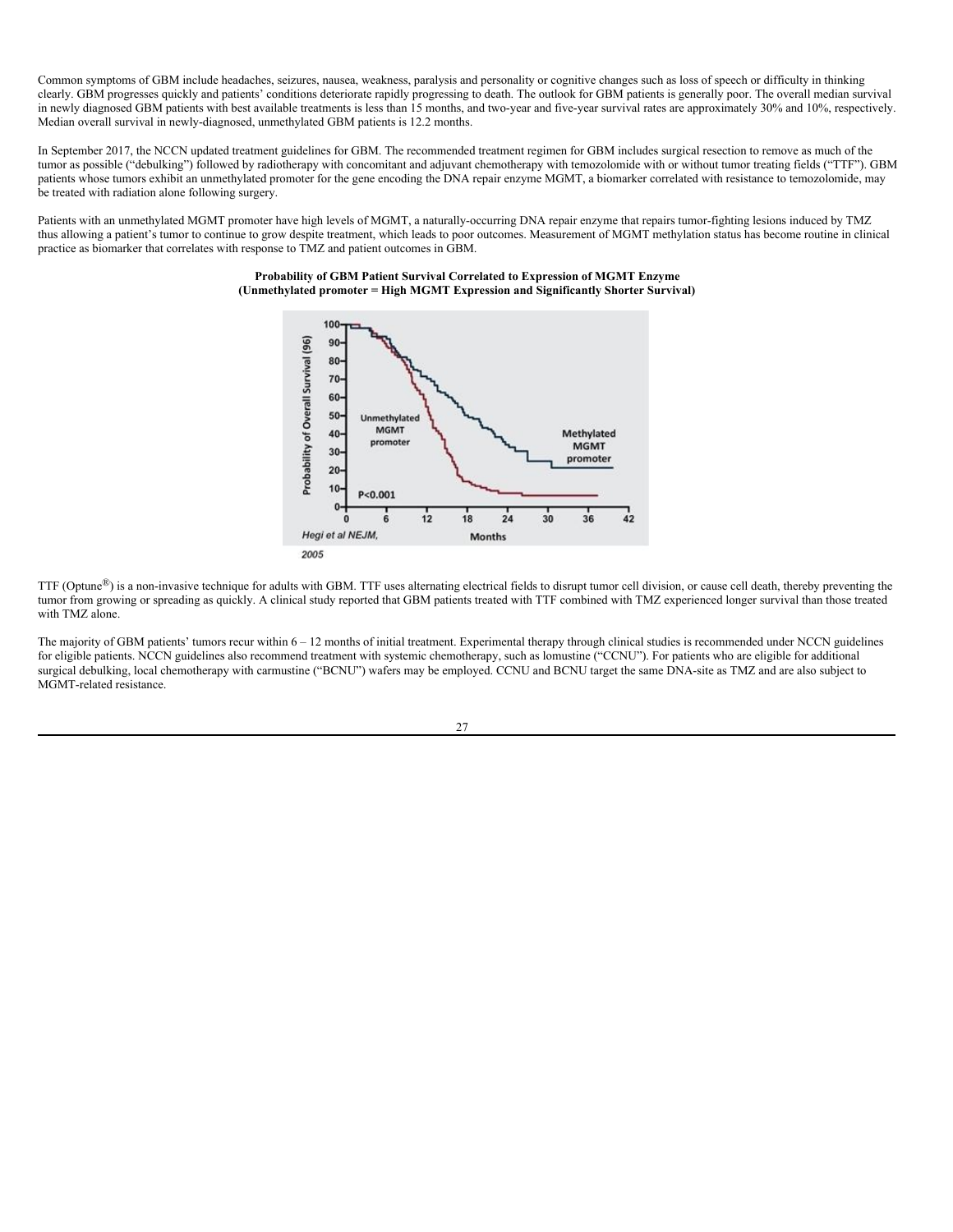Avastin (Avastin®, an anti-VEGF antibody) recently received full approval in the US, Canada, Australia, and Japan as a single agent for patients with recurrent GBM following prior therapy. Avastin carries an FDA "black-box warning" related to severe, sometimes fatal, side effects such as gastrointestinal perforations, wound healing complications and hemorrhage. There are no data demonstrating an improvement in disease-related symptoms or increased survival for GBM patients treated with Avastin.

Recurrent GBM patients, especially those whose tumors progress following treatment with Avastin, have limited or no treatment options and a very poor prognosis. According to published literature, the median survival for GBM patients whose tumors progress following Avastin is less than five months.

## **VAL-083 Mechanism of Action**

Chemotherapy forms the basis of treatment in nearly all cancers. We believe that VAL-083 may be effective in treating tumors exhibiting biological features that cause resistance to currently available chemotherapy, particularly for patients who have failed, or become resistant to, other treatment regimens.

Based on published research and our own data, the cytotoxic functional groups, and the mechanism of action of VAL-083 are functionally different from alkylating agents commonly used in the treatment of cancer. VAL-083 has previously demonstrated activity in cell-lines that are resistant to other types of chemotherapy. No evidence of crossresistance has been reported in published clinical studies.

Our research suggests that VAL-083 attacks cancer cells via a unique mechanism of action which is distinct from other chemotherapies used in the treatment of cancer. Our data indicate that VAL-083 forms inter-strand crosslinks at the  $N^7$  position of guanine on the DNA of cancer cells. Our data also indicate that this crosslink forms rapidly and is not easily repaired by the cancer cell resulting in cell-cycle arrest and lethal double-strand DNA breaks in cancer cells. VAL-083 readily crosses the blood brain barrier. Published preclinical and clinical research demonstrate that VAL-083 is absorbed more readily in tumor cells than in normal cells.

*In vitro*, our data also demonstrate that VAL-083's distinct mechanism may be able to overcome drug resistance against a range of cancers. For example, VAL-083 is active against MGMT-unmethylated GBM cells which are resistant to treatment with temozolomide and nitrosoureas. VAL-083 also retains a high level of activity in p53 mutated non-small cell lung cancer ("NSCLC"), ovarian cancer and medulloblastoma cell lines that are resistant to platinum-based chemotherapy.

Importantly, clinical activity against each of the tumors mentioned above was established in prior NCI-sponsored Phase 2 clinical studies. We believe that these historical clinical data and our own research support the development of VAL-083 as a potential new treatment for multiple types of cancer.

The main dose-limiting toxicity ("DLT") related to the administration of VAL-083 in previous NCI-sponsored clinical studies and our own clinical studies is myelosuppression, particularly thrombocytopenia. Myelosuppression, including thrombocytopenia, is a common side effect of chemotherapy. Myelosuppression is the decrease in cells responsible for providing immunity, carrying oxygen, and causing normal blood clotting. Thrombocytopenia is a reduction in platelet counts which assist in blood clotting. Modern medicine allows for better management of myelosuppressive side effects. We believe this offers the potential opportunity to improve upon the drug's already established efficacy profile by substantially increasing the dose of VAL-083 that can be safely administered to cancer patients.

There is no evidence of lung, liver, or kidney toxicity even with prolonged treatment by VAL-083. Data from the Chinese market where the drug has been approved for more than 15 years supports the safety findings of the NCI studies.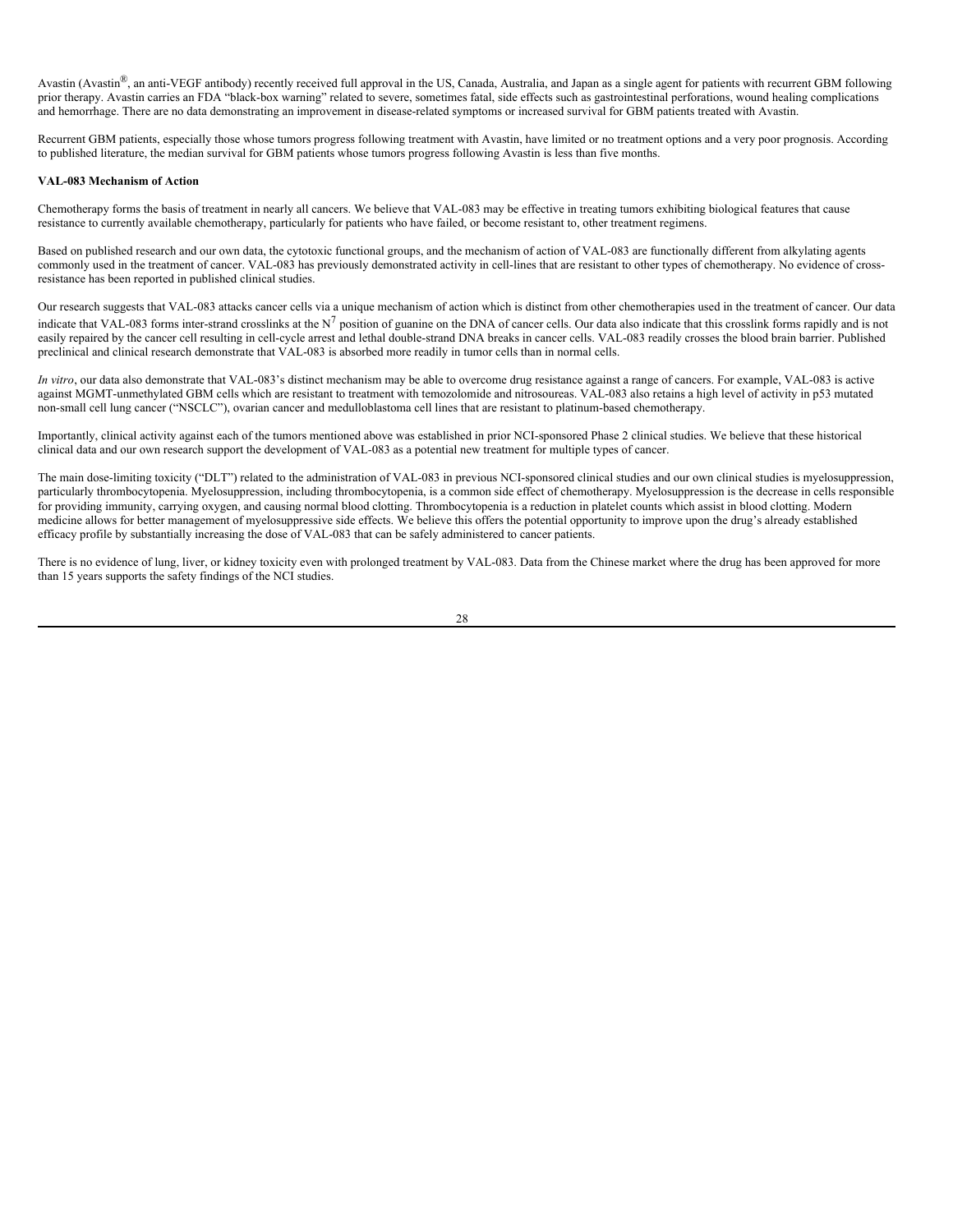### **Other Indications for VAL-083 — Potential Future Opportunities**

#### *Ovarian Cancer*

Ovarian cancer is the fifth most common cancer in women and is the leading cause of death among women diagnosed with gynecological malignancies. In 2016, approximately 22,300 women in the US were diagnosed with ovarian cancer and 14,300 died from their disease.

VAL-083's activity against ovarian epithelial adenocarcinoma ("OEA") and squamous cell carcinoma of the cervix ("SCC") was reported in prior NCI-sponsored clinical studies. Importantly, NCI-researchers recommended VAL-083 for further advanced studies in the treatment of ovarian cancer.

We have presented data demonstrating that VAL-083's distinct mechanism of action allows activity in tumors that are resistant to other therapies. We have shown that cytotoxicity of VAL-083 against ovarian cancer is independent of sensitivity to cisplatin or p53 status *in vitro.* We have demonstrated that VAL-083 is active in Pt-resistant ovarian cells harboring a range of p53-mutations.

In April 2016, the FDA granted orphan drug designation for the use of VAL-083 in the treatment of ovarian cancer.

In September 2017, we filed an IND for the use of VAL-083 in ovarian cancer, along with a protocol for a Phase 1/2, open-label, multicenter, study of VAL-083 in patients with **Re**current **P**latinum **R**esistant **Ov**arian Cancer (the REPROVe study).

The FDA has allowed this study to begin enrolling patients, but based on ongoing evaluation and input from our ovarian clinical advisory board, we are reassessing the ovarian cancer program. We are in the process of evaluating the best path forward in ovarian cancer and are looking at various strategic options including combination with PARP inhibitors. As a result, we have inactivated the IND while we explore alternative study designs.

## *Lung Cancer*

Lung cancer is a leading cause of cancer death around the world and effective treatment for lung cancer remains a significant global unmet need despite advances in therapy. Incidence of lung cancer in the United States is approximately 47 per 100,000 with the majority (85%) being NSCLC, the most common type of lung cancer. Globally, the market for lung cancer treatment may exceed \$24 billion by 2033 according to a report published by Evaluate Pharma.

The activity of VAL-083 against solid tumors, including lung cancer, has been established in both preclinical and human clinical studies conducted by the NCI. DelMar has developed new nonclinical data to support the utility of VAL-083 in the modern treatment of lung cancer. In an established murine xenograft model of NSCLC, the activity of VAL-083 was compared to standard platinum-based therapy with cisplatin against human NSCLC cell lines A549 (TKI-sensitive) and H1975 (TKI-resistant). In the study, VAL-083 demonstrated superior efficacy and safety in the treatment of TKI-susceptible (A549) tumors and in TKI-resistant (H1975) tumors.

## *Central Nervous System Metastases of Solid Tumors*

The successful management of systemic tumors by modern targeted therapies has led to increased incidence of mortality due to CNS metastases of lung cancer and other solid tumors. In June 2013, we split our Phase 1/2 clinical study protocol into two separate studies: one focusing solely on refractory GBM and the other focusing on secondary brain cancers caused by other tumors that have spread to the brain.

Based on historical clinical activity and our own research, we believe that VAL-083 may be suitable for the treatment of patients with central nervous system metastases who currently have limited treatment options. Subject to the availability of financial and operating resources, we may develop a separate protocol for the continued exploration of VAL-083 in patients with secondary brain cancer caused by a solid tumor spreading to the brain.

#### *Pediatric Brain Tumors*

Tumors of the brain and spine make up approximately 20% of all childhood cancers and they are the second most common form of childhood cancer after leukemia.

The activity of VAL-083 against childhood and adolescent brain tumors has been established in both preclinical and human clinical studies conducted by the NCI. We have presented data indicating that VAL-083 offers potential therapeutic alternatives for the treatment of pediatric brain tumors including SHH-p53 mutated medulloblastoma. In March 2016, the FDA granted orphan drug designation for the use of VAL-083 in the treatment of medulloblastoma. Subject to the availability of resources, we intend to collaborate with leading academic researchers for the continued exploration of VAL-083 as a potential treatment of childhood brain tumors.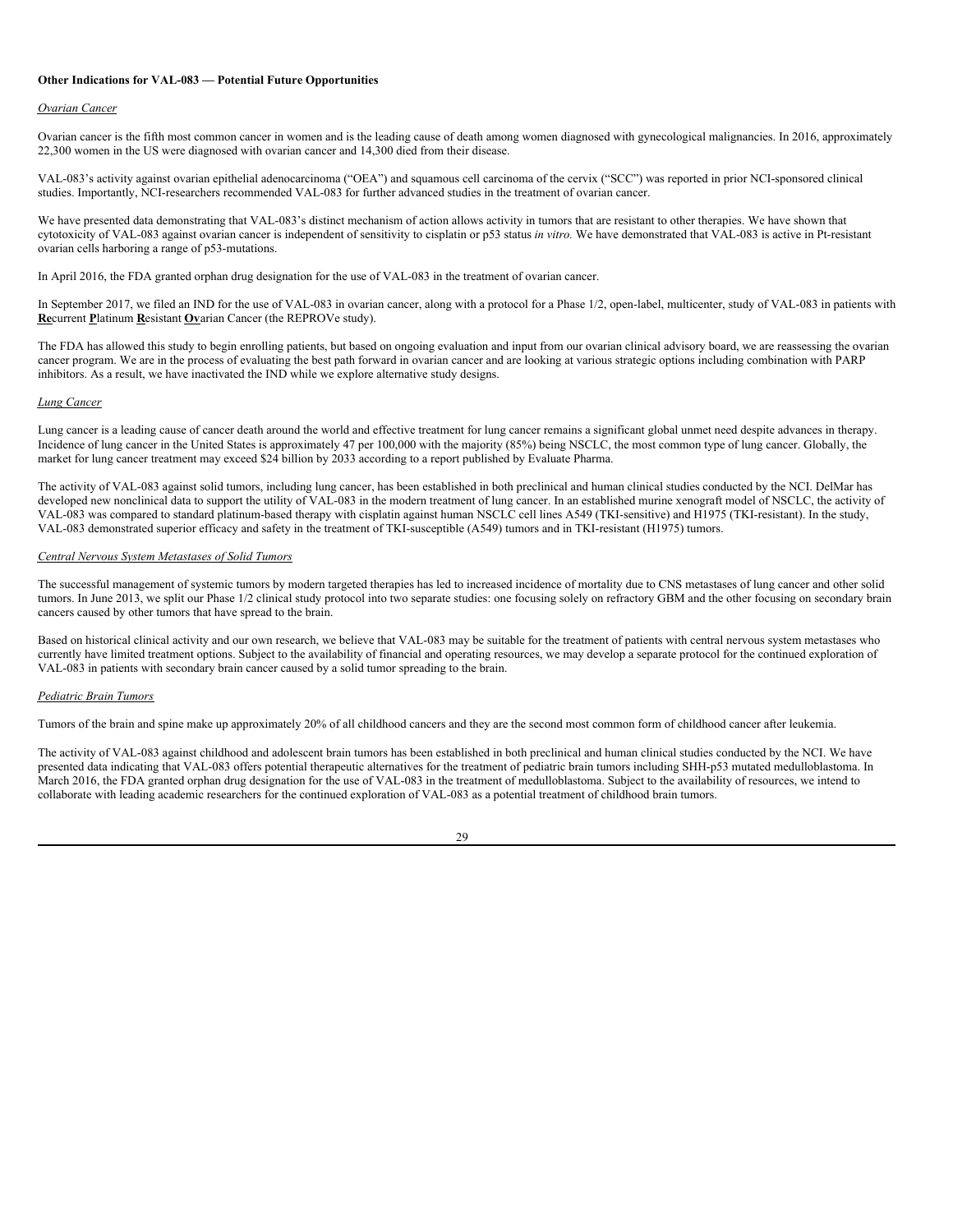#### **Corporate History**

We are a Nevada corporation formed on June 24, 2009 under the name Berry Only, Inc. ("Berry'). Prior to a reverse acquisition undertaken on January 25, 2013 Berry did not have any significant assets or operations. We are the parent company of Del Mar Pharmaceuticals (BC) Ltd. ("Del Mar (BC)"), a British Columbia, Canada corporation incorporated on April 6, 2010, that is focused on the development of drugs for the treatment of cancer. We are also the parent company to 0959454 B.C. Ltd., a British Columbia corporation ("Callco"), and 0959456 B.C. Ltd., a British Columbia, Canada corporation ("Exchangeco"). Callco and Exchangeco were formed to facilitate the reverse acquisition.

#### **Outstanding Securities**

As of February 12, 2020, we had 11,412,338 shares of common stock issued and outstanding, 5,000 shares of common stock issuable upon exchange of the Exchangeable Shares of Exchangeco (which entitle the holder to require Exchangeco to redeem (or, at our option or Callco's, to have us or Callco purchase) the Exchangeable Shares, and upon such redemption or purchase to receive an equal number of shares of our common stock) (the Exchangeable Shares are recognized on an as-exchanged for common stock basis for financial statement purposes), outstanding warrants to purchase 10,213,596 shares of common stock, 648,613 outstanding shares of Series B Preferred Stock that are convertible into 162,177 shares of common stock, and outstanding stock options to purchase 1,577,949 shares of common stock (of which 799,199 options are subject to stockholder approval of the increase in the number of shares authorized for issuance under the 2017 Plan at the next annual meeting of stockholders). All Exchangeable Shares, warrants, and stock options are convertible, or exercisable into, one share of common stock. Each Series B convertible preferred share is convertible into 0.25 shares of common stock.

On May 8, 2019, we effected a one-for-ten reverse stock split (the "Reverse Stock Split") of our issued and outstanding and authorized common stock. All per share amounts and number of shares of common stock in the MD&A and condensed consolidated interim financial statements reflect the Reverse Stock Split. The Reverse Stock Split does not affect the our authorized preferred stock of 5,000,000 shares; except that, pursuant to the terms of the Certificate of Designations of Series B Convertible Preferred Stock for the issued and outstanding shares of our Series B Convertible Preferred Stock, par value \$0.001 per share (the "Series B Preferred Stock"), the conversion price at which shares of Series B Preferred Stock may be converted into shares of common stock will be proportionately adjusted to reflect the Reverse Stock Split.

On June 26, 2019, we amended our articles of incorporation, as amended, to increase the number of authorized shares of common stock from 7,000,000 to 95,000,000 shares.

#### **Related Parties**

We acquired our initial patents and technology rights from Valent, an entity owned by Dr. Dennis Brown, our Chief Scientific Officer. As a result, Valent is a related party to us.

## **Selected Quarterly Information**

The financial information reported herein has been prepared in accordance with accounting principles generally accepted in the United States. Our functional currency at December 31, 2019 and June 30, 2019 is the US\$. The following tables represent selected financial information for us for the periods presented.

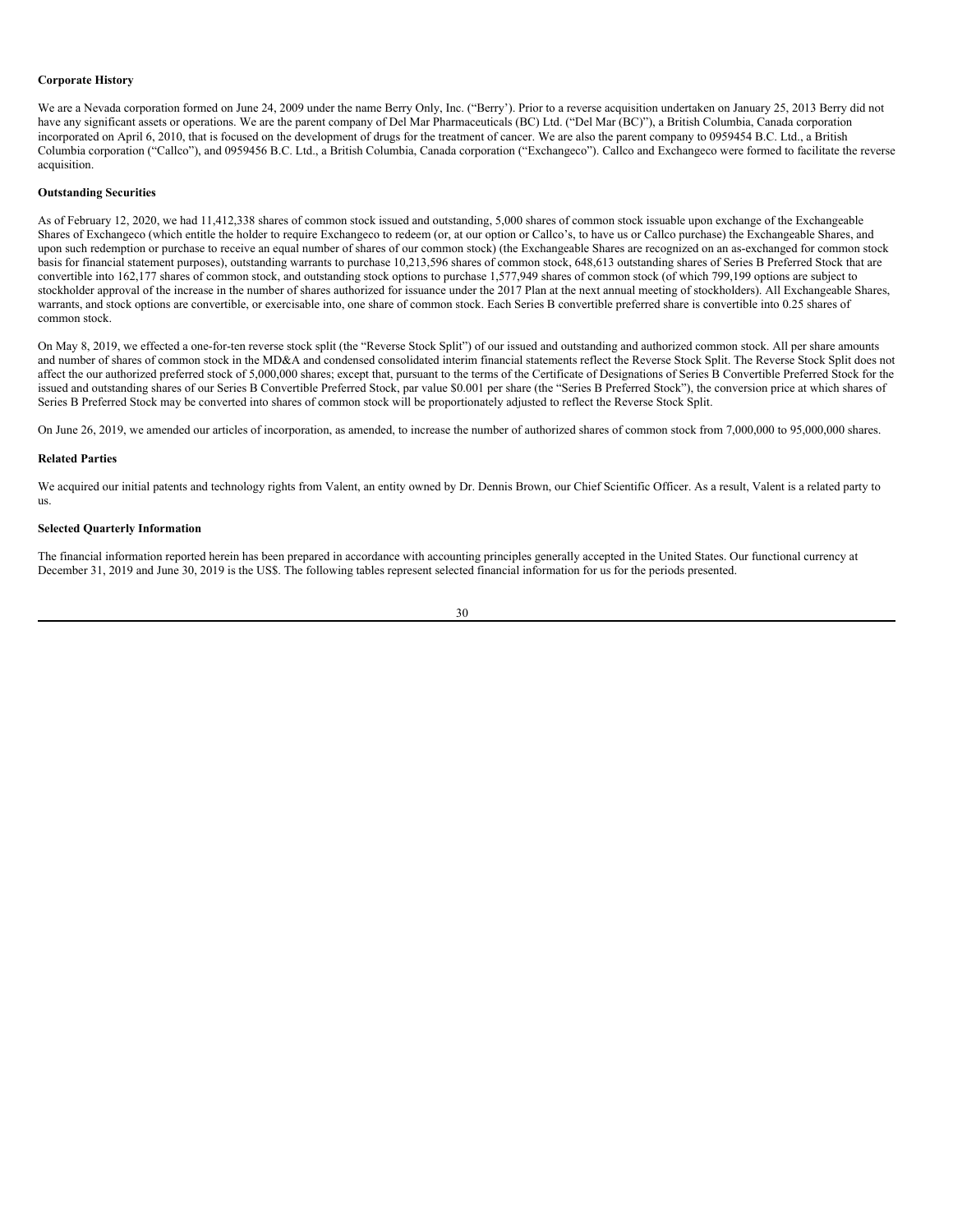|                            | December 31, | <b>June 30,</b> |
|----------------------------|--------------|-----------------|
|                            | 2019         | 2019            |
|                            |              |                 |
| Cash and cash equivalents  | 6,348,038    | 3,718,758       |
| Working capital            | 5,474,182    | 1,955,468       |
| Total assets               | 6,508,067    | 4,037,255       |
| Total stockholders' equity | 5,480,642    | 967,530         |

*Selected Statement of operations data*

## **For the three months ended:**

|                                                     | December 31.<br>2019 | December 31,<br>2018 |
|-----------------------------------------------------|----------------------|----------------------|
|                                                     |                      |                      |
| Research and development                            | 712.193              | 947,249              |
| General and administrative                          | 1,053,747            | 874,884              |
| Change in fair value of derivative liability        |                      | (1,261)              |
| Foreign exchange loss                               | 2,254                | 5,097                |
| Interest income                                     | (28, 143)            | (16,272)             |
| Net loss for the period                             | 1,740,051            | 1,809,697            |
| Series B preferred stock dividend                   | 2,552                | 16,190               |
| Net loss attributable to common stockholders        | 1,742,603            | 1,825,887            |
| Basic weighted average number of shares outstanding | 11,407,744           | 2,424,222            |
| Basic loss per share                                | 0.15                 | 0.75                 |

## **For the six months ended:**

|                                                     | December 31.<br>2019 | December 31,<br>2018 |
|-----------------------------------------------------|----------------------|----------------------|
|                                                     |                      |                      |
| Research and development                            | 1,433,668            | 1,966,369            |
| General and administrative                          | 1,967,375            | 1,861,354            |
| Change in fair value of derivative liability        |                      | (1,041)              |
| Foreign exchange loss                               | 1,880                | 10,935               |
| Interest income                                     | (57,001)             | (36,116)             |
| Net loss for the period                             | 3,345,922            | 3,801,501            |
| Series B Preferred stock dividend                   | 4,598                | 52,275               |
| Net loss attributable to common stockholders        | 3.350.520            | 3,853,776            |
| Basic weighted average number of shares outstanding | 9,473,153            | 2,360,566            |
| Basic loss per share                                | 0.35                 | 1.63                 |

## **Expenses net of non-cash, share-based compensation expense – non-GAAP**

The following table discloses research and development, and general and administrative expenses net of non-cash, share-based compensation payment expense. The disclosure has been provided to reconcile the total operational expenses on a GAAP basis and the non-GAAP operational expenses net of non-cash, stock-based compensation in order to provide an estimate of cash used in research and development, and general and administrative expense. Management uses the cash basis of expenses for forecasting and budget purposes to determine the allocation of resources and to plan for future financing opportunities.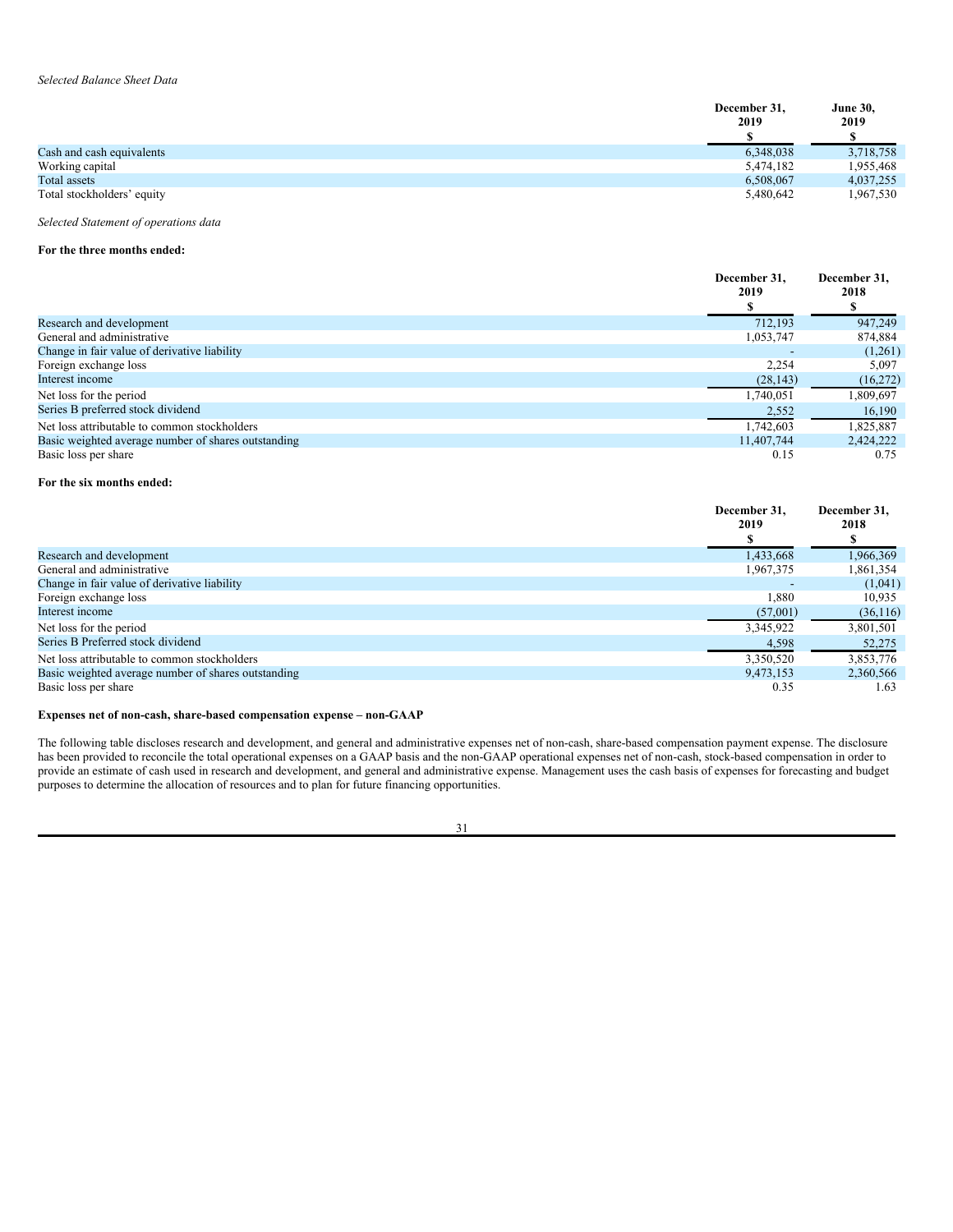## **For the three months ended:**

|                                                                                          | December 31.<br>2019 | December 31.<br>2018 |
|------------------------------------------------------------------------------------------|----------------------|----------------------|
| Research and development - GAAP                                                          | 712.193              | 947,249              |
| Less: non-cash, share-based compensation expense                                         | (27, 495)            | (25, 744)            |
| Research and development net of non-cash, share-based, compensation expense – Non-GAAP   | 684,698              | 921,505              |
| General and administrative - GAAP                                                        | 1,053,747            | 874,884              |
| Less: non-cash, share-based compensation expense                                         | (170, 373)           | (158,279)            |
| General and administrative net of non-cash, share-based, compensation expense – Non-GAAP | 883,374              | 716.605              |

## **For the six months ended:**

|                                                                                          | December 31.<br>2019 | December 31,<br>2018 |
|------------------------------------------------------------------------------------------|----------------------|----------------------|
| Research and development - GAAP                                                          | 1,433,668            | 1,966,369            |
| Less: non-cash, share-based compensation expense                                         | (40, 491)            | (58, 334)            |
| Research and development net of non-cash, share-based, compensation expense – Non-GAAP   | 1,393,177            | 1,908,035            |
| General and administrative - GAAP                                                        | 1.967.375            | 1,861,354            |
| Less: non-cash, share-based compensation expense                                         | (213,205)            | (354,905)            |
| General and administrative net of non-cash, share-based, compensation expense – Non-GAAP | 1,754,170            | 1,506,449            |

## **Results of Operations**

# **Comparison of the three months ended December 31, 2019 and December 31, 2018**

|                                              | <b>Three months Ended</b> |                      | Change    | Change<br>$\frac{0}{0}$ |
|----------------------------------------------|---------------------------|----------------------|-----------|-------------------------|
|                                              | December 31.<br>2019      | December 31,<br>2018 |           |                         |
| Research and development                     | 712.193                   | 947,249              | (235,056) | (25)                    |
| General and administrative                   | 1,053,747                 | 874.884              | 178,863   | 20                      |
| Change in fair value of derivative liability |                           | (1,261)              | 1,261     | (100)                   |
| Foreign exchange loss                        | 2.254                     | 5,097                | (2, 843)  | (56)                    |
| Interest income                              | (28, 143)                 | (16,272)             | (11, 871) | 73                      |
| Net loss                                     | 1.740.051                 | 1.809.697            | (69, 646) |                         |

# *Research and Development*

Research and development expenses decreased to \$712,193 for the three months ended December 31, 2019 from \$947,249 for the three months ended December 31, 2018. The decrease was largely attributable to lower clinical development, intellectual property, preclinical research, and personnel expenses. With respect to non-cash, share-based compensation expense, we recognized \$27,495 and \$25,744 for the three months ended December 31, 2019 and 2018 respectively. For both periods, the amount recognized related to stock option expense and shares issued for services.

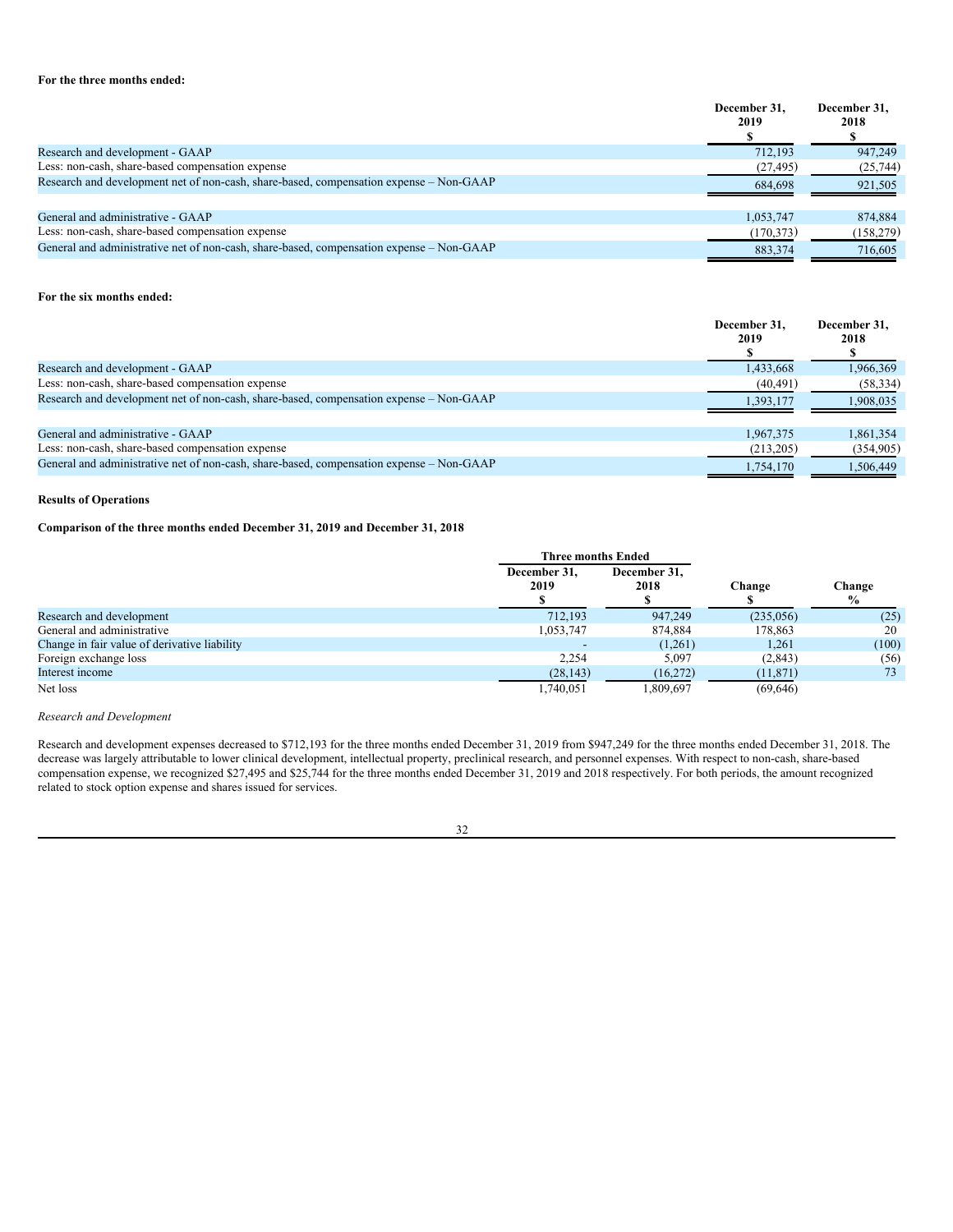Excluding the impact of non-cash, share-based compensation expense, research and development expenses decreased to \$684,698 during the current quarter from \$921,505 for the prior quarter due to lower clinical development, intellectual property, preclinical research, and personnel expenses. The decrease in clinical development costs for the three months ended December 31, 2019 compared to the three months ended December 31, 2018 was primarily due to the timing of the completion of the manufacturing of our first lot of GMP drug product which was completed during the three months ended December 31, 2018. Clinical development costs can vary significantly period-to-period due to the timing of manufacturing activities, patient enrollment, how a patient reacts to treatment, and the number of treatment cycles a patient receives.

Intellectual property costs decreased in the three months ended December 31, 2019 compared to the three months ended December 31, 2018 as we have refined our patent portfolio by focusing on our most important patent claims in the most strategic jurisdictions. Patent costs can vary considerably depending on the filing of new patents, conversion of the provisional applications to PCT applications, foreign office actions, and actual filing costs. Preclinical research costs have decreased in the current quarter due to the completion, or deferral, of studies that were ongoing in the prior period. Personnel costs have decreased in three months ended December 31, 2019 compared to the three months ended December 31, 2018 due to a reduction in full-time employee head count.

## *General and Administrative*

General and administrative expenses increased to \$1,053,747 for the three months ended December 31, 2019 from \$874,884 for the three months ended December 31, 2018. A significant portion of the increase was due to higher professional fees and office and sundry expenses. In relation to general and administrative expenses during the three months ended December 31, 2019, we incurred non-cash, share-based compensation expense of \$170,373 relating to warrants issued for services and stock option expense while during the three months ended December 31, 2018, we incurred non-cash, share-based compensation expense of \$158,279 relating to stock option and performance stock unit expenses, and warrants issued for services. All performance share units were canceled on April 30, 2019 so there was no related expense incurred during the three months ended December 31, 2019.

Excluding the impact of non-cash, share-based compensation expense, general and administrative expenses increased in the three months ended December 31, 2019 to \$883,374 from \$716,605 for the three months ended December 31, 2018. The increase was primarily due to increased professional fees and office and sundry expenses in the current period compared to the prior period. Professional fees increased due to higher accounting and legal fees and increased investor outreach expenses during the three months ended December 31, 2019 compared to the three months ended December 31, 2018. Office and sundry has increased in the three months ended December 31, 2019 compared to the three months ended December 31, 2018 due primarily to higher costs of directors' and officers' liability insurance.

#### *Preferred Share Dividends*

For each of the three months ended December 31, 2019 and 2018 we recorded \$2,089 related to the dividend payable to Valent on the Series A preferred stock. The dividend has been recorded as a direct increase in accumulated deficit for both periods.

We issued 3,700 (2018 – 4,735) shares of common stock on December 31, 2019 as a dividend on the Series B Preferred stock and recognized \$2,552 (2018 - \$16,190) as a direct increase in accumulated deficit.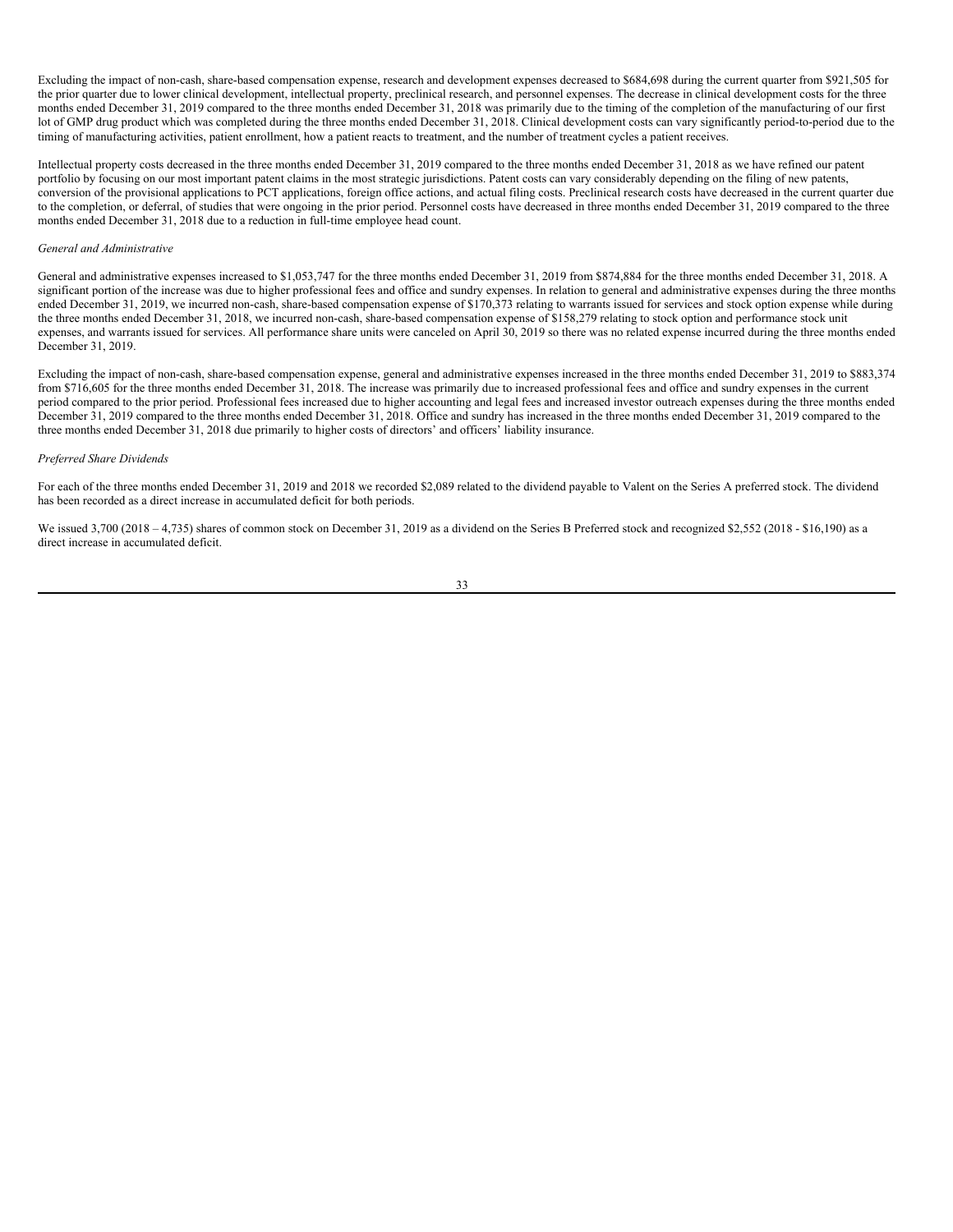#### **Comparison of the six months ended December 31, 2019 and December 31, 2018**

|                                              | Six months ended     |                      |            |                         |
|----------------------------------------------|----------------------|----------------------|------------|-------------------------|
|                                              | December 31.<br>2019 | December 31,<br>2018 | Change     | Change<br>$\frac{0}{0}$ |
| Research and development                     | 1,433,668            | 1.966.369            | (532,701)  | (27)                    |
| General and administrative                   | 1,967,375            | .861,354             | 106.021    | 6                       |
| Change in fair value of derivative liability |                      | (1,041)              | 1,041      | (100)                   |
| Foreign exchange loss                        | 1.880                | 10.935               | (9.055)    | (83)                    |
| Interest income                              | (57,001)             | (36,116)             | (20, 885)  | 58                      |
| Net loss and comprehensive loss              | 3.345.922            | 3.801.501            | (455, 579) |                         |

#### *Research and Development*

Research and development expenses decreased to \$1,433,668 for the six months ended December 31, 2019 from \$1,966,369 for the six months ended December 31, 2018. The decrease was largely attributable to lower clinical development, preclinical research, intellectual property, and personnel expenses. Regarding non-cash, share-based compensation, we recognized \$40,491and \$58,334 for the six months ended December 31, 2019 and 2018, respectively. For both periods, non-cash, share-based compensation related to stock option expense and shares issued for services.

Excluding the impact of non-cash, share-based compensation expense, research and development expenses decreased to \$1,393,177 during the current period from \$1,908,035 for the prior period. The decrease in clinical development costs for the six months ended December 31, 2019 compared to the six months ended December 31, 2018 was primarily due to the timing of the manufacturing, and related costs, of our first lot of GMP API and drug product which was completed during the six months ended December 31, 2018. Also, we incurred higher patient costs in certain areas such as sampling analysis as the number of total enrolled patients in our Phase 2 studies has increased over time. In addition, the formation of our Scientific Advisory Board occurred in June 2019 resulting in fees incurred in 2019 that were not incurred in 2018. Clinical development costs can vary significantly period-to-period due to the timing of manufacturing activities, patient enrollment, how a patient reacts to treatment, and the number of treatment cycles a patient receives.

Preclinical research costs have decreased in the period due to the completion, or deferral, of studies that were ongoing in the prior period. Intellectual property costs decreased in the six months ended December 31, 2019 compared to the six months ended December 31, 2018 as we have refined our patent portfolio by focusing on our most important patent claims in the most strategic jurisdictions. Patent costs can vary considerably depending on the filing of new patents, conversion of the provisional applications to PCT applications, foreign office actions, and actual filing costs. Personnel costs have decreased in six months ended December 31, 2019 compared to the six months ended December 31, 2018 due to a reduction in full-time employee head count in the current period compared to the prior period.

#### *General and Administrative*

General and administrative expenses were \$1,967,375 for the six months ended December 31, 2019 compared to \$1,861,354 for the six months ended December 31, 2018. A significant portion of the increase was due to higher professional fees, office and sundry, and personnel expenses partially offset by lower non-cash, share-based compensation expense in the current period compared to the prior period. In relation to general and administrative expenses during the six months ended December 31, 2019, we incurred noncash, share-based compensation expense \$213,205 relating to warrants issued for services and stock option expense while during the six months ended December 31, 2018, we incurred non-cash, share-based compensation expense of \$354,905 relating to performance share units, warrants issued for services, and stock option expense All performance share units were canceled on April 30, 2019 so there was no related expense incurred during the six months ended December 31, 2019.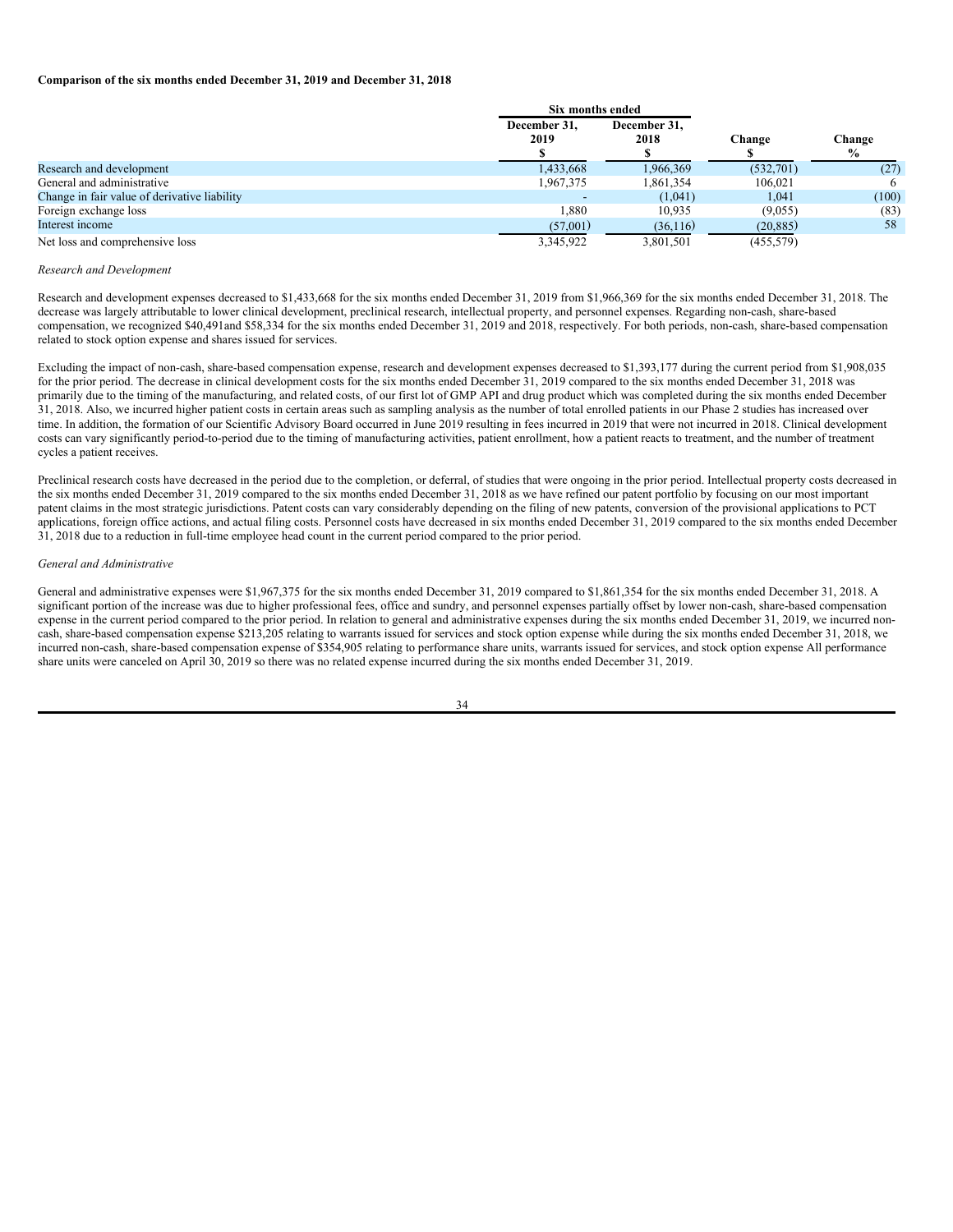Excluding the impact of non-cash, share-based compensation expense, general and administrative expenses increased in the six months ended December 31, 2019 to \$1,754,170 from \$1,506,449 for the six months ended December 31, 2018. The increase was largely due to higher professional fees, office and sundry, and personnel expenses in the current period compared to the prior period. Professional fees increased due to a variety of factors including accounting and legal fees and increased investor outreach expenses during the six months ended December 31, 2019 compared to the six months ended December 31, 2018. Office and sundry has increased in the six months ended December 31, 2019 compared to the six months ended December 31, 2018 due primarily to costs of higher directors' and officers' liability insurance.

### *Preferred Share Dividends*

For each of the six month periods ended December 31, 2019 and 2018 we recorded \$4,178 related to the dividend payable to Valent on the Series A preferred stock. The dividend has been recorded as a direct increase in accumulated deficit for both periods.

During the six months ended December 31, 2019, we issued 7,400 (2018 – 9,695) shares of common stock as a dividend on the Series B Preferred stock and recognized \$4,598 (2018 - \$52,275) as a direct increase in accumulated deficit.

## **Liquidity and Capital Resources**

## **Six months ended December 31, 2019 compared to the six months ended December 31, 2018**

|                                      | December 31.<br>2019 | December 31.<br>2018 | $n$ hange | Change<br>$\mathbf{0}_{\alpha}$ |
|--------------------------------------|----------------------|----------------------|-----------|---------------------------------|
| Cash flows from operating activities | (3.976.058)          | (3,049,876)          | (926.182) | 30                              |
| Cash flows from financing activities | 6.605.338            | 780.783              | 5,824,555 | 7,460                           |

## *Operating Activities*

Net cash used in operating activities increased to \$3,976,058 for the six months ended December 31, 2019 from \$3,049,876 for the six months ended December 31, 2018. During the six months ended December 31, 2019 and 2018 we reported net losses of \$3,345,922 and \$3,801,501, respectively. Non-cash items relating to amortization of intangible assets, shares and warrants issued for services, performance stock unit expense (2018 only), and stock option expense totaled \$259,298 (2018 - \$423,985) for the six months ended December 31, 2019. The most significant changes in working capital for the six months ended December 31, 2019 were from a use of cash from a reduction in accounts payable and accrued liabilities of \$993,766 and a reduction in related party payables of \$48,534. The most significant change in working capital for the six months ended December 31, 2018 was cash from a reduction in prepaid expenses and deposits largely due to a partial refund of a clinical study deposit of \$728,276 and cash used in a decrease in accounts payable and accrued liabilities of \$420,679.

#### *Financing Activities*

During the six months ended December 31, 2019 we received \$6,582,966 in net proceeds from the completion of an underwritten public offering by us of common stock, prefunded warrants, and common stock purchase warrants. Additionally, we received \$26,550 pursuant to the exercise of warrants in the current period. During the six months ended December 31, 2018, we received \$784,961 from the exercise of warrants.

We recorded \$4,178 related to the dividend payable to Valent during each of the six months ended December 31, 2019 and 2018 respectively.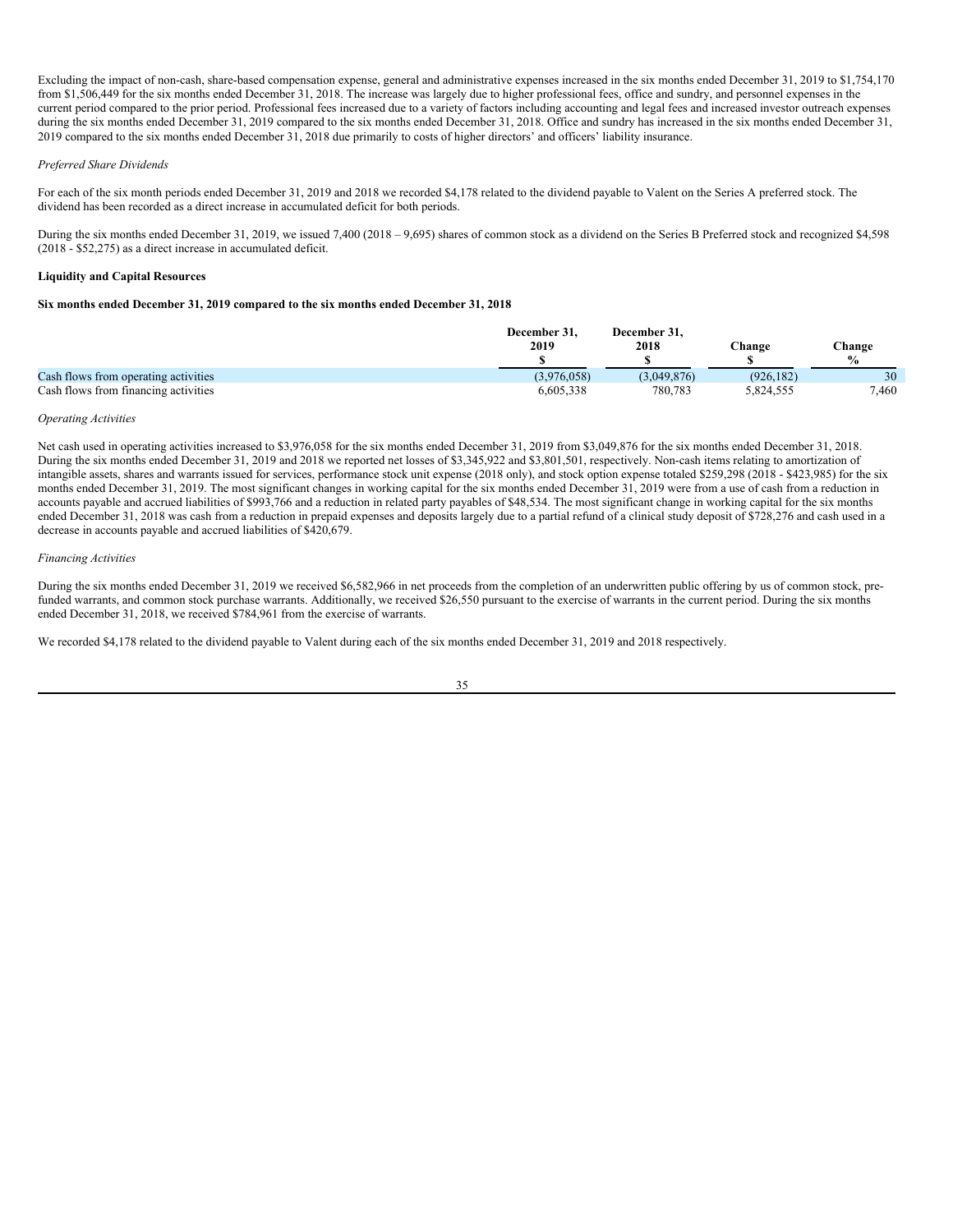#### **Going Concern and Capital Expenditure Requirements**

## Going Concern

(See note 1 to the condensed consolidated interim financial statements)

The condensed consolidated interim financial statements have been prepared on a going concern basis which assumes that we will continue our operations for the foreseeable future and contemplates the realization of assets and the settlement of liabilities in the normal course of business.

For the six months ended December 31, 2019, we reported a loss of \$3,345,922 and negative cash flow from operations of \$3,976,058. As of December 31, 2019, we had an accumulated deficit of \$63,933,043 and cash and cash equivalents of \$6,348,038. We are a development stage company and have not generated any revenues to date. We do not have the prospect of achieving revenues until such time that our product candidate is commercialized, or partnered, which may not ever occur. In the near future, we will require additional funding to maintain our clinical trials, research and development projects, and for general operations. These circumstances indicate substantial doubt exists about our ability to continue as a going concern within one year from the date of filing the condensed consolidated interim financial statements.

Consequently, management is pursuing various financing alternatives to fund our operations so we can continue as a going concern. Management plans to secure the necessary financing through the issue of new equity and/or the entering into of strategic partnership arrangements. We may tailor our drug candidate development program based on the amount of funding we are able to raise in the future. Nevertheless, there is no assurance that these initiatives will be successful.

The financial statements do not give effect to any adjustments to the amounts and classification of assets and liabilities that may be necessary should we be unable to continue as a going concern. Such adjustments could be material.

Our future funding requirements will depend on many factors, including but not limited to:

- the rate of progress and cost of our clinical trials, preclinical studies and other discovery and research and development activities;
- the costs associated with establishing manufacturing and commercialization capabilities;
- the costs of acquiring or investing in businesses, product candidates and technologies;
- the costs of filing, prosecuting, defending and enforcing any patent claims and other intellectual property rights;
- the costs and timing of seeking and obtaining FDA and other regulatory approvals;
- the effect of competing technological and market developments;
- the economic and other terms and timing of any collaboration, licensing or other arrangements into which we may enter; and
- the impact of us being a public entity.

Until we can generate a sufficient amount of product revenue to finance our cash requirements, which we may never do, we expect to finance future cash needs primarily through public or private equity offerings, or strategic collaborations. The sale of equity and convertible debt securities may result in dilution to our stockholders and certain of those securities may have rights senior to those of our shares of capital stock. If we raise additional funds through the issuance of preferred stock, convertible debt securities or other debt financing, these securities or other debt could contain covenants that would restrict our operations. Any other third-party funding arrangement could require us to relinquish valuable rights. Economic conditions may affect the availability of funds and activity in equity markets. We do not know whether additional funding will be available on acceptable terms, or at all. If we are not able to secure additional funding when needed, we may have to delay, reduce the scope of or eliminate one or more of our clinical trials or research and development programs or make changes to our operating plan. In addition, we may have to seek a partner for one or more of our product candidate programs at an earlier stage of development, which would lower the economic value of those programs to us.

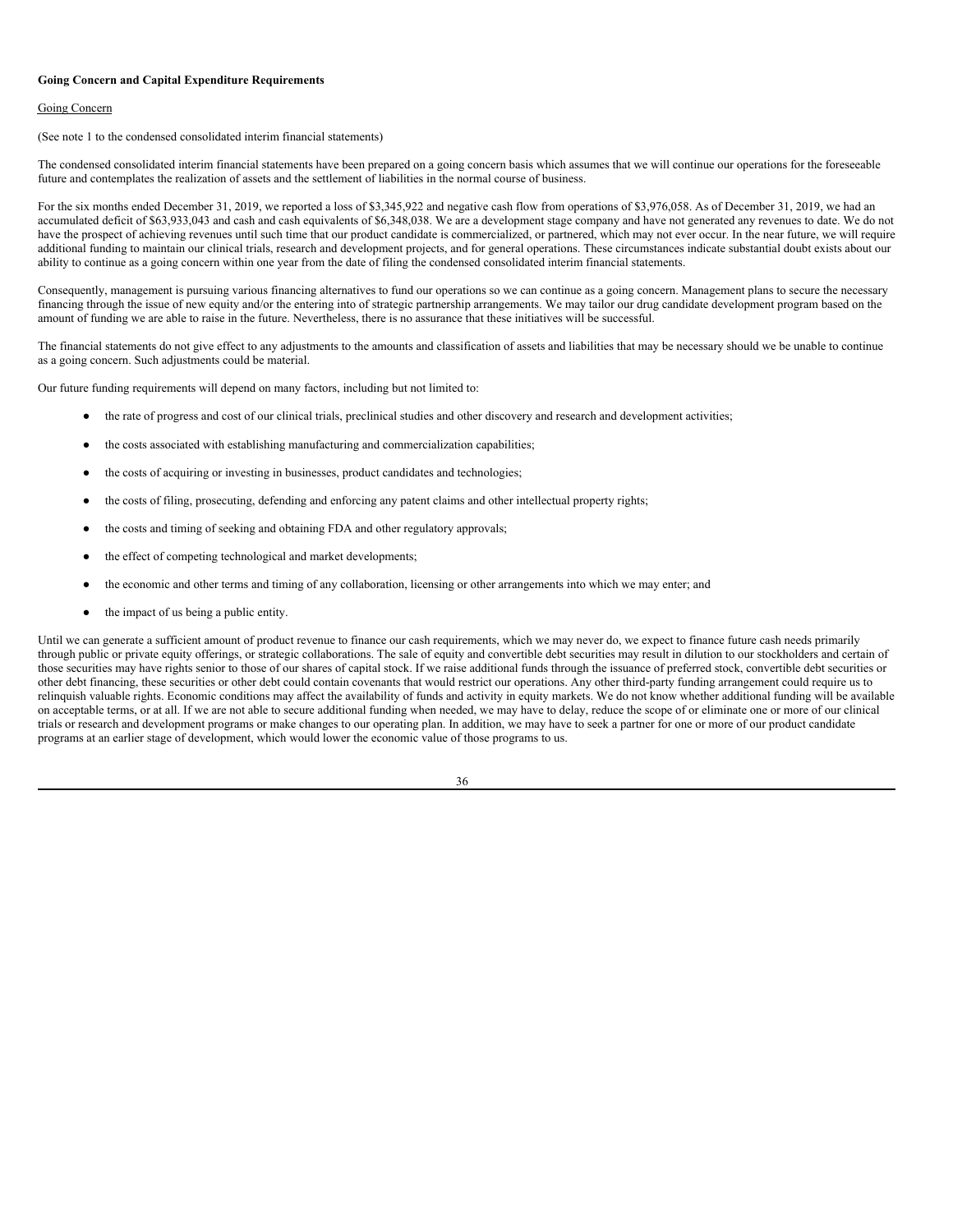#### **Critical Accounting Policies**

The preparation of financial statements, in conformity with generally accepted accounting principles in the United States, requires companies to establish accounting policies and to make estimates that affect both the amount and timing of the recording of assets, liabilities, revenues and expenses. Some of these estimates require judgments about matters that are inherently uncertain and therefore actual results may differ from those estimates.

A detailed presentation of all of our significant accounting policies and the estimates derived therefrom is included in Note 2 to our consolidated financial statements for the year ended June 30, 2019 contained in our Form 10-K filed with the SEC on September 9, 2019. While all of the significant accounting policies are important to our condensed consolidated financial statements, the following accounting policies and the estimates derived therefrom are critical:

- Warrants and shares issued for services
- Stock options
- Derivative liability
- Accruals for research and development expenses and clinical trials

## Warrants and shares issued for services

We have issued equity instruments for services provided by employees and nonemployees. The equity instruments are valued at the fair value of the instrument granted.

## Stock options

We account for these awards under Accounting Standards Codification ("ASC") 718, "Compensation - Stock Compensation" ("ASC 718"). ASC 718 requires measurement of compensation cost for all stock-based awards at fair value on the date of grant and recognition of compensation over the requisite service period for awards expected to vest. Compensation expense for unvested options to non-employees is revalued at each period end and is being amortized over the vesting period of the options. The determination of grant-date fair value for stock option awards is estimated using the Black-Scholes model, which includes variables such as the expected volatility of our share price, the anticipated exercise behavior of its grantee, interest rates, and dividend yields. These variables are projected based on our historical data, experience, and other factors. Changes in any of these variables could result in material adjustments to the expense recognized for share-based payments. Such value is recognized as expense over the requisite service period, net of actual forfeitures, using the accelerated attribution method. We recognize forfeitures as they occur. The estimation of stock awards that will ultimately vest requires judgment, and to the extent actual results, or updated estimates, differ from current estimates, such amounts are recorded as a cumulative adjustment in the period estimates are revised.

## Derivative liability

We account for certain warrants under the authoritative guidance on accounting for derivative financial instruments indexed to, and potentially settled in, a company's own stock, on the understanding that in compliance with applicable securities laws, the warrants require the issuance of securities upon exercise and do not sufficiently preclude an implied right to net cash settlement. We classify these warrants on our balance sheet as a derivative liability which is fair valued at each reporting period subsequent to the initial issuance. We have used a binomial model as well as a Black-Scholes Option Pricing Model (based on a closed-form model that uses a fixed equation) to estimate the fair value of the share warrants. Determining the appropriate fair-value model and calculating the fair value of warrants requires considerable judgment. Any change in the estimates (specifically probabilities and volatility) used may cause the value to be higher or lower than that reported. The estimated volatility of our common stock at the date of issuance, and at each subsequent reporting period, is based on our historical volatility. The risk-free interest rate is based on rates published by the government for bonds with a maturity similar to the expected remaining life of the warrants at the valuation date. The expected life of the warrants is assumed to be equivalent to their remaining contractual term.

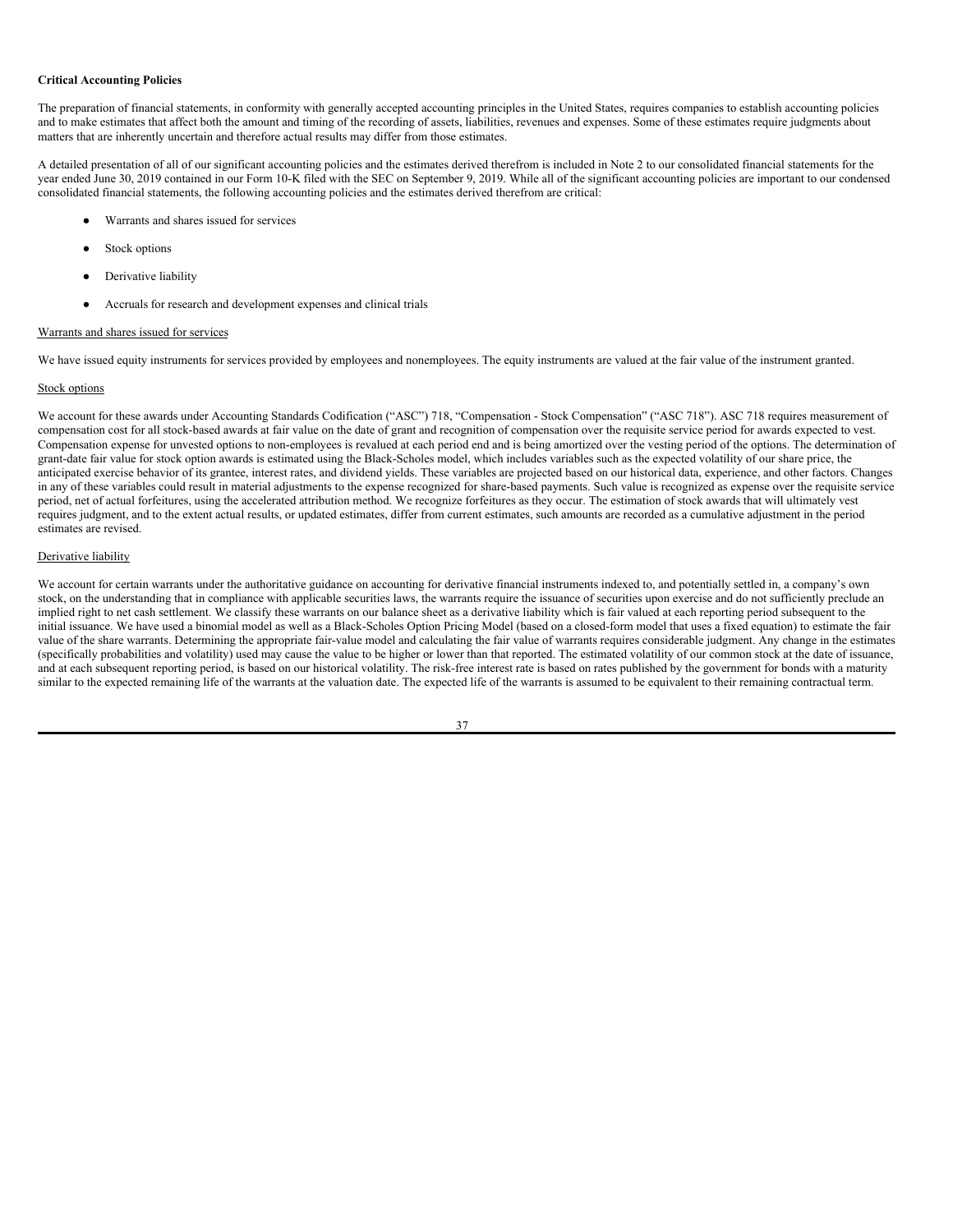## Accruals for research and development expenses and clinical trials

As part of the process of preparing our financial statements, we are required to estimate our expenses resulting from our obligations under contracts with vendors, clinical research organizations and consultants, and under clinical site agreements in connection with conducting clinical trials. The financial terms of these contracts are subject to negotiations, which vary from contract to contract and may result in payment terms that do not match the periods over which materials or services are provided under such contracts. Our objective is to reflect the appropriate expenses in our financial statements by matching those expenses with the period in which services are performed and efforts are expended. We account for these expenses according to the timing of various aspects of the expenses. We determine accrual estimates by taking into account discussion with applicable personnel and outside service providers as to the progress of clinical trials, or the services completed. During the course of a clinical trial, we adjust our clinical expense recognition if actual results differ from our estimates. We make estimates of our accrued expenses as of each balance sheet date based on the facts and circumstances known to us at that time. Our clinical trial accruals are dependent upon the timely and accurate reporting of contract research organizations and other third-party vendors. Although we do not expect our estimates to be materially different from amounts actually incurred, our understanding of the status and timing of services performed relative to the actual status and timing of services performed may vary and may result in us reporting amounts that are too high or too low for any particular period. For the three and six months ended December 31, 2019 and 2018, there were no material adjustments to our prior period estimates of accrued expenses for clinical trials.

## **Off-Balance Sheet Arrangements**

We do not have any off-balance sheet arrangements.

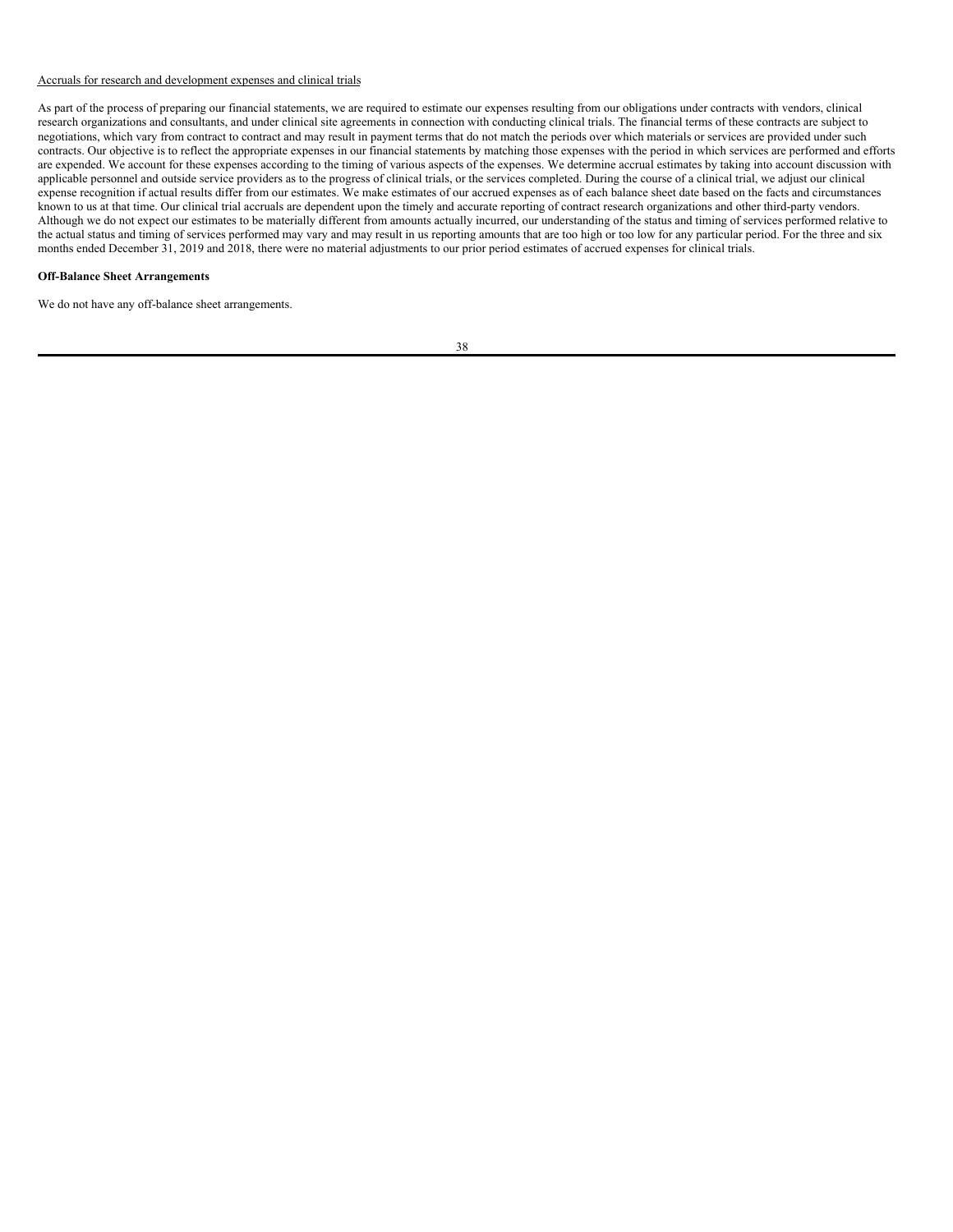## <span id="page-40-0"></span>**Item 3. Quantitative and Qualitative Disclosures About Market Risk.**

Not required for a smaller reporting company.

## <span id="page-40-1"></span>**Item 4. Controls and Procedures.**

#### **Disclosure Controls and Procedures**

Management, with the participation of the Chief Executive Officer and Chief Financial Officer, conducted an evaluation (as required by Rule 13a-15 under the Exchange Act) of the effectiveness of our disclosure controls and procedures (as defined in Rules 13a-15(e) and 15d-15(e) under the Exchange Act) as of the end of the period covered by this report. Based on that evaluation, our Chief Executive Officer and Chief Financial Officer concluded that our disclosure controls and procedures were not effective as of the end of the period covered by this report, due to the material weakness in internal control over financial reporting as discussed in the Company's Annual Report on Form 10-K for the year ended June 30, 2019, filed with the SEC on September 9, 2019.

## **Changes in internal controls**

There have been no changes in our internal control over financial reporting that occurred during the quarter ended December 31, 2019 that have materially affected, or are reasonably likely to materially affect, our internal control over financial reporting.

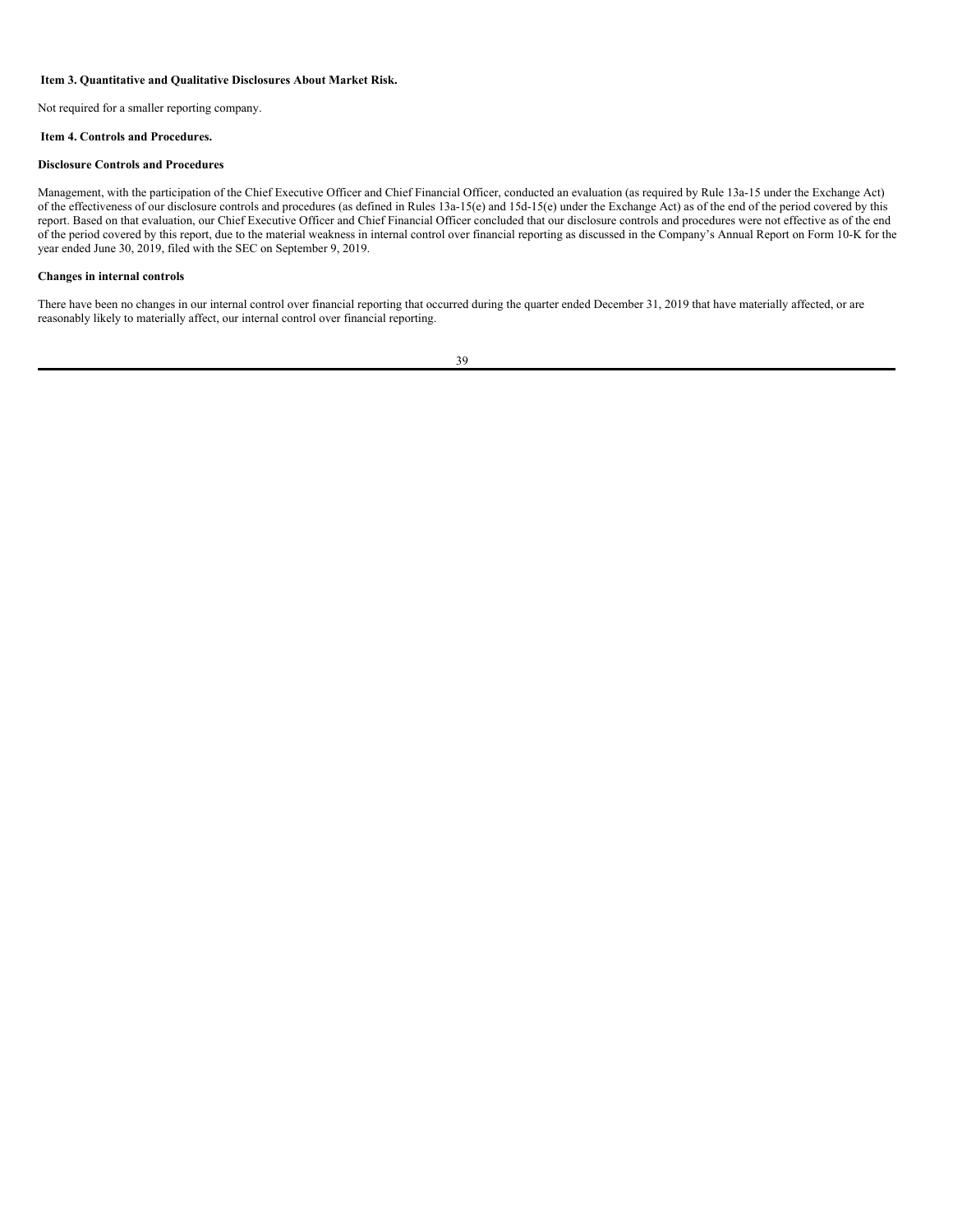## <span id="page-41-0"></span>**PART II - OTHER INFORMATION**

#### <span id="page-41-1"></span>**Item 1. Legal Proceedings.**

There are no legal proceedings the Company is party to or any of its property is subject to.

## <span id="page-41-2"></span>**Item 1A. Risk Factors.**

In addition to the other information set forth in this report, you should carefully consider the factors discussed in Part I, "Item 1A. Risk Factors" in our Annual Report on Form 10-K for the year ended June 30, 2019, which could materially affect our business, financial condition or future results. The risks described in our Annual Report on Form 10-K may not be the only risks facing the Company. Additional risks and uncertainties not currently known to the Company or that the Company currently deems to be immaterial also may materially adversely affect the Company's business, financial condition and/or operating results.

There were no material changes to the risk factors previously disclosed in our Annual Report on Form 10-K filed with the Securities and Exchange Commission on September 9, 2019 except as noted below.

## If we fail to comply with the continued minimum closing bid requirements of the Nasdaq Capital Market LLC ("Nasdaq") by March 24, 2020 or other requirements for continued listing, including stockholder equity requirements, our common stock may be delisted and the price of our common stock and our ability to access the capital *markets could be negatively impacted.*

Our common stock is listed for trading on Nasdaq. We must satisfy Nasdaq's continued listing requirements, including, among other things, a minimum closing bid price requirement of \$1.00 per share for 30 consecutive business days. If a company's common stock trades for 30 consecutive business days below the \$1.00 minimum closing bid price requirement, Nasdaq will send a deficiency notice, advising that such company has been afforded a "compliance period" of 180 calendar days to regain compliance with the applicable requirements. Thereafter, if such a company does not regain compliance with the bid price requirement, a second 180-day compliance period may be available, provided (i) it meets the continued listing requirement for market value of publicly held shares and all other applicable requirements for initial listing on Nasdaq, including stockholder equity requirements, which we may be unable to satisfy (except for the bid price requirement), and (ii) it provides written notice to Nasdaq of its intention to cure this deficiency during the second compliance period by effecting a reverse stock split, if necessary. In the event the company does not regain compliance with Rule 5550(a)(2) prior to the expiration of the initial 180 calendar day period, and if it appears to the Staff of the Listing Qualifications Department of The Nasdaq Stock Market LLC (the "Nasdaq Staff") that the company will not be able to cure the deficiency, or if the company is not otherwise eligible, the Nasdaq Staff will provide the company with written notification that its securities are subject to delisting from Nasdaq. At that time, the company may appeal the delisting determination to a Hearings Panel.

On September 26, 2019, the Nasdaq Staff notified us that we did not comply with the minimum \$1.00 per share bid price requirement for continued listing, as set forth in Nasdaq Listing Rule 5550(a)(2), and we have 180 calendar days, or until March 24, 2020, to regain compliance. The closing bid price of our securities must be at least \$1.00 per share for a minimum of ten consecutive business days to regain compliance.

If we are unable to regain compliance with the minimum closing bid price requirement by March 24, 2020, or if we fail to meet any of the other continued listing requirements, including stockholder equity requirements, our securities may be delisted from Nasdaq, which could reduce the liquidity of our common stock materially and result in a corresponding material reduction in the price of our common stock. In addition, delisting could harm our ability to raise capital through alternative financing sources on terms acceptable to us, or at all, and may result in the potential loss of confidence by investors, employees and business development opportunities. Such a delisting likely would impair your ability to sell or purchase our common stock when you wish to do so. Further, if we were to be delisted from Nasdaq, our common stock may no longer be recognized as a "covered security" and we would be subject to regulation in each state in which we offer our securities. Thus, delisting from Nasdaq could adversely affect our ability to raise additional financing through the public or private sale of equity securities, would significantly impact the ability of investors to trade our securities and would negatively impact the value and liquidity of our common stock.

#### <span id="page-41-3"></span>**Item 2. Unregistered Sales of Equity Securities and Use of Proceeds.**

During the three months ended December 31, 2019, we issued 3,700 shares of common stock as dividends on our outstanding shares of Series B Preferred Stock and 4,747 shares of common stock in relation to services received by us.

In addition, we issued 280,000 warrants for services during the six months ended December 31, 2019. The warrants are exercisable at \$0.75 per share until November 18, 2023 and they vest pro rata monthly commencing December 18, 2019.

In connection with the foregoing, we relied upon the exemption from registration provided by Section 4(a)(2) under the Securities Act of 1933, as amended, for transactions not involving a public offering.

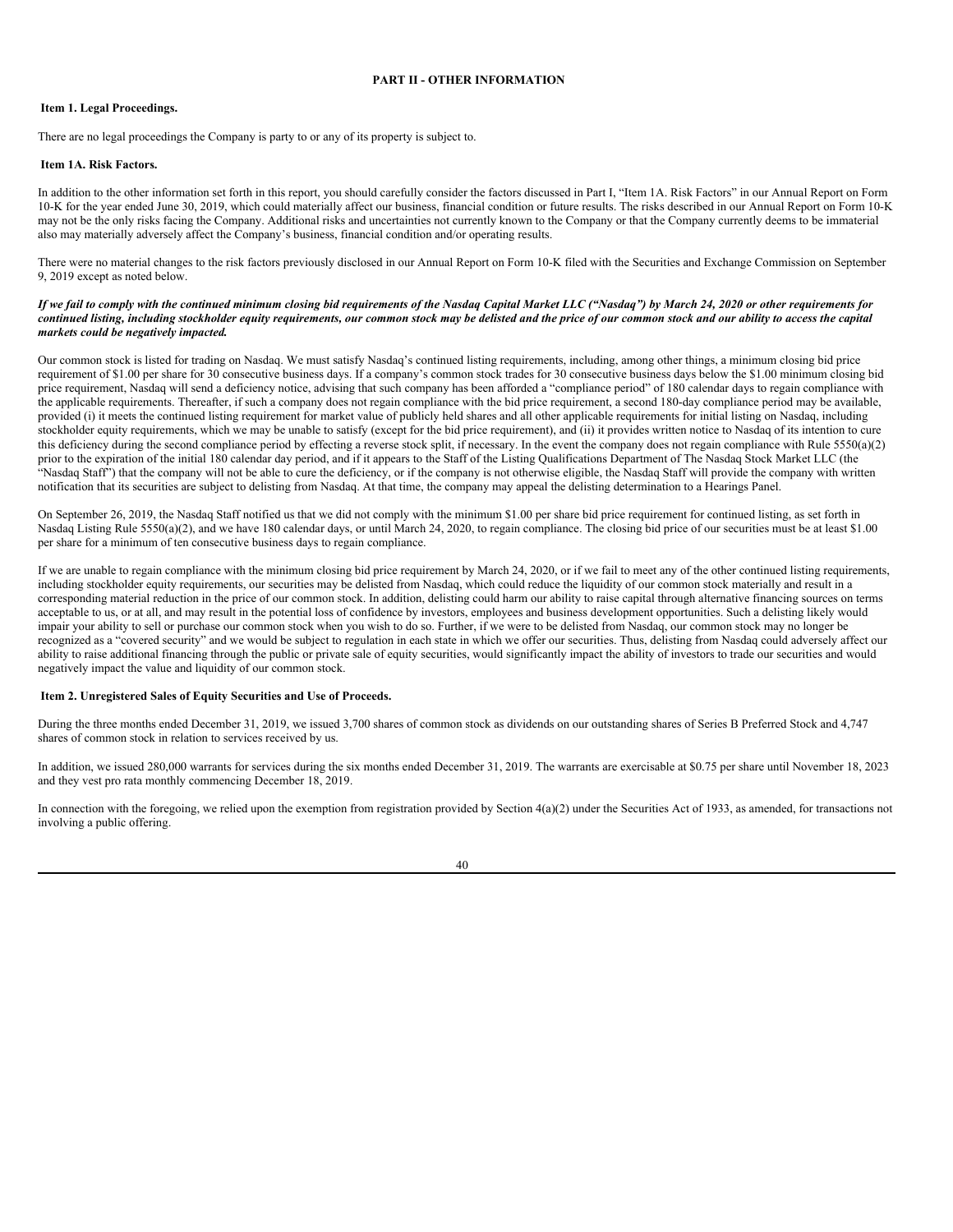# <span id="page-42-0"></span>**Item 3. Defaults Upon Senior Securities.**

None.

# <span id="page-42-1"></span>**Item 4. Mine Safety Disclosures.**

Not applicable.

# <span id="page-42-2"></span>**Item 5. Other Information.**

None.

<span id="page-42-3"></span>**Item 6. Exhibits.**

| No.               | <b>Description</b>                                                  |
|-------------------|---------------------------------------------------------------------|
| 31.1              | Rule 13a-14(a)/ 15d-14(a) Certification of Chief Executive Officer* |
| 31.2              | Rule 13a-14(a)/ 15d-14(a) Certification of Chief Financial Officer* |
| 32.1              | Section 1350 Certification of Chief Executive Officer**             |
| 32.2              | Section 1350 Certification of Chief Financial Officer**             |
| EX-101.INS        | <b>XBRL INSTANCE DOCUMENT</b>                                       |
| <b>EX-101.SCH</b> | XBRL TAXONOMY EXTENSION SCHEMA DOCUMENT                             |
| EX-101.CAL        | XBRL TAXONOMY EXTENSION CALCULATION LINKBASE                        |
| $EX-101.LAB$      | XBRL TAXONOMY EXTENSION LABELS LINKBASE                             |
| <b>EX-101.PRE</b> | XBRL TAXONOMY EXTENSION PRESENTATION LINKBASE                       |
|                   |                                                                     |

\* Filed herewith.

\*\* Furnished herewith.

+ Indicates management contract or compensatory plan.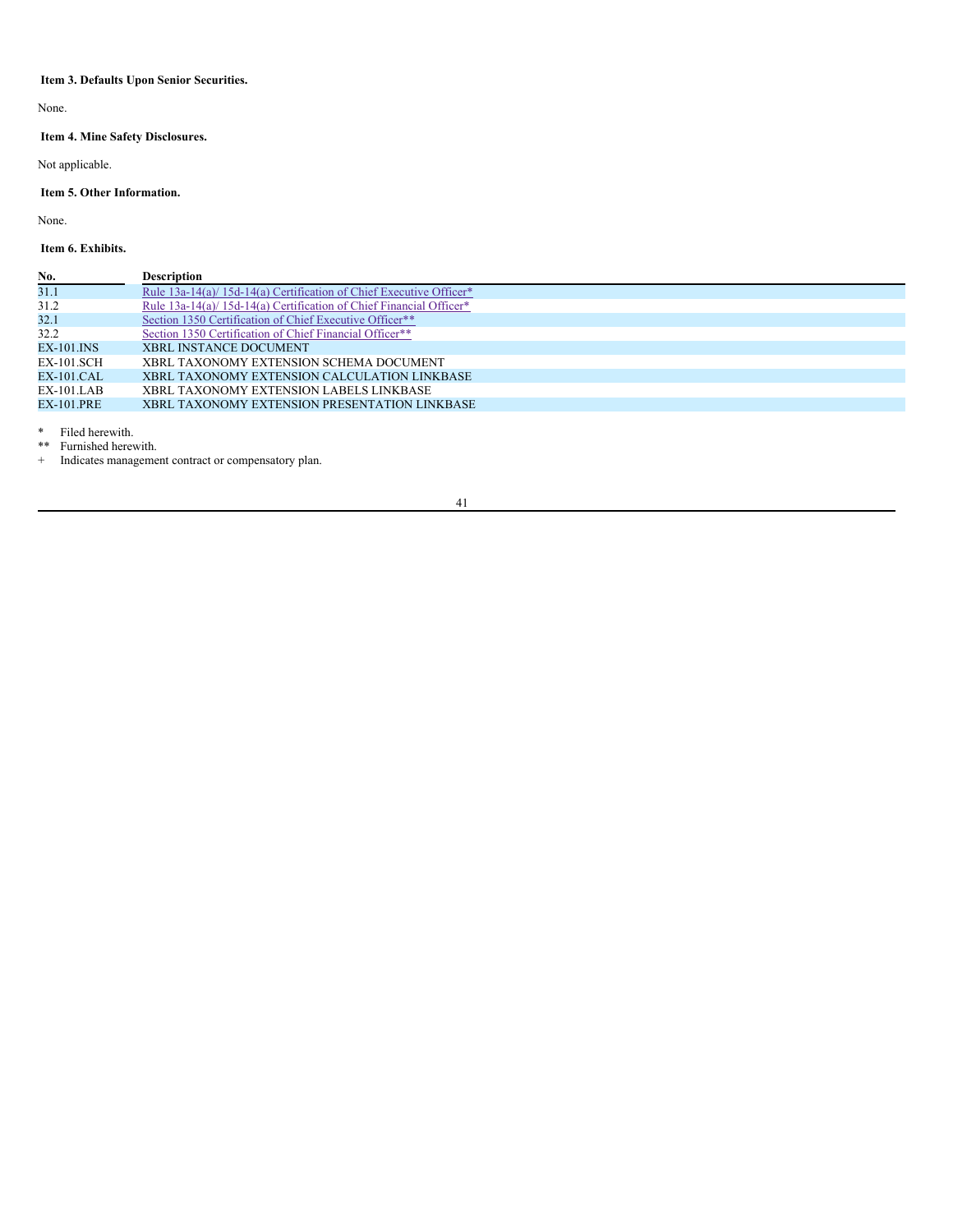# **SIGNATURES**

Pursuant to the requirements of the Securities Exchange Act of 1934, the registrant has duly caused this report to be signed on its behalf by the undersigned thereunto duly authorized.

Date: February 13, 2020 By: /s/ Saiid Zarrabian

Date: February 13, 2020 By: /s/ Scott Praill

# **DelMar Pharmaceuticals, Inc.**

- Saiid Zarrabian Chief Executive Officer (Principal Executive Officer)
- Scott Praill Chief Financial Officer

(Principal Financial and Accounting Officer)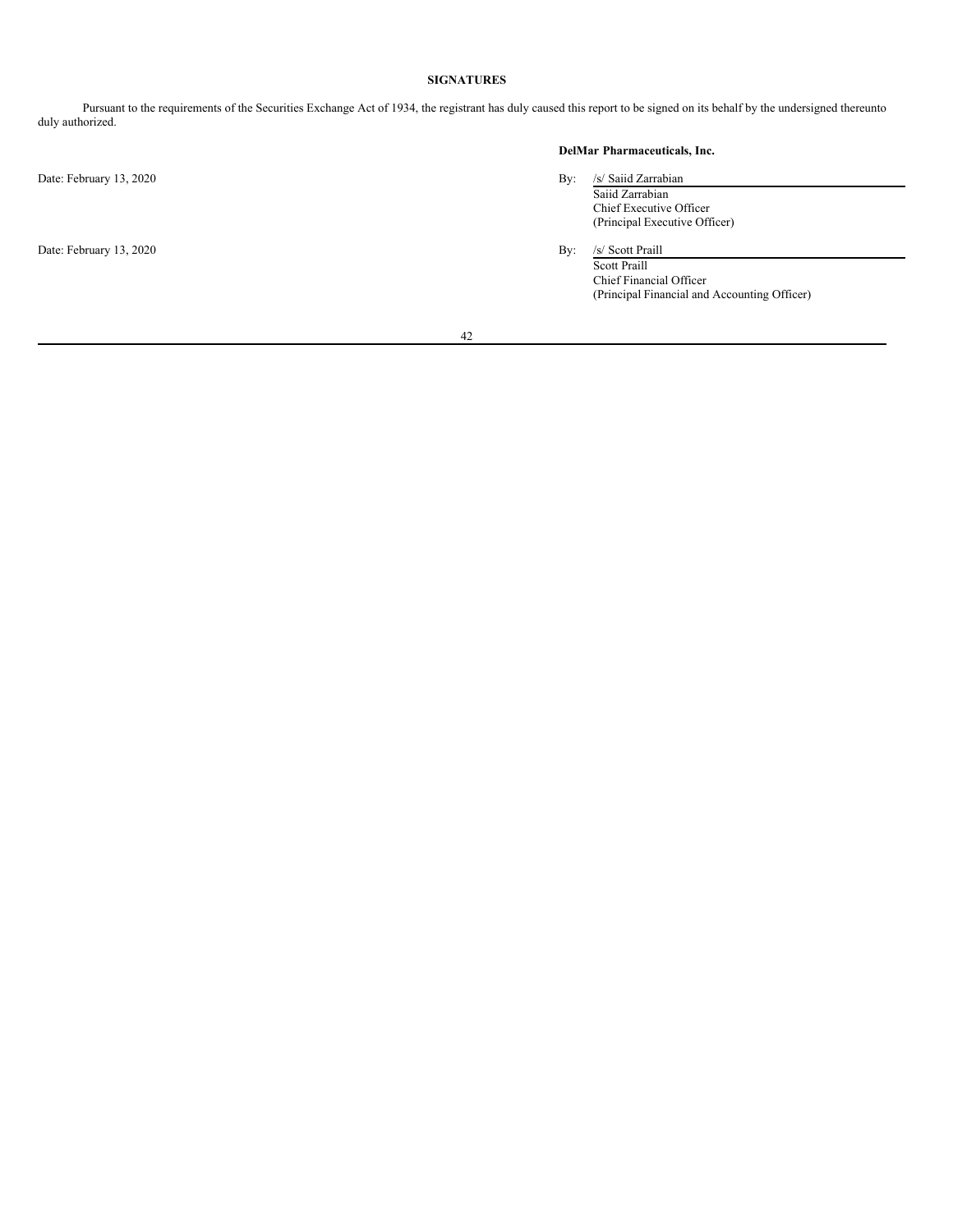<span id="page-44-0"></span>I, Saiid Zarrabian, certify that:

- 1. I have reviewed this quarterly report on Form 10-Q of DelMar Pharmaceuticals, Inc.;
- 2. Based on my knowledge, this report does not contain any untrue statement of a material fact or omit to state a material fact necessary to make the statements made, in light of the circumstances under which such statements were made, not misleading with respect to the period covered by this report;
- 3. Based on my knowledge, the financial statements, and other financial information included in this report, fairly present in all material respects the financial condition, results of operations and cash flows of the registrant as of, and for, the periods presented in this report;
- The registrant's other certifying officer(s) and I are responsible for establishing and maintaining disclosure controls and procedures (as defined in Exchange Act Rules 13a-15(e) and 15d-15(e)) and internal control over financial reporting (as defined in Exchange Act Rules 13a-15(f) and 15d-15(f)) for the registrant and have:
	- (a) Designed such disclosure controls and procedures, or caused such disclosure controls and procedures to be designed under our supervision, to ensure that material information relating to the registrant, including its consolidated subsidiaries, is made known to us by others within those entities, particularly during the period in which this report is being prepared;
	- (b) Designed such internal control over financial reporting, or caused such internal control over financial reporting to be designed under our supervision, to provide reasonable assurance regarding the reliability of financial reporting and the preparation of financial statements for external purposes in accordance with generally accepted accounting principles;
	- (c) Evaluated the effectiveness of the registrant's disclosure controls and procedures and presented in this report our conclusions about the effectiveness of the disclosure controls and procedures, as of the end of the period covered by this report based on such evaluation; and
	- (d) Disclosed in this report any change in the registrant's internal control over financial reporting that occurred during the registrant's most recent fiscal quarter (the registrant's fourth fiscal quarter in the case of an annual report) that has materially affected, or is reasonably likely to materially affect, the registrant's internal control over financial reporting; and
- 5. The registrant's other certifying officer(s) and I have disclosed, based on our most recent evaluation of internal control over financial reporting, to the registrant's auditors and the audit committee of the registrant's board of directors (or persons performing the equivalent functions):
	- (a) All significant deficiencies and material weaknesses in the design or operation of internal control over financial reporting which are reasonably likely to adversely affect the registrant's ability to record, process, summarize and report financial information; and
	- (b) Any fraud, whether or not material, that involves management or other employees who have a significant role in the registrant's internal control over financial reporting.

Date: February 13, 2020

/s/ Saiid Zarrabian

Saiid Zarrabian Chief Executive Officer (Principal Executive Officer)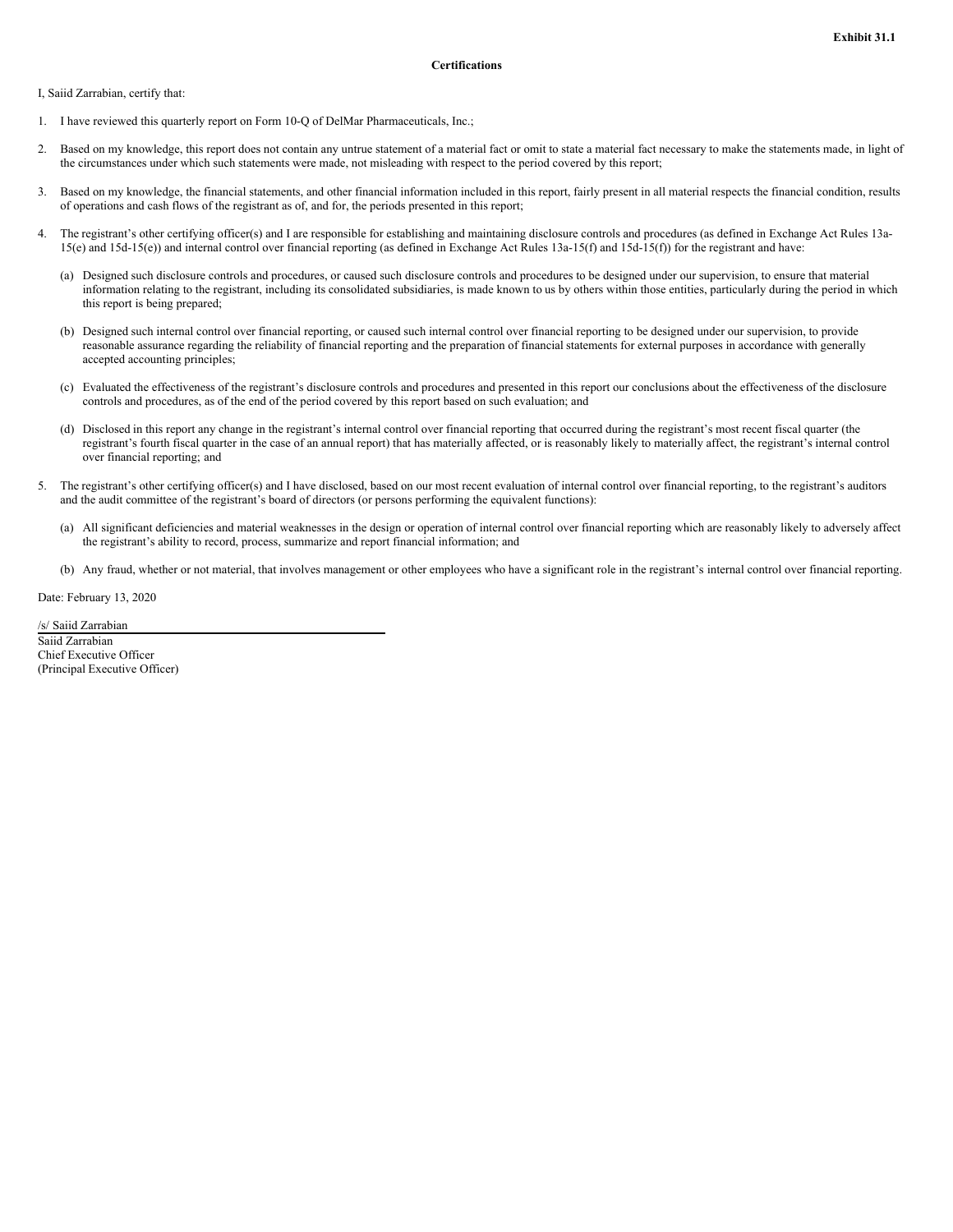<span id="page-45-0"></span>I, Scott Praill, certify that:

- 1. I have reviewed this quarterly report on Form 10-Q of DelMar Pharmaceuticals, Inc.;
- 2. Based on my knowledge, this report does not contain any untrue statement of a material fact or omit to state a material fact necessary to make the statements made, in light of the circumstances under which such statements were made, not misleading with respect to the period covered by this report;
- 3. Based on my knowledge, the financial statements, and other financial information included in this report, fairly present in all material respects the financial condition, results of operations and cash flows of the registrant as of, and for, the periods presented in this report;
- The registrant's other certifying officer(s) and I are responsible for establishing and maintaining disclosure controls and procedures (as defined in Exchange Act Rules 13a-15(e) and 15d-15(e)) and internal control over financial reporting (as defined in Exchange Act Rules 13a-15(f) and 15d-15(f)) for the registrant and have:
	- (a) Designed such disclosure controls and procedures, or caused such disclosure controls and procedures to be designed under our supervision, to ensure that material information relating to the registrant, including its consolidated subsidiaries, is made known to us by others within those entities, particularly during the period in which this report is being prepared;
	- (b) Designed such internal control over financial reporting, or caused such internal control over financial reporting to be designed under our supervision, to provide reasonable assurance regarding the reliability of financial reporting and the preparation of financial statements for external purposes in accordance with generally accepted accounting principles;
	- (c) Evaluated the effectiveness of the registrant's disclosure controls and procedures and presented in this report our conclusions about the effectiveness of the disclosure controls and procedures, as of the end of the period covered by this report based on such evaluation; and
	- (d) Disclosed in this report any change in the registrant's internal control over financial reporting that occurred during the registrant's most recent fiscal quarter (the registrant's fourth fiscal quarter in the case of an annual report) that has materially affected, or is reasonably likely to materially affect, the registrant's internal control over financial reporting; and
- 5. The registrant's other certifying officer(s) and I have disclosed, based on our most recent evaluation of internal control over financial reporting, to the registrant's auditors and the audit committee of the registrant's board of directors (or persons performing the equivalent functions):
	- (a) All significant deficiencies and material weaknesses in the design or operation of internal control over financial reporting which are reasonably likely to adversely affect the registrant's ability to record, process, summarize and report financial information; and
	- (b) Any fraud, whether or not material, that involves management or other employees who have a significant role in the registrant's internal control over financial reporting.

Date: February 13, 2020

/s/ Scott Praill

Scott Praill Chief Financial Officer (Principal Financial Officer)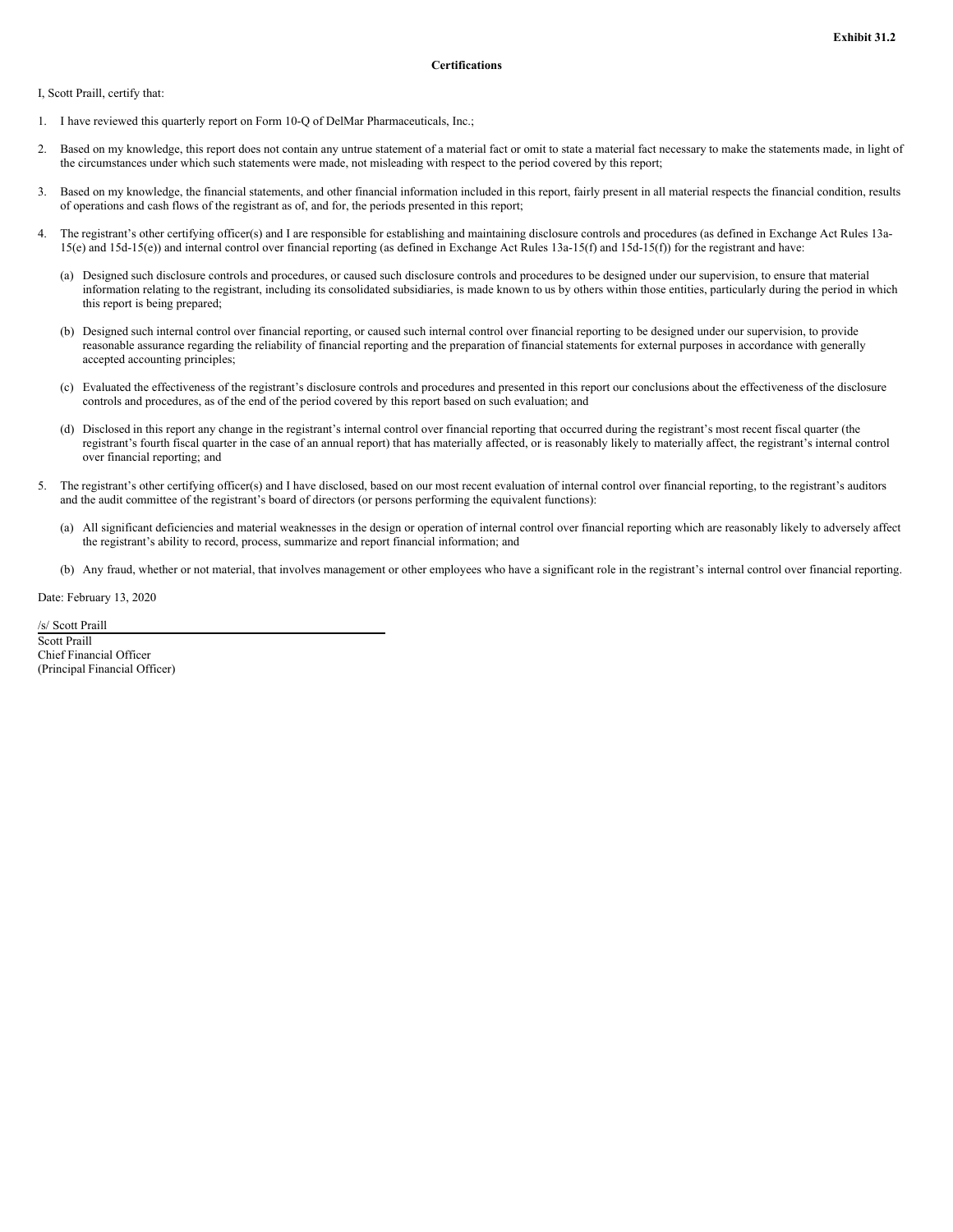## **CERTIFICATION PURSUANT TO 18 U.S.C. SECTION 1350, AS ADOPTED PURSUANT TO SECTION 906 OF THE SARBANES-OXLEY ACT OF 2002**

<span id="page-46-0"></span>In connection with the Quarterly Report of DelMar Pharmaceuticals, Inc. (the "Company") on Form 10-Q for the period ended December 31, 2019, as filed with the Securities and Exchange Commission on the date hereof (the "Report"), I, Saiid Zarrabian, Chief Executive Officer of the Company, certify to my knowledge and in my capacity, pursuant to 18 U.S.C. § 1350, as adopted pursuant to § 906 of the Sarbanes-Oxley Act of 2002, that:

(1) the Report fully complies with the requirements of Section 13(a) or 15(d) of the Securities Exchange Act of 1934; and

(2) the information contained in the Report fairly presents, in all material respects, the financial condition and results of operations of the Company.

Dated: February 13, 2020

/s/ Saiid Zarrabian Saiid Zarrabian Chief Executive Officer (Principal Executive Officer)